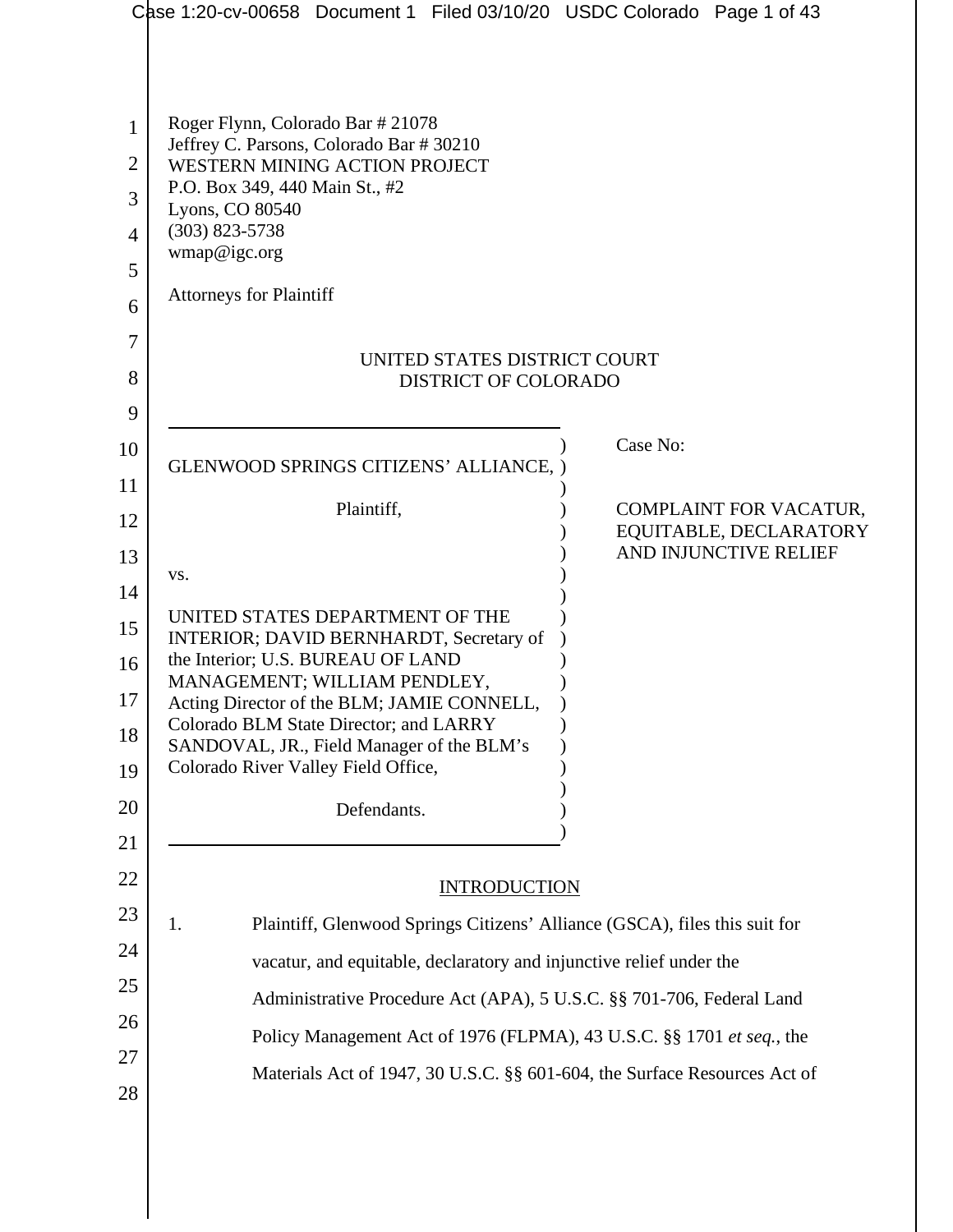| 1              |    | 1955 (also known as the Common Varieties Act of 1955), 30 U.S.C. § 611, and     |
|----------------|----|---------------------------------------------------------------------------------|
| $\overline{2}$ |    | their implementing regulations and policies, challenging the actions and        |
| 3              |    | inactions of the United States Department of the Interior (DOI) and Bureau of   |
| 4              |    | Land Management (BLM) in authorizing and allowing Rocky Mountain                |
| 5              |    | Aggregates, Inc (also known as Rocky Mountain Resources, Inc. or Rocky          |
| 6              |    | Mountain Industrials, Inc.) (RMR) to mine/excavate, remove, transport, and sell |
| 7              |    | common variety rock and stone from RMR's Quarry (known as the Mid-              |
| 8              |    | Continent Quarry or Quarry) located on federal public lands managed by the      |
| 9              |    | DOI/BLM just outside the City of Glenwood Springs, Colorado, in violation of    |
| 10<br>11       |    | the above-listed laws, policies, and regulations.                               |
| 12             | 2. | Under these federal mining and public land laws, an entity that holds a mining  |
| 13             |    | claim on federal public land such as RMR may not mine, remove, or sell          |
| 14             |    | "common variety" minerals from its mining claim(s), without specific approval   |
| 15             |    | for such mining/removal/sale under BLM's common variety regulations (43)        |
| 16             |    | C.F.R. Part 3600), and pursuant to a Mineral Materials Sale Contract under      |
| 17             |    | those regulations. Despite BLM acknowledging that RMR has                       |
| 18             |    | mined/removed/sold common variety rock and stone since 2016 (when RMR           |
| 19             |    | purchased the mining claims at the Quarry), BLM has continued to allow          |
| 20             |    | RMR's operations unabated, without subjecting such operations to the proper     |
| 21             |    | regulatory controls.                                                            |
| 22             | 3. | In 1982, BLM authorized the previous owners of the Quarry to                    |
| 23             |    | mine/remove/transport/sell only "valuable mineral deposits" from the Quarry –   |
| 24             |    | high-quality, chemical-grade limestone to be used for dust suppression at now-  |
| 25             |    | closed coal mines in the region and other limited applications. That approval,  |
| 26             |    | as amended in 1989, continues in force today. That still-current approval,      |
| 27             |    | however, did not authorize the mining/removal/transport/sale of minerals that   |
| 28             |    | are not considered "valuable mineral deposits" under the 1872 Mining Law (30    |
|                |    |                                                                                 |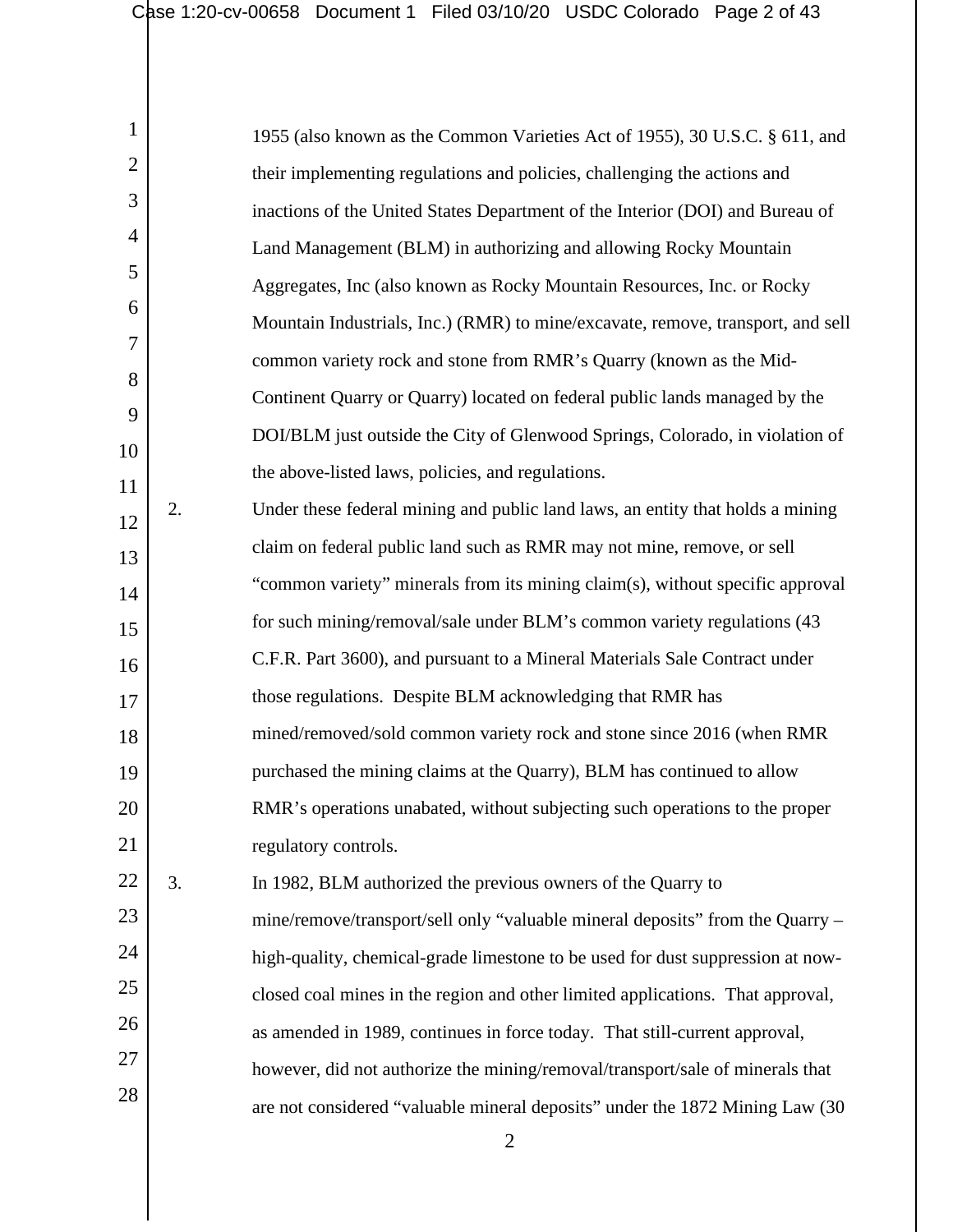1 2 3 4 5 6 7 8 9 10 11 12 13 14 15 16 17 18 19 20 21 22 23 24 25 26 27 28 U.S.C. §§ 21-43). Yet that is what RMR has been doing since it purchased the Quarry in 2016, with the full knowledge, approval and allowance by BLM. 4. Instead, based on records of RMR's rock sales to local construction companies (obtained by GSCA through Freedom of Information Act requests), the majority of truck trips from the Quarry through Glenwood Springs consist of rocks blasted from the hillside above the City and sold/delivered to local construction companies for roadbase, backfill, rip-rap, and similar uses – uses that BLM admits qualify the minerals as "common varieties" under the 1947 Materials Act and 1955 Common Varieties Act, and not "valuable minerals" under the 1872 Mining Law. 5. BLM's authorization and continued allowance of RMR's mining/removal/sale of common variety rocks and stone from the Quarry results in immediate, ongoing and significant adverse effects to the residents of the City of Glenwood Springs and surrounding areas, including the members of GSCA. RMR is authorized to remove and transport up to 20 trips a day of large industrial mining haul trucks through residential neighborhoods in Glenwood, neighborhoods in which many of GSCA's members live. 6. BLM's actions and omissions in authorizing the illegal mining, removal, transport and sale of common variety rocks and stone from the Quarry have caused serious concerns within the community. In addition to repeated letters from GSCA to BLM, the City of Glenwood Springs, through its elected mayor and City Council, has submitted detailed letters to BLM State Director Connell and other BLM officials, urging BLM to follow the law and halt RMR's illegal activities. Despite numerous letters, and in person meetings with State Director Connell, Field Manager Sandoval, and other BLM officials, BLM informed the City that its decision to authorize continued common variety mining would stand and BLM had no intention of curtailing RMR's operations at the Quarry.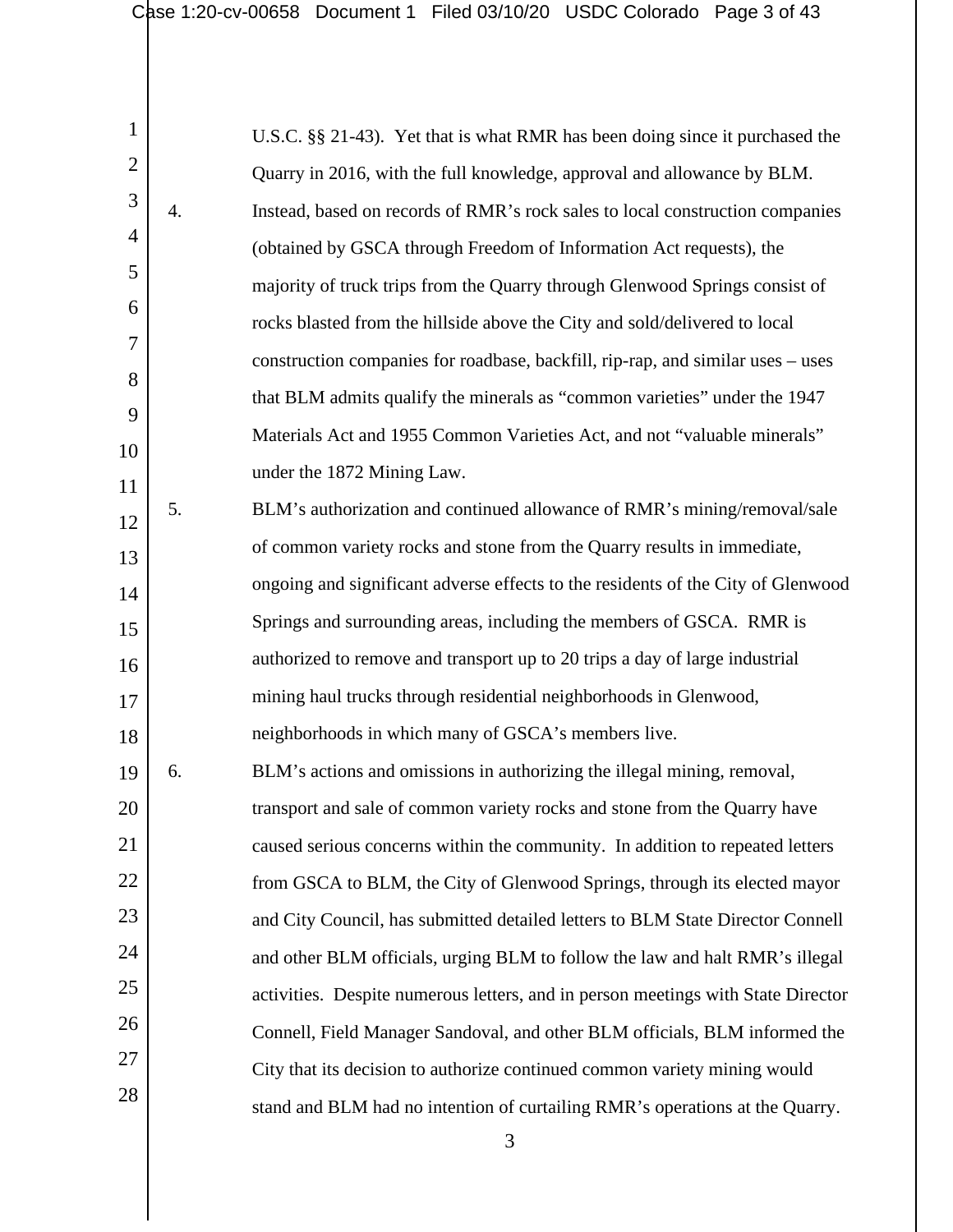| $\mathbf{1}$   | 7.  | The stark difference between the two sets of statutes and regulations, governing          |
|----------------|-----|-------------------------------------------------------------------------------------------|
| $\overline{2}$ |     | "common varieties" versus "valuable minerals," is critically important in this            |
| 3              |     | case. Under the 1947 and 1955 Acts, BLM can only authorize                                |
| 4              |     | mining/removal/sale of common variety minerals if the operation is not                    |
| 5              |     | "detrimental to the public interest," and fully "protect[s] public land resources         |
| 6              |     | and the environment and minimize <sup>[s]</sup> damage to public health and safety during |
| $\overline{7}$ |     | the exploration for and removal of such minerals." 43 C.F.R. § 3601.6. In                 |
| 8              |     | addition, the removal and sale of common variety minerals can only occur                  |
| 9              |     | pursuant to a Mineral Materials Sale Contract, where BLM receives fair market             |
| 10             |     | value for all removed materials. BLM has complete discretion to deny the                  |
| 11             |     | removal/sale of common variety minerals. Id.                                              |
| 12             | 8.  | In stark contrast, the mining and sale of minerals qualifying as "valuable"               |
| 13             |     | mineral deposits" under the 1872 Mining Law, as approved by BLM in 1982, is               |
| 14             |     | governed by an entirely different set of regulations, 43 C.F.R. Part 3809, which          |
| 15             |     | do not contain any "public interest" requirement, and where the claimant pays             |
| 16             |     | no royalty or price to the federal government. Further, where a claimant has              |
| 17             |     |                                                                                           |
| 18             |     | made a discovery of a valuable mineral deposit on each mining claim, BLM's                |
| 19             |     | authority is constrained by the claimant's statutory rights under the 1872                |
| 20             |     | Mining Law. Such constraints do not exist for the mining of common variety                |
| 21             |     | minerals as those minerals are not governed by the 1872 Mining Law and a                  |
| 22             |     | person has no right to mine, remove, transport, or sell those minerals.                   |
| 23             | 9.  | In this case, BLM has failed to apply the correct statutory and regulatory                |
| 24             |     | structure for the mining/removal/transport/sale of the common variety rock and            |
| 25             |     | stone from the Quarry, to the ongoing detriment of GSCA, its members, and the             |
| 26             |     | Glenwood Springs community.                                                               |
| 27             | 10. | For these and the related reasons addressed herein, GSCA asks this court to               |
| 28             |     | declare that BLM's actions and omissions in authorizing RMR to mine,                      |
|                |     |                                                                                           |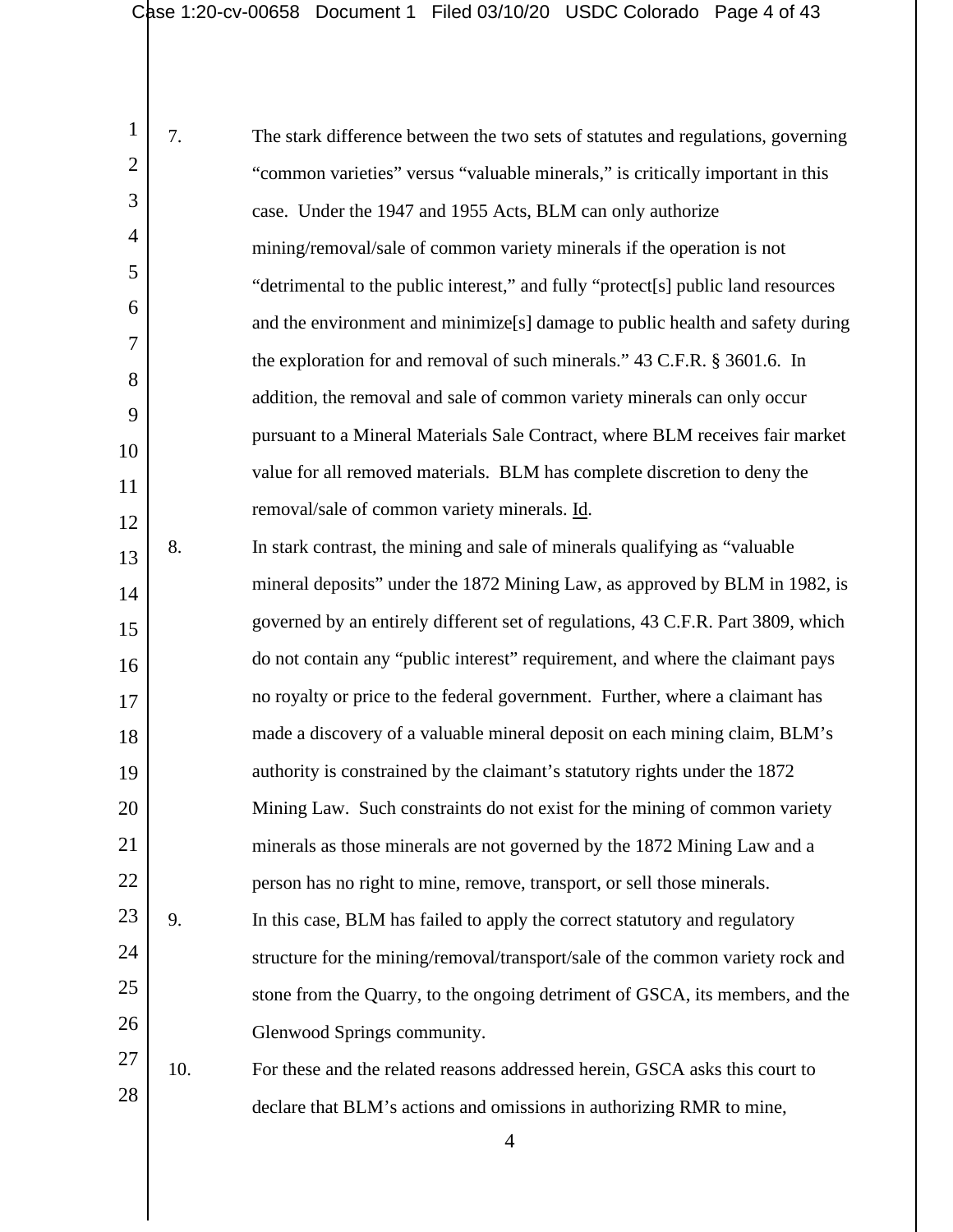1 2 3 4 5 6 7 8 9 10 11 12 13 14 15 16 17 18 19 20 21 22 23 24 25 26 27 28 remove, transport and sell common variety rocks and stone violate the abovelisted federal laws, regulations, and policies. GSCA asks this court to set aside/vacate and remand BLM's decisions and enjoin any mining, processing, removal, transport and sale of common variety minerals pending compliance with federal law. JURISDICTION AND VENUE 11. This is a suit pursuant to the APA, FLPMA, the 1947 Materials Act, the 1955 Common Varieties Act, and other federal statutes, regulations and requirements. Jurisdiction over this action is conferred by 28 U.S.C. § 1331 (federal question), § 2201 (declaratory relief), and § 2202 (injunctive relief). 12. Venue is properly before the District of Colorado pursuant to 28 U.S.C. §§ 1391 (b) and (e). The BLM Colorado River Valley Field Office, and named defendant Larry Sandoval, as well as BLM State Director Jamie Connell and Acting BLM Director William Perry, are located in Colorado. The Quarry is located in Garfield County, Colorado, directly above residential neighborhoods in the City of Glenwood Springs. Plaintiff GSCA is located and resides in Glenwood Springs, Colorado. PARTIES 13. Plaintiff Glenwood Springs Citizens' Alliance (GSCA) is a nonprofit organization based in Glenwood Springs, Colorado that is concerned with protecting the Glenwood Springs area from the adverse impacts of the mining, processing and transport of minerals from the Quarry. GSCA was specifically formed in 2018 to respond to the environmental and economic threats posed by the ongoing operations at the Quarry, as well as RMR's proposed expansion of the Quarry. Members of GSCA use, enjoy, and value the lands and resources affected by the Quarry, including the public lands and access roads around the

Quarry. GSCA members live in close proximity to the Quarry and use on a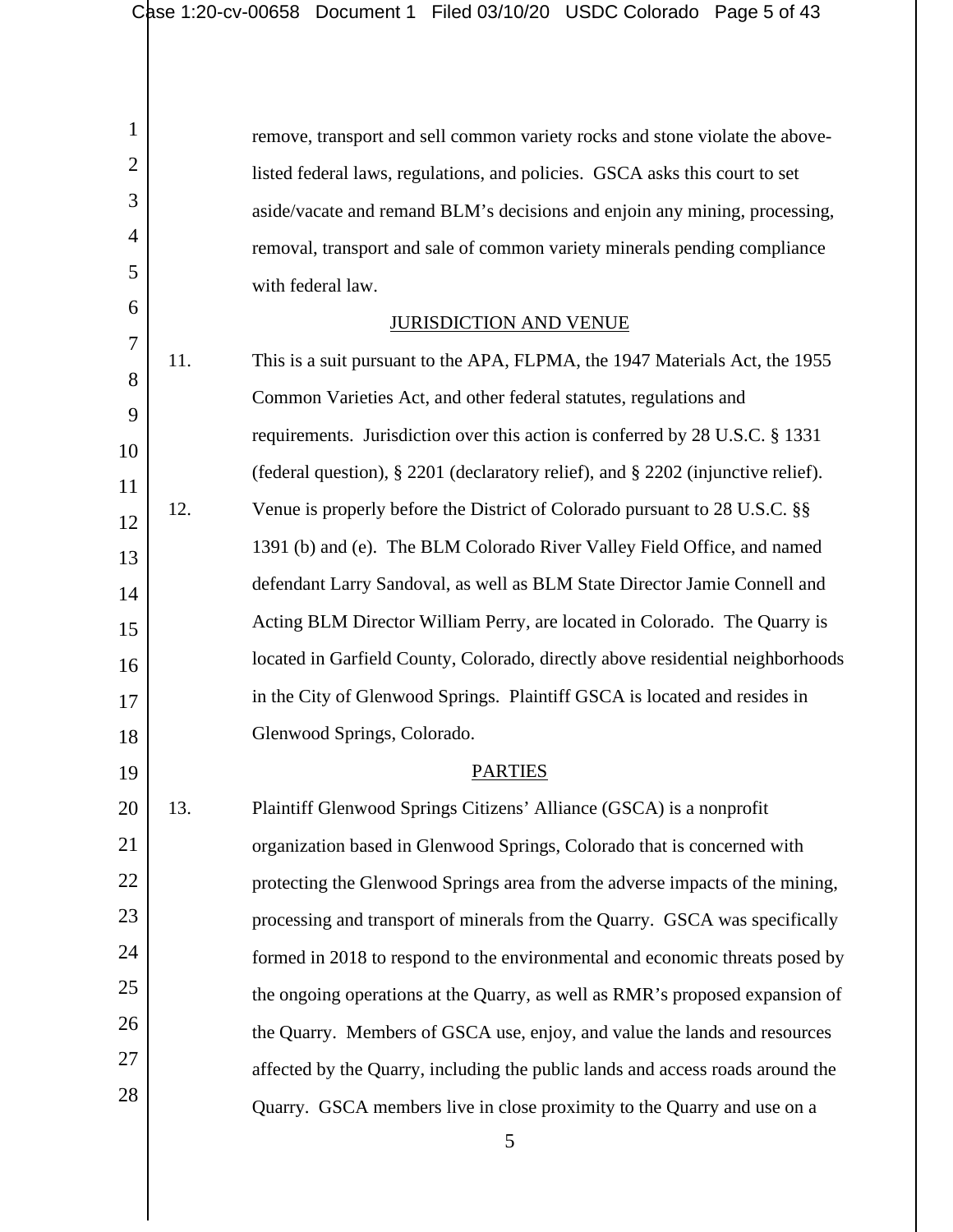| $\mathbf{1}$   |     | daily basis the roads in Glenwood Springs that all of the Quarry's truck traffic |
|----------------|-----|----------------------------------------------------------------------------------|
| $\overline{2}$ |     | utilizes to transport minerals removed from the site. In addition to the direct  |
| 3              |     | and adverse impacts to GSCA members resulting from the blasting, removal         |
| 4              |     | and transport of the common variety minerals from the Quarry on these roads,     |
| 5              |     | members of GSCA hike, view and photograph wild plant and animal life, and        |
| 6              |     | generally enjoy using the lands around and affected by the Quarry for            |
| 7              |     | recreational, historical, conservation, and aesthetic purposes.                  |
| 8              | 14. | In addition to continuing to use and be adversely affected by, on a daily basis, |
| 9              |     | RMR's industrial traffic on these roads, members of GSCA intend on               |
| 10             |     | continuing to use and value the lands at, and affected by, RMR's continued       |
| 11             |     | operations at the Quarry, including the mining/removal/transport/sale of         |
| 12             |     | common variety minerals that would not occur but for BLM's allowance and/or      |
| 13             |     | acquiescence during 2020 and in future years. These uses are, and will be,       |
| 14             |     | immediately, irreparably, and significantly harmed by the Quarry, including the  |
| 15             |     | mining/removal/transport/sale of common variety minerals that would not          |
| 16             |     | occur but for BLM's allowance and/or acquiescence of RMR's common variety        |
| 17             |     |                                                                                  |
| 18             |     | operations.                                                                      |
| 19             | 15. | On October 11, 2018, GSCA submitted a detailed letter to BLM, urging the         |
| 20             |     | agency to properly regulate the Quarry and protect the community and public      |
| 21             |     | interest from RMR's continued mining/removal/transport of common variety         |
| 22             |     | minerals – to no avail, as BLM never responded to that letter. GSCA submitted    |
| 23             |     | a Freedom of Information Act (FOIA) request to BLM also in 2018, asking for      |
| 24             |     | all BLM documents regarding the Quarry. To date, BLM has still withheld or       |
| 25             |     | blacked-out hundreds of pages of the requested documents. GSCA submitted         |
| 26             |     | another FOIA request, on November 8, 2019, to obtain all recent documents,       |
| 27             |     | and again BLM has only partially responded, withholding an undisclosed           |
| 28             |     | number of critical documents.                                                    |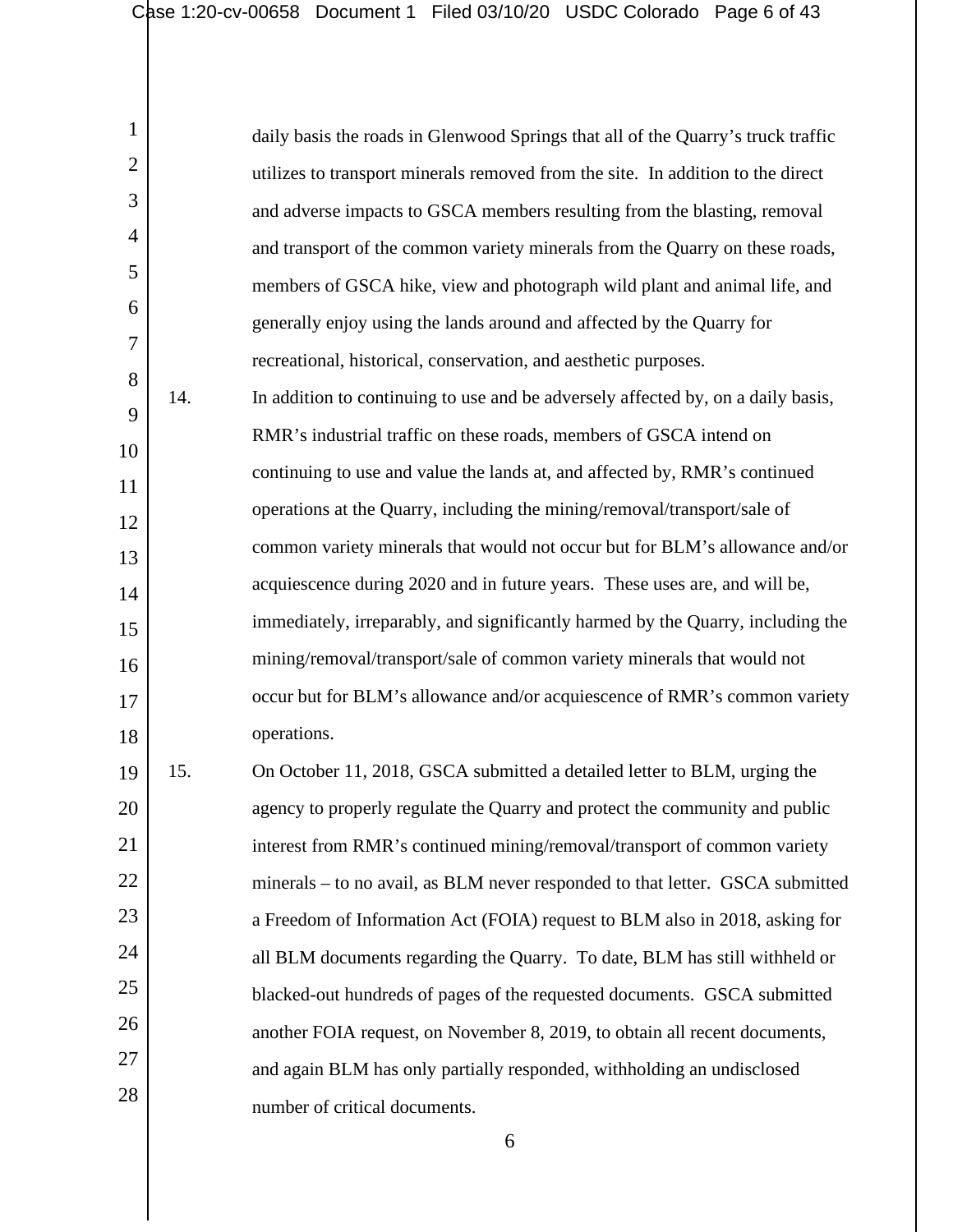|                | 16. | On February 5, 2020, GSCA submitted another letter to BLM, detailing the   |
|----------------|-----|----------------------------------------------------------------------------|
| $\overline{2}$ |     | legal and factual basis for BLM's illegal allowance of RMR's continued     |
| 3              |     | mining/removal/transport/sale of common variety minerals. On February 13,  |
| $\overline{4}$ |     | 2020, Defendant Larry Sandoval emailed a short response letter to GSCA's   |
| $\overline{5}$ |     | counsel, reiterating BLM's refusal to curtail RMR's ongoing common variety |
| 6              |     | operations.                                                                |
| $\tau$         |     |                                                                            |

8 9 10 11 17. Faced with BLM's actions and omissions authorizing RMR's continued mining/removal/transport/sale of common variety minerals from the site in violation of federal law, GSCA has no adequate remedy at law, and now has no choice but to seek judicial review in this Court.

12 13 14 15 16 17 18 19 20 21 22 23 24 25 26 27 28 18. Defendants Department of the Interior and Bureau of Land Management are agencies of the United States government responsible for the management and protection of the public lands at and around the Quarry site. Secretary of the Interior David Bernhardt and Acting BLM Director William Pendley have management responsibility over the public lands at and around the Quarry site, and supervisory responsibility over the actions and omissions of DOI/BLM officials in Colorado. The BLM's Colorado River Valley Field Office, and Field Manager Larry Sandoval, have direct responsibility for the public lands at and around the Quarry and are responsible for the actions and omissions in allowing RMR to continue mining/removing/transporting/selling common variety minerals from the Quarry. BLM Colorado State Director Jamie Connell has supervisory responsibilities over the Field Office and the public lands at and around the site. Based on documents obtained from BLM, State Director Connell and Field Manager Sandoval have approved and authorized BLM and the Colorado River Valley Field Office, to allow RMR to continue mining/removing/transporting/selling common variety minerals from the Quarry. The named individuals are sued in their official capacities.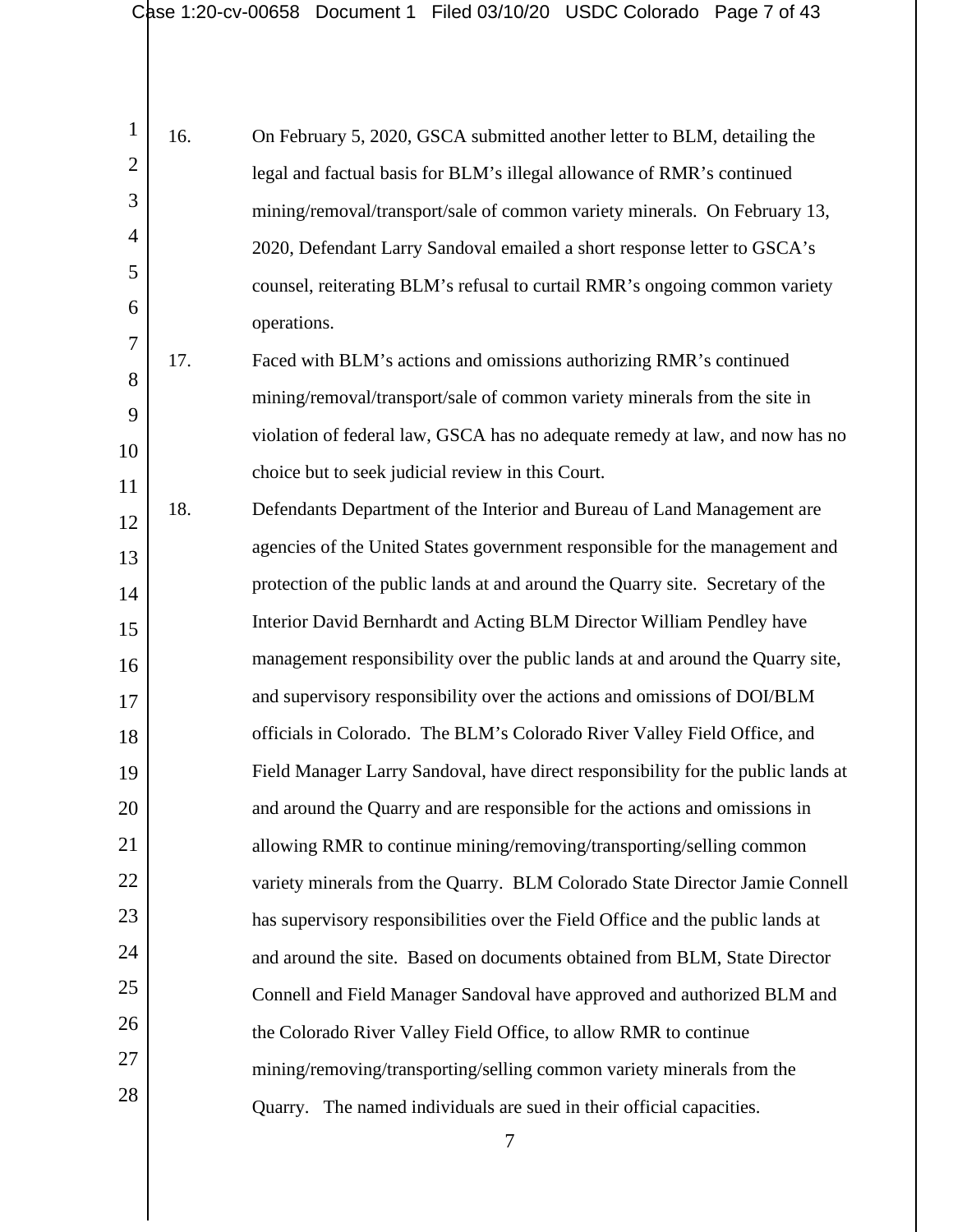|                |     | Case 1:20-cv-00658 Document 1 Filed 03/10/20 USDC Colorado Page 8 of 43                                                                                     |
|----------------|-----|-------------------------------------------------------------------------------------------------------------------------------------------------------------|
|                |     |                                                                                                                                                             |
|                |     |                                                                                                                                                             |
| $\mathbf{1}$   |     | STATUTORY AND REGULATORY BACKGROUND FOR THE MINING OF                                                                                                       |
| $\overline{2}$ |     | <b>COMMON VARIETY ROCK AND STONE FROM PUBLIC LANDS</b>                                                                                                      |
| 3              | 19. | The "cornerstone of federal legislation dealing with mineral lands' is the                                                                                  |
| 4              |     | General Mining Law of 1872, Act of May 10, 1872, 17 Stat. 91 (1872)                                                                                         |
| 5<br>6         |     | (codified as amended at 30 U.S.C. § 22 et seq.)(1872 Mining Law). United                                                                                    |
| 7              |     | States v. Coleman, 390 U.S. 599, 600 n. 1 (1968)." Copar Pumice Co. v.                                                                                      |
| 8              |     | Tidwell, 603 F.3d 780, 785 ( $10^{th}$ Cir. 2010).                                                                                                          |
| 9              | 20. | Under the 1872 Mining Law, "All valuable mineral deposits in lands belonging                                                                                |
| 10             |     | to the United States  shall be free and open to exploration and purchase, and                                                                               |
| 11             |     | the lands in which they [valuable minerals] are found to occupation and                                                                                     |
| 12             |     | purchase." 30 U.S.C. § 22. The Law "allowed citizens 'to go onto                                                                                            |
| 13             |     | unappropriated, unreserved public lands to prospect for and develop' these                                                                                  |
| 14             |     | mineral deposits, United States v. Locke, 471 U.S. 84, 86 (1985)." Copar                                                                                    |
| 15             |     | Pumice, 603 F.3d at 785.                                                                                                                                    |
| 16             | 21. | Under the 1872 Mining Law, "[a]fter discovering a valuable mineral deposit,                                                                                 |
| 17             |     | and complying with minimal procedures to formally locate the deposit, citizens                                                                              |
| 18             |     | have the right of exclusive possession of the land for mining purposes." Copar                                                                              |
| 19             |     | Pumice, 603 F.3d at 785.                                                                                                                                    |
| 20             | 22. | The Tenth Circuit has described the requirements for the discovery of a                                                                                     |
| 21             |     | valuable mineral deposit under the Mining Law:                                                                                                              |
| 22             |     | Two tests have been applied for determining what qualifies as a "valuable"                                                                                  |
| 23             |     | mineral deposit" under the General Mining Law: (1) the "prudent man                                                                                         |
| 24             |     | test," and (2) the "marketability test." A mineral deposit is valuable under<br>the "prudent man test" if the deposit is "of such a character that a person |
| 25             |     | of ordinary prudence would be justified in the further expenditure of his<br>labor and means, with a reasonable prospect of success, in developing a        |
| 26             |     | valuable mine." Coleman, 390 U.S. at 602, 88 S.Ct. 1327 (quotation and                                                                                      |
| 27             |     | citation omitted). The "marketability test" is the "logical complement" to<br>the prudent man test: it requires a mining operator to show "that the         |
| 28             |     |                                                                                                                                                             |
|                |     |                                                                                                                                                             |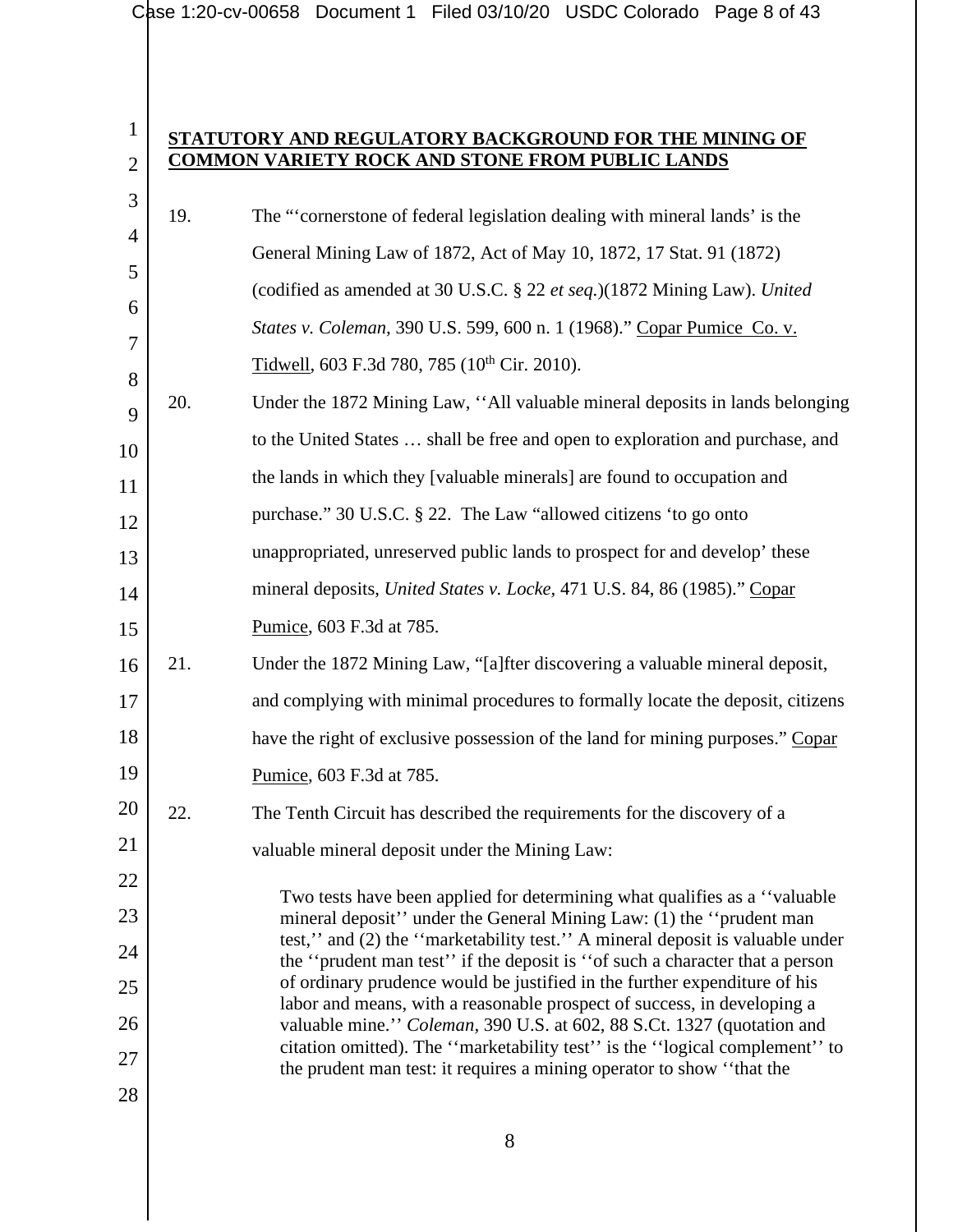|                |     | Case 1:20-cv-00658 Document 1 Filed 03/10/20 USDC Colorado Page 9 of 43          |
|----------------|-----|----------------------------------------------------------------------------------|
|                |     |                                                                                  |
|                |     |                                                                                  |
| 1              |     | mineral can be extracted, removed and marketed at a profit." Id. at 600,         |
| $\overline{2}$ |     | 602, 88 S.Ct.1327 (quotation omitted).                                           |
| 3              |     | Copar Pumice, 603 F.3d at 785.                                                   |
| $\overline{4}$ | 23. | The mere filing of a mining claim, however, does not provide any rights to       |
| 5              |     | occupy and remove minerals, absent the discovery of a valuable mineral deposit   |
| 6              |     | on the claim. "Under both federal and state law, a valid mining location cannot  |
| 7              |     | be made without a discovery of valuable minerals within the claim. 30 U.S.C.     |
| 8              |     | 23." United States v. Zweifel, 508 F.2d 1150, 1154 (10 <sup>th</sup> Cir. 1975). |
| 9              | 24. | The 1872 Mining Law initially applied to most valuable minerals found on the     |
| 10             |     | western public lands (coal being a notable exception). Federal policy towards    |
| 11             |     | the disposition of western minerals evolved over the years. In 1920, for         |
| 12             |     | example, Congress removed oil, gas, and other fuel minerals from coverage        |
| 13             |     | under the Mining Law. See 1920 Mineral Leasing Act, 30 U.S.C. §§ 181 et seq.     |
| 14             | 25. | After World War II, Congress became increasingly concerned about abuses of       |
| 15             |     | public land under the auspices of mining claims, and enacted two laws further    |
| 16             |     | aimed at limiting the types of minerals that could be claimed and removed        |
| 17             |     | under the statutory rights flowing from the discovery of a valuable mineral      |
| 18             |     | deposit under the 1872 Mining Law.                                               |
| 19             | 26. | "Because certain very common minerals, such as common earth and common           |
| 20             |     | clay, were never disposable under either the mining law or the mineral leasing   |
| 21             |     | acts, Congress enacted the Materials Act of 1947, 61 Stat. 681 (1947) (codified  |
| 22             |     | as amended at 30 U.S.C. § 601 et seq.), to provide a method for their disposal." |
| 23             |     | Copar Pumice, 603 F.3d at 785 (citations omitted).                               |
| 24             | 27. | "Congress later amended the Materials Act when it enacted the Surface            |
| $25\,$         |     |                                                                                  |
| 26             |     | Resources Act of 1955 (also known as the Common Varieties Act), 69 Stat. 367     |
| 27             |     | (1955) (codified at 30 U.S.C. § 601 et seq.)." Id.                               |
| 28             |     |                                                                                  |
|                |     | 9                                                                                |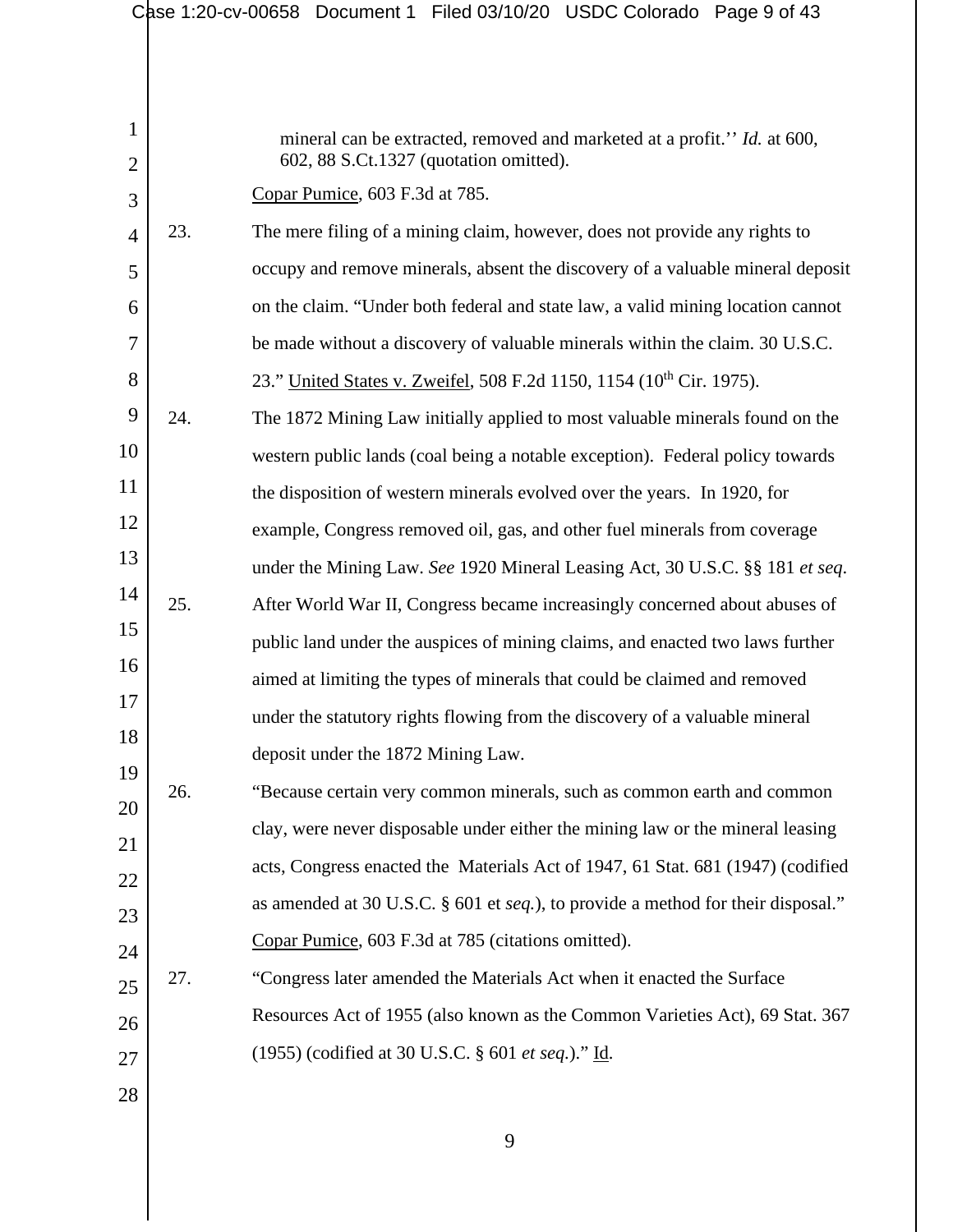| $\mathbf{1}$   | 28. | "Together, these Acts provide that the Secretary of the Interior and the                                                                                 |
|----------------|-----|----------------------------------------------------------------------------------------------------------------------------------------------------------|
| $\overline{2}$ |     | Secretary of Agriculture, 'under such rules and regulations as [they] may                                                                                |
| 3              |     | prescribe, may dispose of <i>mineral materials</i> (including but not limited to                                                                         |
| 4              |     | common varieties of the following: sand, stone, gravel, pumice, pumicite,                                                                                |
| 5              |     | cinders, and clay)  on public lands of the United States.' 30 U.S.C. § 601                                                                               |
| 6              |     | (emphasis added)." Copar Pumice, 603 F.3d at 785-86. (citations omitted).                                                                                |
| 7              |     | "Generally, the disposal of these mineral materials occurs 'by contract let                                                                              |
| 8              |     | through competitive bidding." $\underline{Id}$ ., at 86.                                                                                                 |
| 9              | 29. | In Copar Pumice, the Tenth Circuit described the effect of the 1947 Materials                                                                            |
| 10             |     | Act and the 1955 Common Varieties Act on the mining of federal public land                                                                               |
| 11             |     | minerals:                                                                                                                                                |
| 12             |     |                                                                                                                                                          |
| 13<br>14       |     | [T]he Common Varieties Act removed certain "common varieties" of<br>minerals from the General Mining Law's definition of "valuable mineral<br>deposit."  |
| 15             |     |                                                                                                                                                          |
| 16             |     | No deposit of <i>common varieties</i> of sand, stone, gravel, <i>pumice</i> ,<br>pumicite, or cinders and no deposit of petrified wood shall be deemed a |
| 17             |     | valuable mineral deposit within the meaning of the mining laws of the<br>United States so as to give effective validity to any mining claim              |
| 18             |     | hereafter located under such mining laws                                                                                                                 |
| 19             |     | 30 U.S.C. § 611 (emphasis added).                                                                                                                        |
| 20             |     | Copar Pumice, 603 F.3d at 786.                                                                                                                           |
| 21             | 30. | "Disposal of these 'common varieties' was now 'permissible only under the                                                                                |
| 22             |     | Materials Act of 1947.' Watt v. W. Nuclear, 462 U.S. 36, 57 (1983)." Copar                                                                               |
| 23             |     | Pumice, 603 F.3d at 786. In this case, BLM has allowed/authorized the                                                                                    |
| 24             |     | disposal of the common variety minerals from the Quarry without compliance                                                                               |
| 25             |     | with, or consideration of, the 1947 Materials Act or the 1955 Common                                                                                     |
| 26             |     | Varieties Act.                                                                                                                                           |
| 27             | 31. | Not all "common varieties" of rock, stone, etc., were eliminated from the                                                                                |
| 28             |     | operation of the 1872 Mining Law. "[T]he Common Varieties Act only                                                                                       |
|                |     | 10                                                                                                                                                       |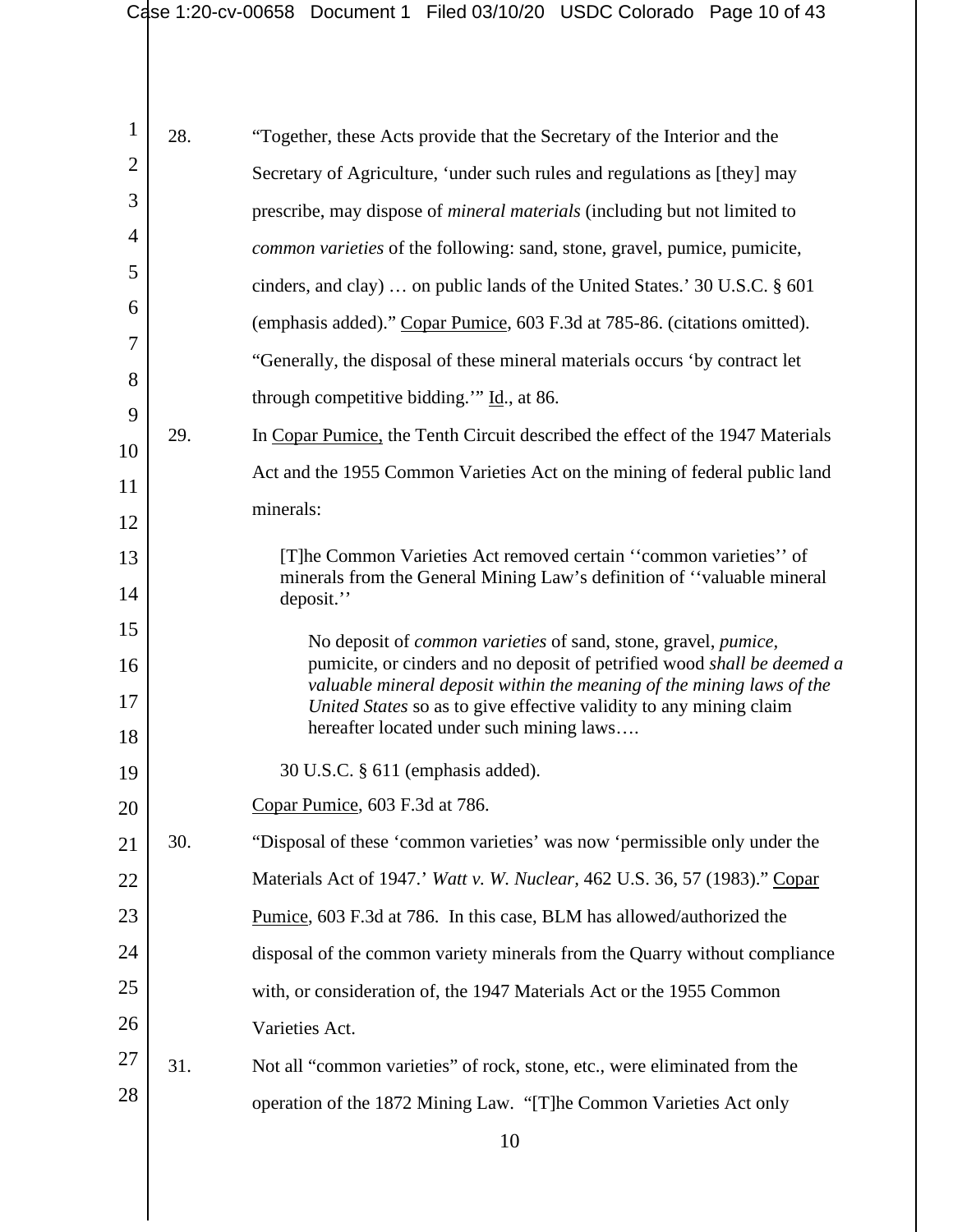|                |     | Case 1:20-cv-00658 Document 1 Filed 03/10/20 USDC Colorado Page 11 of 43                                                                                   |
|----------------|-----|------------------------------------------------------------------------------------------------------------------------------------------------------------|
|                |     |                                                                                                                                                            |
|                |     |                                                                                                                                                            |
| $\mathbf{1}$   |     | removed certain 'common varieties' of minerals  from the application of the                                                                                |
| $\overline{2}$ |     | General Mining Law." Copar Pumice, 603 F.3d at 786.                                                                                                        |
| 3              | 32. | Deposits of common variety rock and stone could be considered a "valuable"                                                                                 |
| 4              |     | mineral" subject to claiming under the 1872 Mining Law, if the deposit itself                                                                              |
| 5              |     | "has some distinct and special value." 30 U.S.C. § 611.                                                                                                    |
| 6              | 33. | "Common varieties' as used in this subchapter and sections 601 and 603 of this                                                                             |
| 7              |     | title does not include deposits of such materials which are valuable because the                                                                           |
| 8              |     | deposit has some property giving it distinct and special value " 30 U.S.C. §                                                                               |
| 9              |     | 611.                                                                                                                                                       |
| 10             | 34. | "Thus, an ordinarily common variety mineral, such as pumice, would remain                                                                                  |
| 11             |     | locatable under the General Mining Law as an 'uncommon variety' if it had                                                                                  |
| 12             |     | 'some property giving it distinct and special value."" Copar Pumice, 603 F.3d                                                                              |
| 13             |     | at 786.                                                                                                                                                    |
| 14             | 35. | Under the Mining Law, in order for a common variety mineral to qualify as an                                                                               |
| 15             |     | "uncommon variety," its end use must also require the "distinct and special"                                                                               |
| 16             |     |                                                                                                                                                            |
| 17             |     | value" to be utilized in that use. According to a leading Interior Department                                                                              |
| 18             |     | decision dealing with common varieties:                                                                                                                    |
| 19             |     | [I]t is the end use of the [mineral] that is determinative of whether the<br>mineral is uncommon and thus locatable. The [mineral] is uncommon             |
| 20             |     | only if it is actually used in an application that utilizes its distinct and                                                                               |
| 21             |     | special value. Take away the garment finishing (or the biofilter) market for<br>Copar's $+3/4$ " pumice and it is nothing more than common variety pumice. |
| 22             |     | Similarly, if the [mineral] is used for construction or other uses that do<br>not require the unique property of $+3/4$ " pumice, because of any size      |
| 23             |     | will do, it cannot be said to be uncommon variety pumice.                                                                                                  |
| 24             |     | United States v. Kelly Armstrong, 184 IBLA 180, 196 (2013), 2013 WL                                                                                        |
| 25             |     | 6631451, **13 (emphasis added).                                                                                                                            |
| 26             |     |                                                                                                                                                            |
| 27             |     |                                                                                                                                                            |
| 28             |     |                                                                                                                                                            |
|                |     | 11                                                                                                                                                         |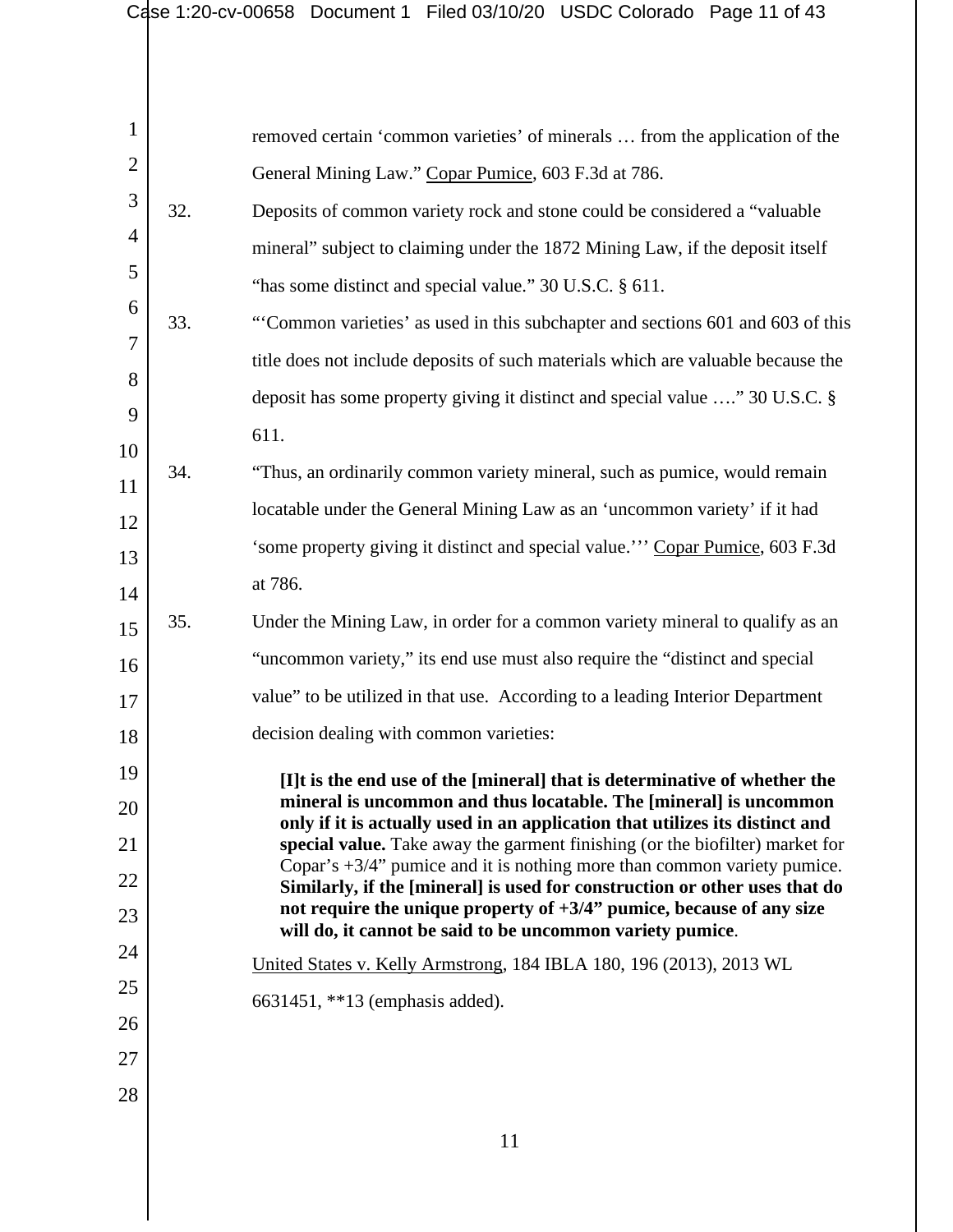|          |     | Case 1:20-cv-00658 Document 1 Filed 03/10/20 USDC Colorado Page 12 of 43                                                                                    |
|----------|-----|-------------------------------------------------------------------------------------------------------------------------------------------------------------|
|          |     |                                                                                                                                                             |
|          |     |                                                                                                                                                             |
| 1        | 36. | Thus, importantly for this case, a mineral deposit is considered a common                                                                                   |
| 2        |     | variety if it is being sold/used for common variety purposes, such as for                                                                                   |
| 3        |     | roadbase, rip-rap, backfill, and boulders for local construction projects.                                                                                  |
| 4        | 37. | BLM mining claim regulations summarize the types of minerals that are subject                                                                               |
| 5        |     | to the 1872 Mining Law:                                                                                                                                     |
| 6        |     | Which minerals are locatable under the General Mining Law?                                                                                                  |
| 7        |     | Minerals are locatable if they are:                                                                                                                         |
| 8        |     | (a) Subject to the General Mining Law;<br>(b) Not leasable under the Mineral Leasing Acts; and                                                              |
| 9        |     | (c) Not salable under the Mineral Materials Act of 1947 and<br>Surface Resources Act of 1955, 30 U.S.C. 601-615 (see parts                                  |
| 10       |     | 3600 through 3620 of this chapter).                                                                                                                         |
| 11       |     | 43 C.F.R. § 38230.11 (emphasis added).                                                                                                                      |
| 12       | 38. | In addition to the statutory distinctions between "valuable minerals" and                                                                                   |
| 13       |     | "common varieties," the disposition and use of the two different types of                                                                                   |
| 14       |     | mineral deposits are subject to very different regulatory structures.                                                                                       |
| 15       | 39. | The Interior Department regulates the exploration, mining, and removal of                                                                                   |
| 16       |     | "valuable mineral deposits" pursuant to 43 C.F.R. Part 3809. Those regulations                                                                              |
| 17       |     | govern only "locatable" minerals (i.e., those types of minerals that can be                                                                                 |
| 18       |     | claimed under the 1872 Mining Law), and not common variety minerals such as                                                                                 |
| 19       |     | rock and stone:                                                                                                                                             |
| 20       |     | This subpart applies to operations that involve locatable minerals, including                                                                               |
| 21       |     | metallic minerals; some industrial minerals, such as gypsum; and a number                                                                                   |
| 22       |     | of other non-metallic minerals that have a unique property which gives the<br>deposit a distinct and special value. This subpart does not apply to leasable |
| 23       |     | and salable minerals. Leasable minerals, such as coal, phosphate, sodium,<br>and potassium; and salable minerals, such as common varieties of sand,         |
| 24       |     | gravel, stone, and pumice, are not subject to location under the mining                                                                                     |
| 25<br>26 |     | laws. Parts 3400, 3500 and 3600 of this title govern mining operations<br>for leasable and salable minerals.                                                |
|          |     | 43 C.F.R. $\S 3809(2)(e)$ (emphasis added).                                                                                                                 |
| 27       |     |                                                                                                                                                             |
| 28       |     |                                                                                                                                                             |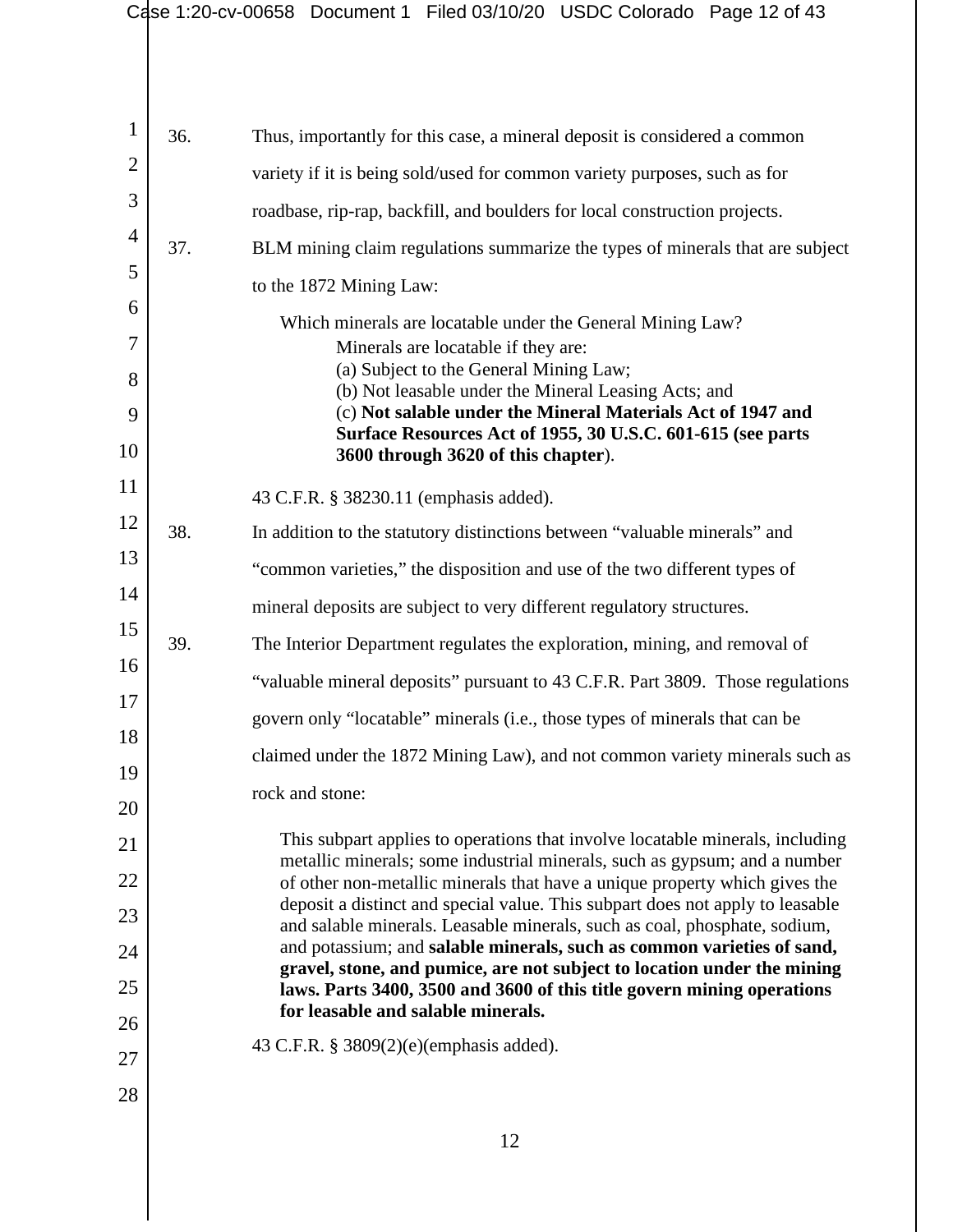|                     |     | Case 1:20-cv-00658 Document 1 Filed 03/10/20 USDC Colorado Page 13 of 43            |
|---------------------|-----|-------------------------------------------------------------------------------------|
|                     |     |                                                                                     |
|                     |     |                                                                                     |
| 1                   | 40. | One distinction between locatable minerals under the 1872 Mining Law and            |
| $\overline{2}$      |     | common variety minerals is that locatable minerals "are free and open to            |
| 3                   |     | exploration and purchase," 30 U.S.C. § 22, whereas common variety minerals          |
| 4                   |     | are considered "salable minerals," which can only be removed by an operator         |
| 5                   |     | under a sales contract with BLM.                                                    |
| 6                   | 41. | Interior Department/BLM regulations governing the actual exploration, mining,       |
| $\overline{7}$<br>8 |     | processing, removal and transport of the two different types of mineral deposits    |
| 9                   |     | are also very different.                                                            |
| 10                  | 42. | Under the Part 3809 regulations for locatable minerals, BLM is limited in its       |
| 11                  |     | ability to restrict the mining of valuable mineral deposits. For initial            |
| 12                  |     | exploration, and for the actual mining/occupancy of valid claims under the          |
| 13                  |     | 1872 Mining Law, BLM is limited to preventing "unnecessary or undue                 |
| 14                  |     | degradation" of the public lands pursuant to FLPMA. 43 U.S.C. § 1732(b). For        |
| 15                  |     | exploration and the mining/occupancy of valid claims, BLM cannot refuse to          |
| 16                  |     | allow operations as a matter of discretion to protect other non-mining resources    |
| 17                  |     | at the site (such as environmental, wildlife, water, etc.). See generally 43 C.F.R. |
| 18                  |     | Part 3809.                                                                          |
| 19                  | 43. | In marked contrast, BLM's review and approval of non-locatable common               |
| 20                  |     | variety mineral operations is entirely discretionary, meaning that BLM is free to   |
| 21                  |     | limit or deny any proposal to mine and remove common variety minerals as a          |
| 22                  |     | matter of complete discretion.                                                      |
| 23                  | 44. | The "location of a mining claim encompassing a deposit of a common variety          |
| 24                  |     | [mineral] establishes no right to develop the common variety [mineral] on the       |
| 25                  |     | claim." John Steen, 166 IBLA 187, 190 (2005), 2005 WL 3072880, ** WL2.              |
| 26                  |     | "We have frequently recognized that BLM has considerable discretionary              |
| 27                  |     | authority under the Materials Act and the implementing regulations regarding        |
| 28                  |     | mineral materials at 43 CFR Part 3600, whether to approve an application to         |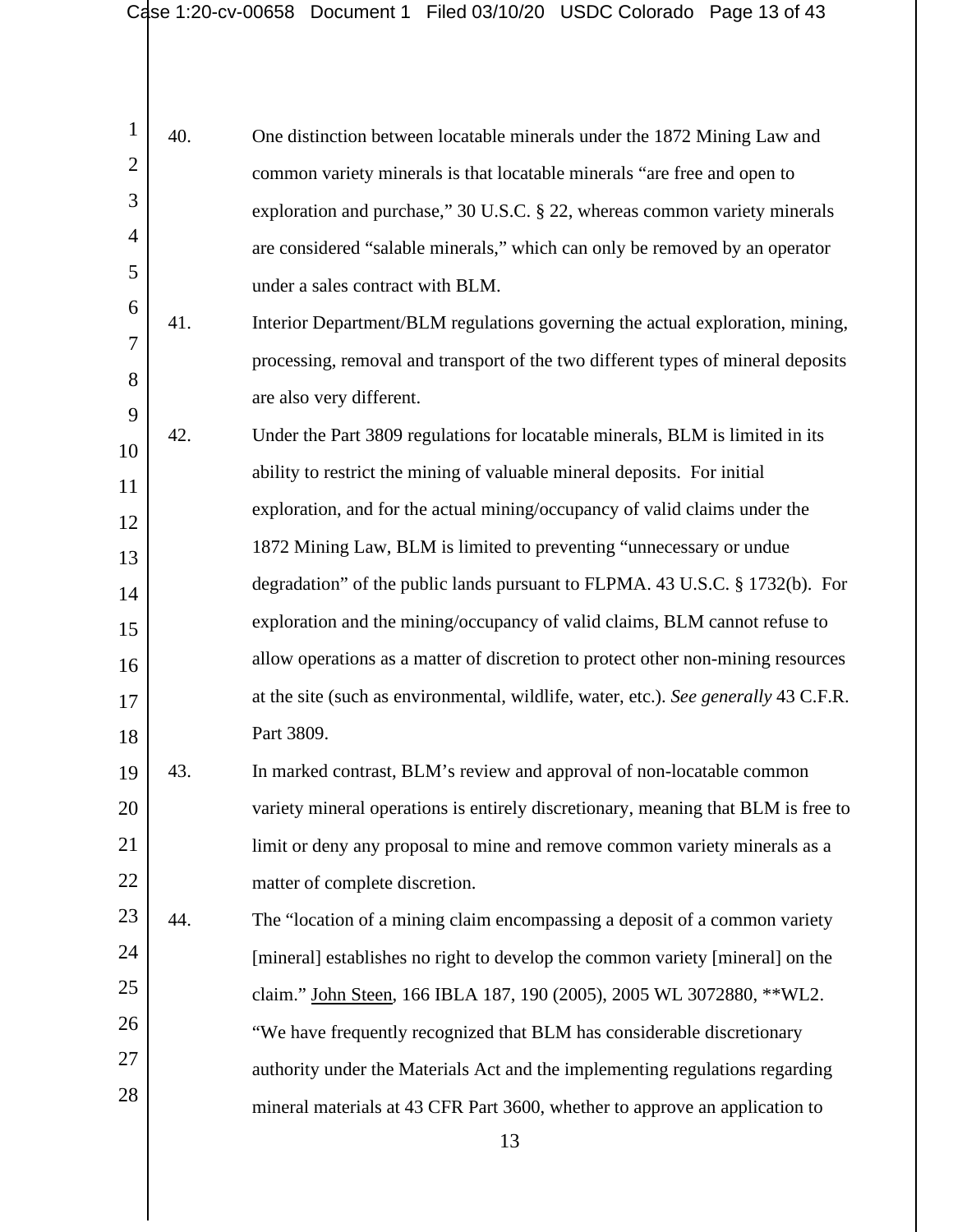|                |     | Case 1:20-cv-00658 Document 1 Filed 03/10/20 USDC Colorado Page 14 of 43                                                                                                                                                                   |
|----------------|-----|--------------------------------------------------------------------------------------------------------------------------------------------------------------------------------------------------------------------------------------------|
|                |     |                                                                                                                                                                                                                                            |
| 1              |     | purchase mineral materials from the public lands." Id., 166 IBLA at 190,                                                                                                                                                                   |
| $\overline{2}$ |     | $*$ KVL3.                                                                                                                                                                                                                                  |
| 3              | 45. | BLM regulates common varieties as "Mineral Materials," which are regulated                                                                                                                                                                 |
| 4              |     | by 43 C.F.R. Part 3600. "Mineral materials means, but is not limited to,                                                                                                                                                                   |
| 5              |     | petrified wood and common varieties of sand, stone, gravel, pumice, pumicite,                                                                                                                                                              |
| 6              |     | cinders, and clay." 43 C.F.R. §3601.5.                                                                                                                                                                                                     |
| $\overline{7}$ | 46. | The Mineral Material regulations provide complete discretion for BLM to                                                                                                                                                                    |
| 8              |     | approve, limit, or deny any proposal to mine and remove common varieties and                                                                                                                                                               |
| 9              |     |                                                                                                                                                                                                                                            |
| 10             |     | place strict controls to protect the public interest, the environment, and public                                                                                                                                                          |
| 11             |     | health and safety:                                                                                                                                                                                                                         |
| 12             |     | It is BLM's policy:<br>(a) To make mineral materials available unless it is detrimental to the                                                                                                                                             |
| 13             |     | public interest to do so;                                                                                                                                                                                                                  |
| 14<br>15       |     | (b) To sell mineral material resources at not less than fair market value;<br>(c) To permit Federal, State, Territorial, and local government entities and<br>non-profit organizations free use of these materials for qualified purposes; |
| 16             |     | (d) To protect public land resources and the environment and minimize<br>damage to public health and safety during the exploration for and the                                                                                             |
| 17             |     | removal of such minerals;<br>(e) To prevent unauthorized removal of mineral materials; and                                                                                                                                                 |
| 18             |     | (f) To require purchasers and permittees to account for all removals of<br>mineral materials.                                                                                                                                              |
| 19             |     | 43 C.F.R. § 3601.6 (emphasis added).                                                                                                                                                                                                       |
| 20             | 47. | BLM also has complete discretion to deny the mining or removal of common                                                                                                                                                                   |
| 21             |     | variety minerals to protect other public resources as "BLM will not dispose of                                                                                                                                                             |
| 22             |     | mineral materials if we determine that the aggregate damage to public lands and                                                                                                                                                            |
| 23             |     |                                                                                                                                                                                                                                            |
| 24             |     | resources would exceed the public benefits that BLM expects from the                                                                                                                                                                       |
| 25             |     | proposed disposition." 43 C.F.R. § 3601.11.                                                                                                                                                                                                |
| 26             | 48. | In addition, as stated in the Part 3600 regulations, FLPMA requires "BLM to                                                                                                                                                                |
| 27             |     | manage the use, occupancy, and development of the public lands under the                                                                                                                                                                   |
| 28             |     |                                                                                                                                                                                                                                            |
|                |     | 14                                                                                                                                                                                                                                         |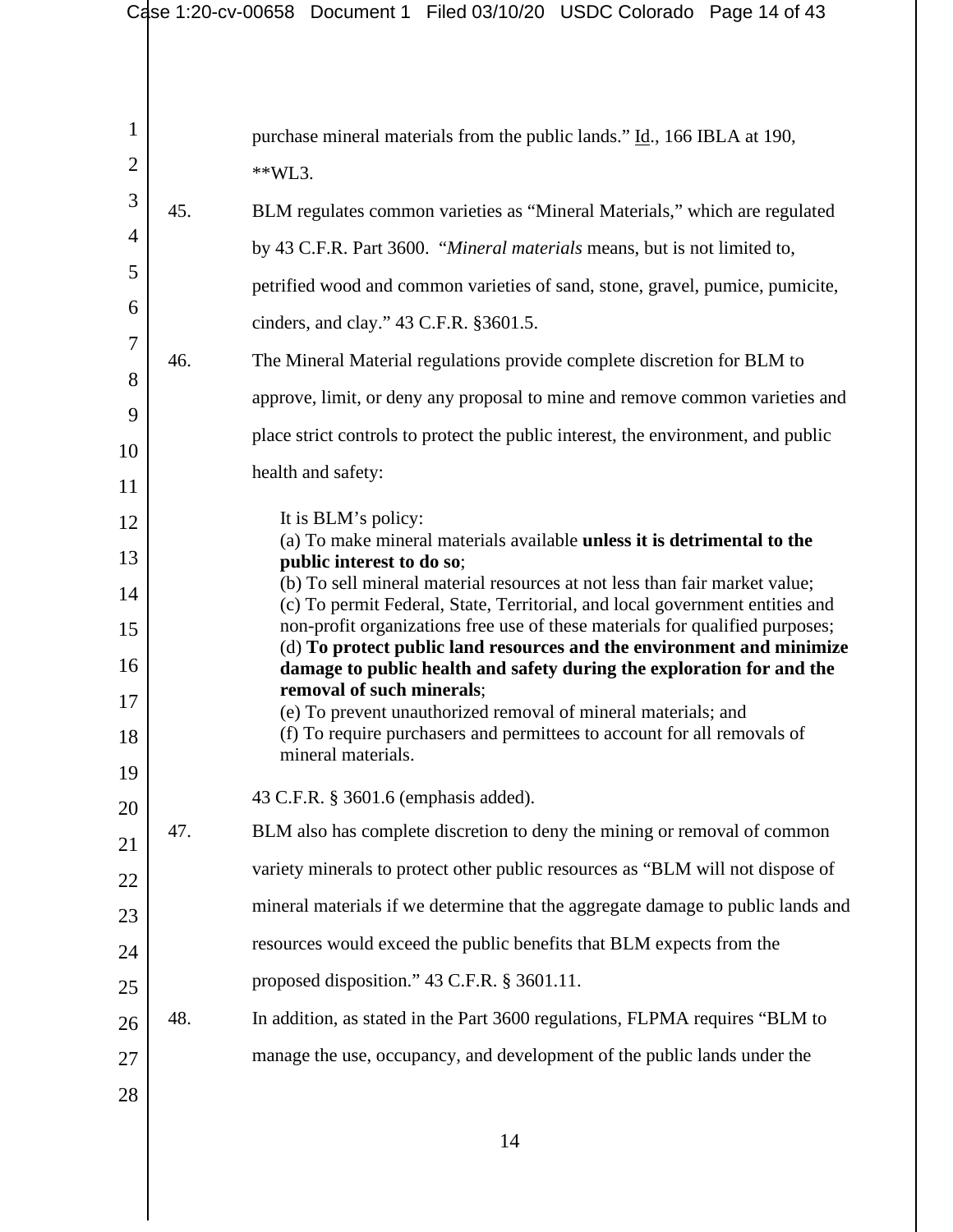|                | Case 1:20-cv-00658 | Document 1 Filed 03/10/20 USDC Colorado Page 15 of 43                             |
|----------------|--------------------|-----------------------------------------------------------------------------------|
|                |                    |                                                                                   |
|                |                    |                                                                                   |
| $\mathbf{1}$   |                    | principles of multiple use and sustained yield in accordance with the land use    |
| $\overline{2}$ |                    | plans that BLM develops under FLPMA." 43 C.F.R. § 3601.3.                         |
| 3              | 49.                | FLPMA further requires that "the public lands be managed in a manner that         |
| $\overline{4}$ |                    | will protect the quality of scientific, scenic, historical, ecological,           |
| 5              |                    | environmental, air and atmospheric, water resource, and archeological values;     |
| 6              |                    | that, where appropriate, will preserve and protect certain public lands in their  |
| 7              |                    | natural condition; that will provide food and habitat for fish and wildlife and   |
| 8<br>9         |                    | domestic animals; and that will provide for outdoor recreation and human          |
| 10             |                    | occupancy and use." 43 U.S. C. $\S 1701(a)(8)$ .                                  |
| 11             | 50.                | FLPMA also mandates that "the United States receive fair market value of the      |
| 12             |                    | use of the public lands and their resources unless otherwise provided for by      |
| 13             |                    | statute." 43 U.S. C. § 1701(a)(9).                                                |
| 14             | 51.                | BLM's duty to protect "the public interest," to "protect public land resources    |
| 15             |                    | and the environment and minimize damage to public health and safety during        |
| 16             |                    | the exploration for and the removal of such minerals," to "protect the quality of |
| 17             |                    | scientific, scenic, historical, ecological, environmental, air and atmospheric,   |
| 18             |                    | water resource, and archeological values," and ensure "the public benefits"       |
| 19             |                    | from mining/removal of common variety minerals is not found in BLM's Part         |
| 20             |                    | 3809 regulations governing locatable minerals.                                    |
| 21             | 52.                | In addition, while the federal government receives no payment or royalty when     |
| 22             |                    | a mining claimant removes "valuable minerals" under the Mining Law and Part       |
| 23             |                    | 3809 regulations (i.e., it is "free," 30 U.S.C. § 22), BLM can only "sell mineral |
| 24<br>25       |                    | material [common variety] resources at not less than fair market value." 43       |
| 26             |                    | C.F.R. $§$ 3601.6(b).                                                             |
| 27             | 53.                | The sale of common variety minerals, if approved by BLM at its discretion, can    |
| 28             |                    | only be done pursuant to a "Mineral Materials Sales Contract," under detailed     |
|                |                    |                                                                                   |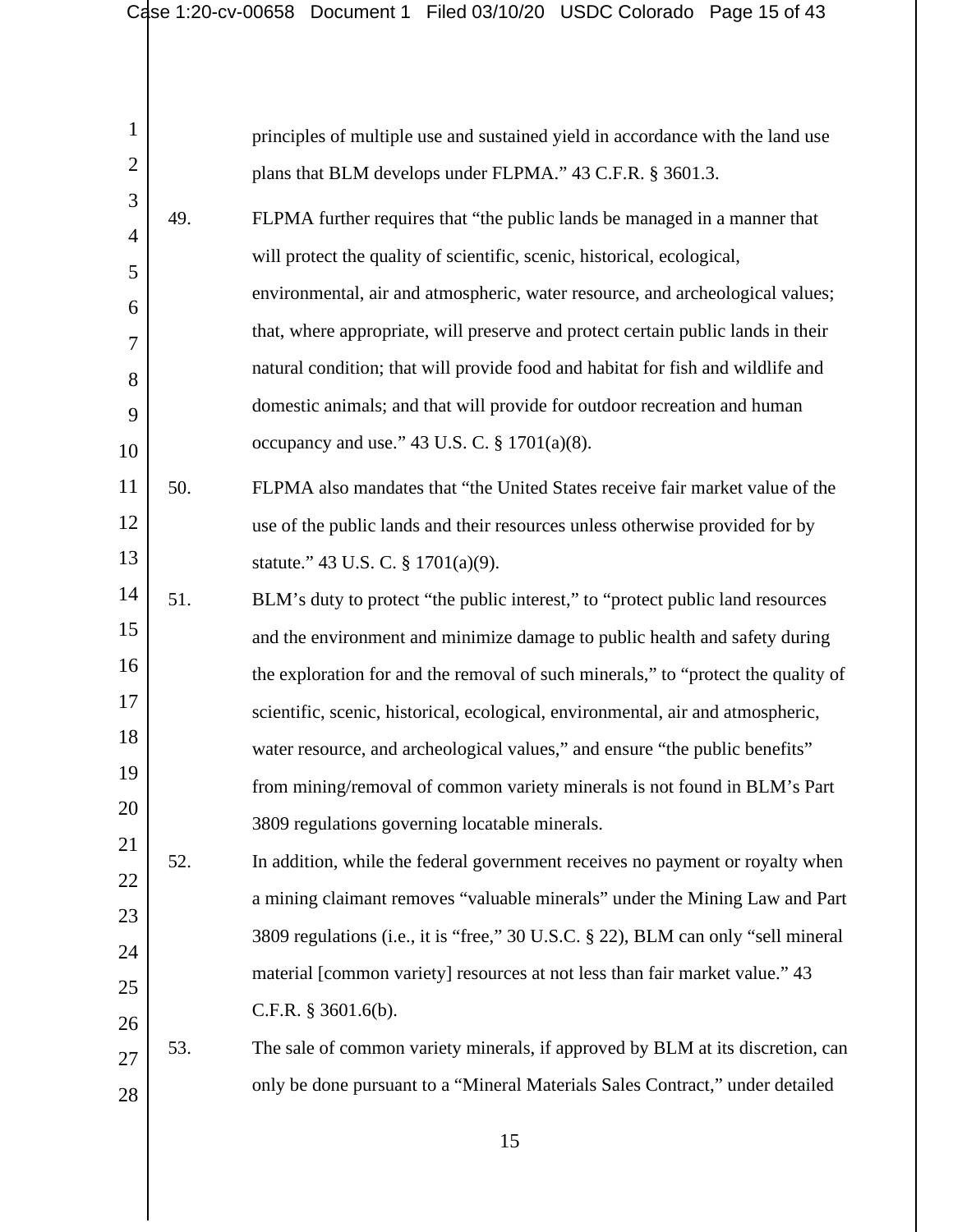|                |     | Case 1:20-cv-00658 Document 1 Filed 03/10/20 USDC Colorado Page 16 of 43                                                                                      |
|----------------|-----|---------------------------------------------------------------------------------------------------------------------------------------------------------------|
|                |     |                                                                                                                                                               |
|                |     |                                                                                                                                                               |
| 1              |     | regulations ensuring that the federal government receives fair market value for                                                                               |
| $\overline{2}$ |     | the removed minerals. "BLM will not sell mineral materials at less than fair                                                                                  |
| 3              |     | market value. BLM determines fair market value by appraisal." 43 C.F.R. §                                                                                     |
| 4              |     | $3602.13(a)$ .                                                                                                                                                |
| 5              | 54. | No person may enter public lands to remove mineral materials without the                                                                                      |
| 6              |     | specific approval of BLM, and under a Mineral Material Sales Contract:                                                                                        |
| 7              |     |                                                                                                                                                               |
| 8              |     | (a) Except as provided in paragraph (b) of this section, you must not extract,<br>sever, or remove mineral materials from public lands under the jurisdiction |
| 9              |     | of the Department of the Interior, unless BLM or another Federal agency                                                                                       |
| 10             |     | with jurisdiction authorizes the removal by sale or permit. Violation of this<br>prohibition constitutes unauthorized use.                                    |
| 11             |     | 43 C.F.R. § 3601.71 (note: the referenced paragraph (b) deals with the situation                                                                              |
| 12             |     | when the person seeking mineral removal owns the surface estate, which is not                                                                                 |
| 13             |     | at issue in this litigation, as BLM owns the complete fee estate for all of the                                                                               |
| 14             |     | lands covered by RMR's mining claims at the Quarry).                                                                                                          |
| 15             | 55. | BLM never applied its duties under the 1947 Act, the 1955 Act, and FLPMA to                                                                                   |
| 16             |     | protect "the public interest," to "protect public land resources and the                                                                                      |
| 17             |     | environment and minimize damage to public health and safety during the                                                                                        |
| 18             |     | exploration for and the removal of such minerals," to "protect the quality of                                                                                 |
| 19             |     | scientific, scenic, historical, ecological, environmental, air and atmospheric,                                                                               |
| 20             |     | water resource, and archeological values," and ensure "the public benefits"                                                                                   |
| 21             |     | from mining/removal of common variety minerals in its consideration of                                                                                        |
| 22             |     | operations at the Quarry – whether in its approval of the PoO in 1982, later                                                                                  |
| 23             |     | amendments in 1989, or at any time since then, including its                                                                                                  |
| 24             |     | authorization/allowance of RMR's continued mining/removal/transport/sale of                                                                                   |
| 25             |     |                                                                                                                                                               |
| 26             |     | common variety minerals.                                                                                                                                      |
| 27             |     |                                                                                                                                                               |
| 28             |     |                                                                                                                                                               |
|                |     | 16                                                                                                                                                            |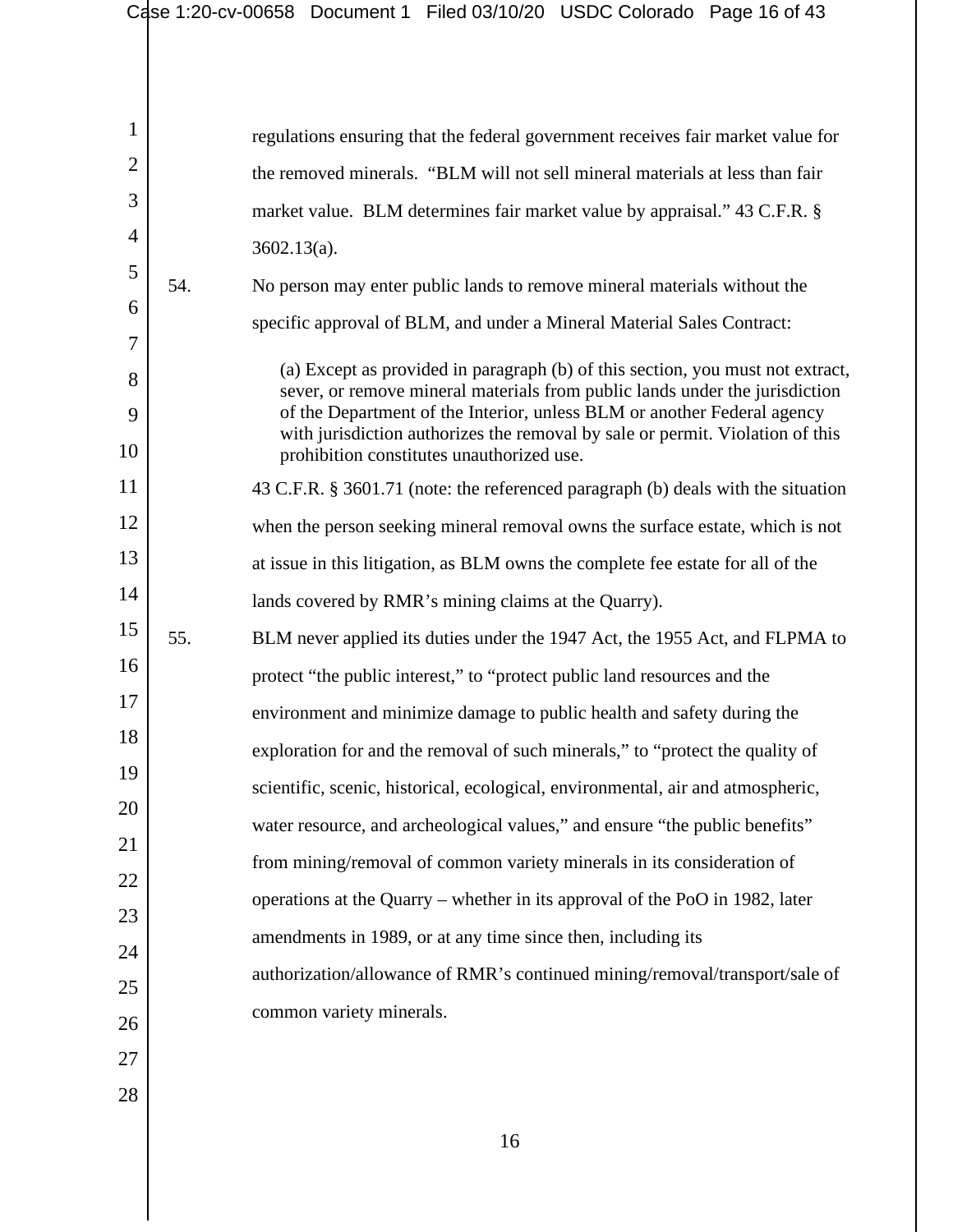2

## 3 **BLM'S FAILURE TO PROTECT THE PUBLIC INTEREST AND PUBLIC LANDS FROM ILLEGAL MINING AND REMOVAL OF COMMON VARIETY ROCK AND STONE FROM THE QUARRY**

| $\overline{4}$ | 56. | The operation of the Quarry was first reviewed and approved by BLM in 1982     |
|----------------|-----|--------------------------------------------------------------------------------|
| 5              |     | for mining only chemical/metallurgical-grade limestone as a "valuable mineral  |
| 6              |     | deposit" subject to claiming and location under the 1872 Mining Law. See       |
| $\overline{7}$ |     | 1982 Environmental Assessment for Mid-Continent Limestone Quarry.              |
| 8              | 57. | BLM's approval of the Plan of Operations (1982 PoO) for the Mid-Continent      |
| 9              |     | Quarry in 1982, and later amended in 1989, was strictly for the mining and     |
| 10             |     | removal of a locatable mineral and in no way authorized the removal and sale   |
| 11             |     | of common variety limestone. BLM's review and approval of the 1982 PoO         |
| 12             |     | was done pursuant to BLM's locatable minerals regulations at 43 CFR Part       |
| 13             |     | 3809, which does not regulate or approve the removal/sale of minerals to be    |
| 14             |     | used for common variety purposes.                                              |
| 15             | 58. | The Mid-Continent Quarry began operating in 1982, providing crushed            |
| 16             |     | limestone to the Mid-Continent Coal Mining Complex near Redstone to            |
| 17<br>18       |     | minimize hazardous coal dust. Mid-Continent Resources Minerals, Inc. and the   |
| 19             |     | associated Pitkin Iron, Inc. continued removing stock-piled limestone from the |
| 20             |     | area. The original mining claims were abandoned in the 1990s and the current   |
| 21             |     | mining claims covering the Quarry were staked in 2001. In early 2009, CalX     |
| 22             |     | Minerals, Inc. acquired the Mid-Continent Quarry mining claims and resumed     |
| 23             |     | operations. RMR purchased the mining claims covering the Quarry in 2016.       |
| 24             | 59. | Since 1982, BLM has stressed on numerous occasions to RMR's predecessor        |
| 25             |     | owners of the Quarry – Pitkin Iron Co., Mid-Continent Resources Inc., and      |
| 26             |     | CalX Minerals, Inc. – that the mining, removal, transport and sale of minerals |
| 27             |     | for common variety uses was strictly prohibited and was not authorized by the  |
| 28             |     | 1982 PoO approval. In the 1990's and 2000s, BLM challenged such                |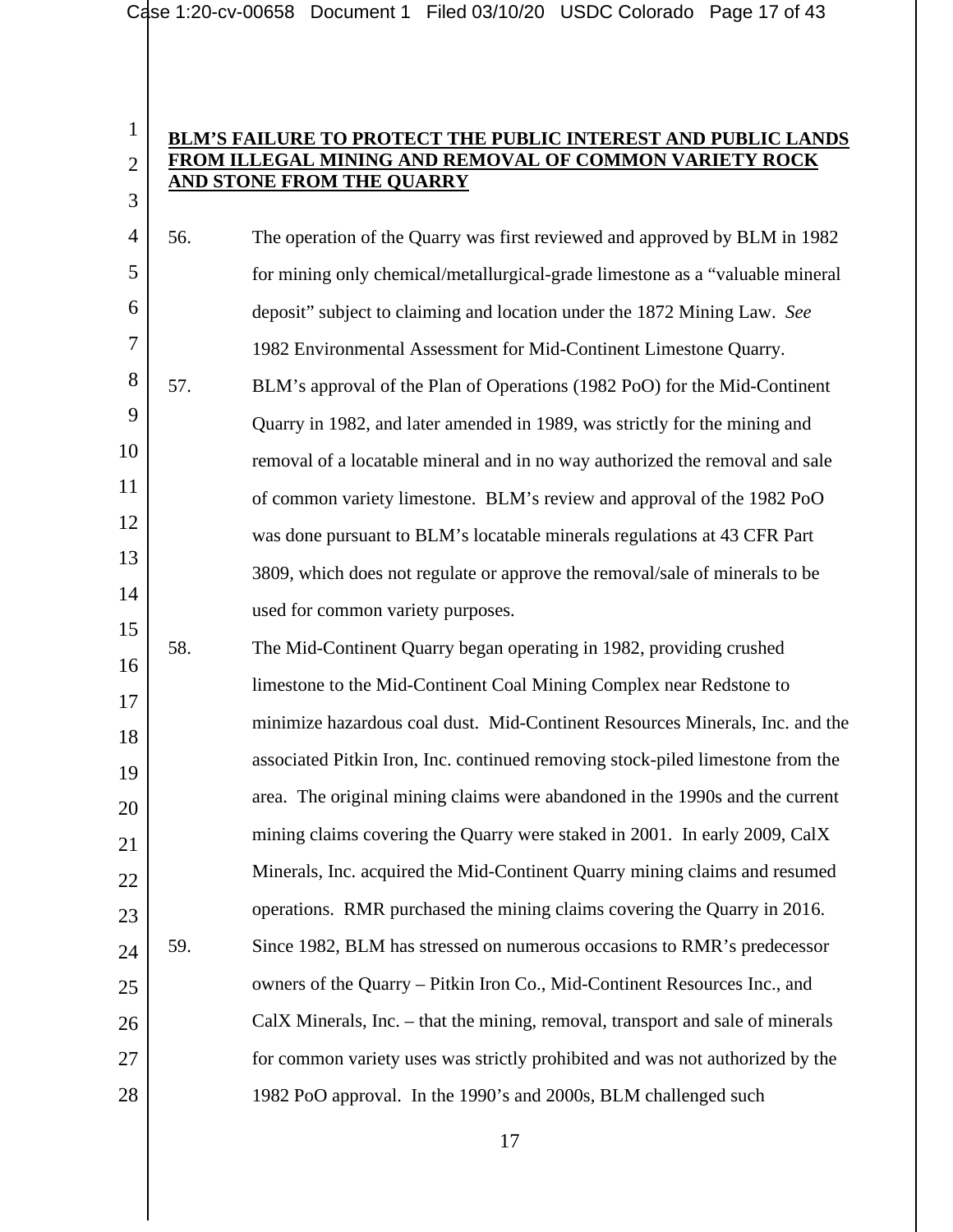| $\mathbf{1}$   |     | removal/sale, which resulted in legal cases before the Interior Board of Land       |
|----------------|-----|-------------------------------------------------------------------------------------|
| $\overline{2}$ |     | Appeals and the federal District Court for the District of Colorado. See Mid-       |
| 3              |     | Continent Resources, Inc., Pitkin Iron Corp., 148 IBLA 370, 1999 WL 485018          |
| $\overline{4}$ |     | (1999); Pitkin Iron Corp. v. Kempthorne, 554 F.Supp.2d 1208 (D. Colo. 2008).        |
| 5              | 60. | Throughout those cases and disputes, these companies argued that the minerals       |
| 6              |     | removed from the Quarry were strictly valuable locatable minerals under the         |
| $\overline{7}$ |     | 1872 Mining Law and were not common variety minerals. The companies                 |
| 8              |     | successfully argued that previously-mined limestone containing over 95%             |
| 9              |     | calcium carbonate was "chemical or metallurgical grade," and had a "distinct"       |
| 10             |     | and special value" used for qualifying end uses for suppression of coal dust at     |
| 11             |     | coal mines and for industrial acid-neutralizing purposes. Pitkin Iron, 554          |
| 12             |     | F.Supp. 2d at 1213-16.                                                              |
| 13             | 61. | The end result of those cases was that the companies could continue to mine         |
| 14             |     | and remove valuable chemical-grade limestone under 43 C.F.R. Part 3809              |
| 15<br>16       |     | without requiring the submission and approval of a Mineral Materials Sales          |
| 17             |     | Contract and request for approval under the 43 C.F.R. Part 3600 regulations         |
| 18             |     | which govern the removal/sale of minerals used for common variety purposes.         |
| 19             | 62. | That, however, is no longer the situation at the Quarry, and has not been the       |
| 20             |     | case since RMR purchased the mining claims at the Quarry, if not earlier.           |
| 21             |     | Now, the Quarry produces and sells large tonnages of rock used for roadbase,        |
| 22             |     | backfill, and rip-rap in local construction projects – certainly not for qualifying |
| 23             |     | uses requiring the "chemical or metallurgical grade" limestone as had been          |
| 24             |     | solely the case before.                                                             |
| 25             | 63. | Under the Mining Law, in order for a common variety mineral to qualify as an        |
| 26             |     | "uncommon variety," its end use must require the "distinct and special value"       |
| 27             |     | to be utilized in that use. "[I]t is the end use of the [mineral] that is           |
| 28             |     | determinative of whether the mineral is uncommon and thus locatable. The            |
|                |     |                                                                                     |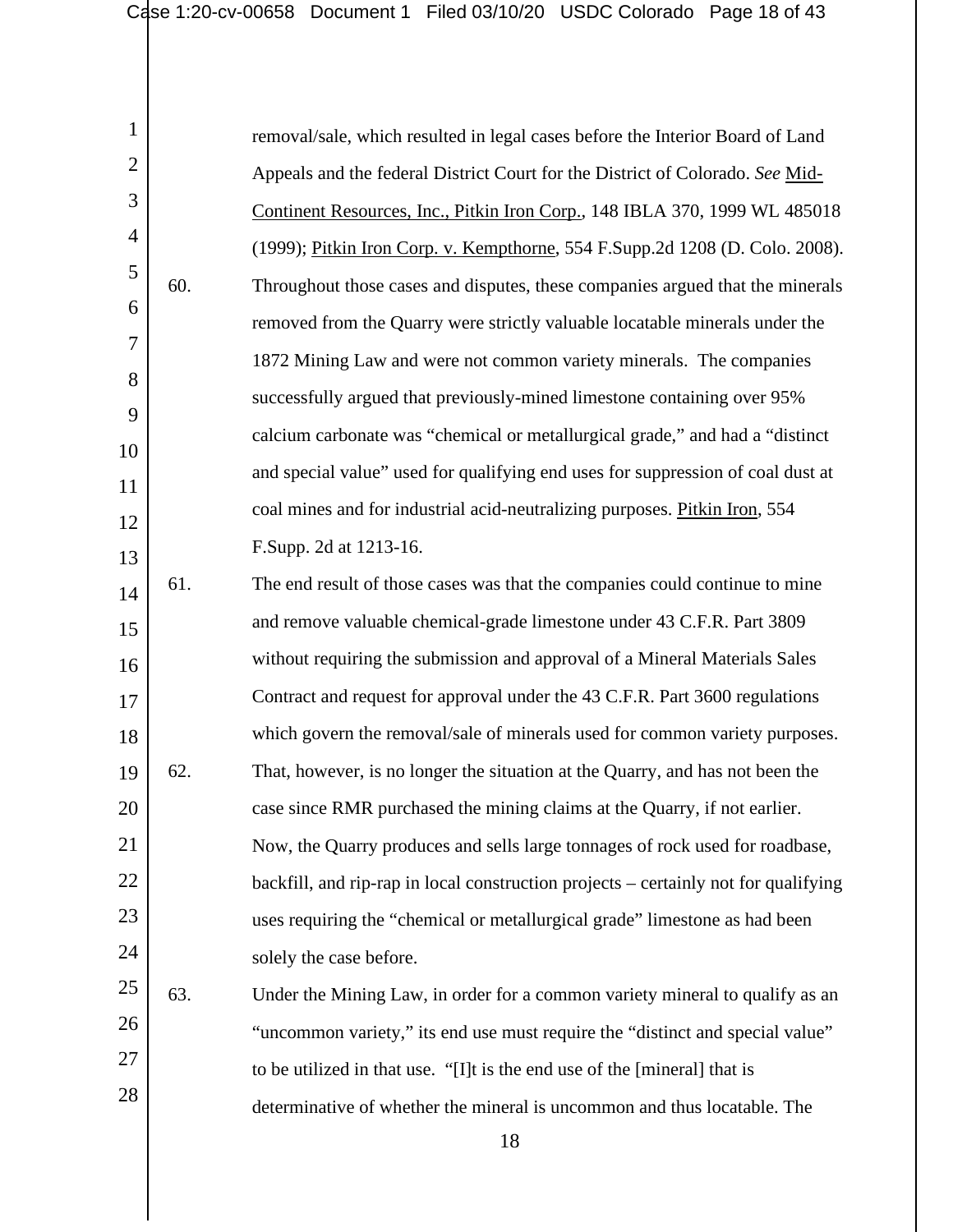|     | [mineral] is uncommon only if it is actually used in an application that utilizes |
|-----|-----------------------------------------------------------------------------------|
|     | its distinct and special value." United States v. Kelly Armstrong, 184 IBLA       |
|     | 180, 196 (2013), 2013 WL 6631451, **13.                                           |
| 64. | Thus, in this case, even if all of RMR's mined limestone continued to exhibit     |
|     | the chemical/metallurgical grade calcium carbonate percentage (which has not      |
|     | been demonstrated by the record), it is no longer considered an "uncommon         |
|     | variety" if it is being sold/used for common variety purposes, such as for        |
|     | roadbase, rip-rap, backfill, and boulders for local construction projects.        |
| 65. | As BLM became aware that the Quarry was producing and selling minerals for        |
|     | these common variety end uses, it questioned whether the original 1982/89 PoO     |
|     | approval was still valid, as that approval only allowed the mining/sale of the    |
|     | valuable chemical-grade limestone used for specific qualifying purposes (such     |
|     | as coal dust suppression).                                                        |
| 66. | For example, in an April 22, 1987 "Conversation Record" between BLM and           |
|     | the operator. "We explained that the use for construction material and or         |
|     | road base was not permissible from a locatable claim since the Material Sale      |
|     | Act of 1955 required payment for salelabe (sic) materials. We told him he         |
|     | would have to purchase limestone if it were to be used for roadbase or other      |
|     | common uses." (emphasis added).                                                   |
| 67. | In an October 13, 2004 letter from BLM to Pitkin Iron Corp., BLM advised the      |
|     | company that it was not authorized to mine, remove and sell limestone that was    |
|     | to be used for "non-qualifying uses," such as for construction purposes: "[S]o    |
|     | long as any material removed from a claim meets the necessary criteria, such      |
|     | as, MSHA rock dust specifications and it is clearly demonstrated that the         |
|     | material is being used for rock dust and not for non qualifying uses, such as     |
|     | road base or being stored for speculation, there should not be a common           |
|     | variety issues. The ability to enter the existing rock dust market, however, must |
|     |                                                                                   |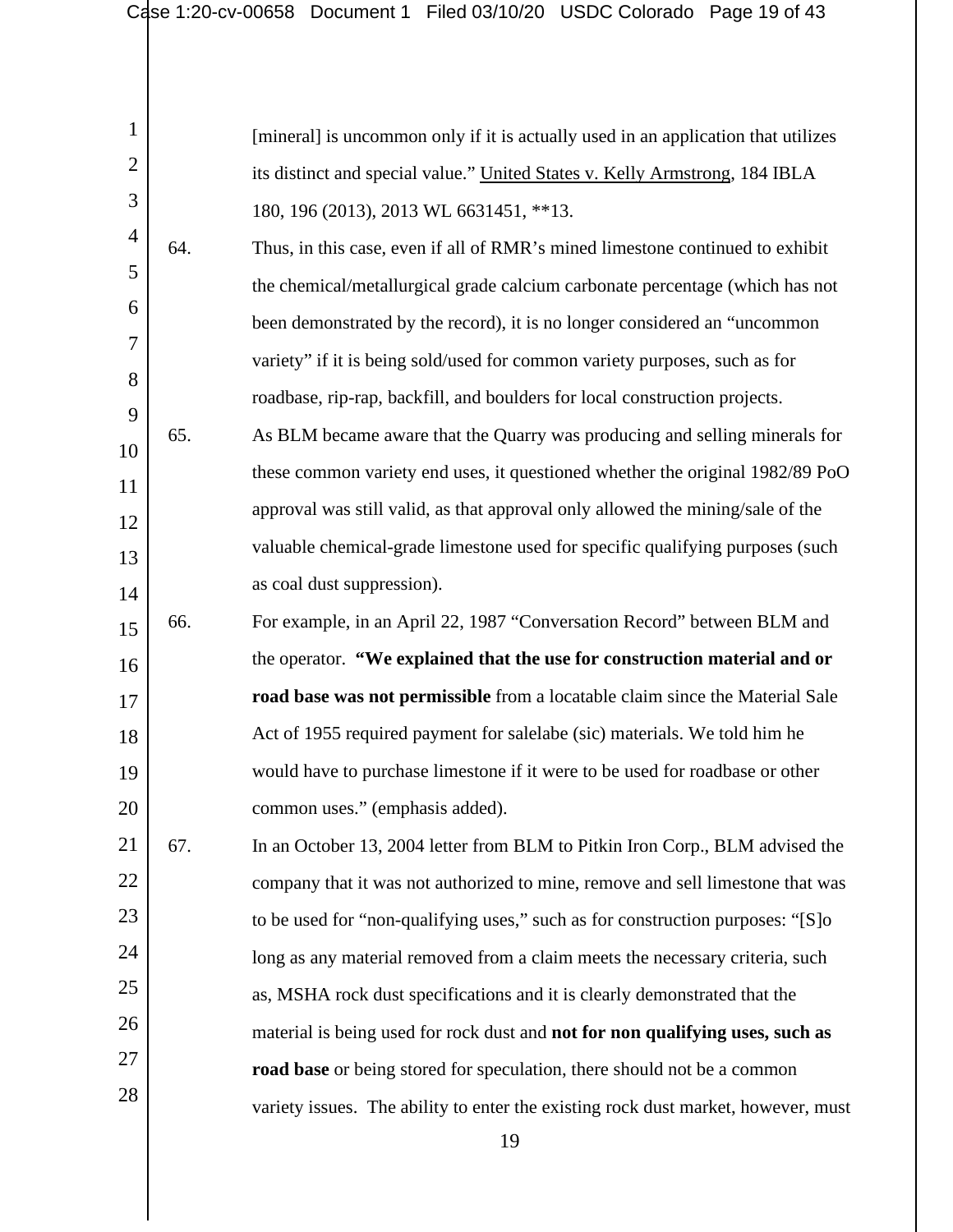| 1              |     | be demonstrated, sustained and documented, otherwise a trespass may occur.                                                                                |
|----------------|-----|-----------------------------------------------------------------------------------------------------------------------------------------------------------|
| $\overline{2}$ |     | This will require copies of the contracts and/or agreements between Pitkin                                                                                |
| 3              |     | and the qualifying end users." (emphasis added).                                                                                                          |
| $\overline{4}$ | 68. | Similarly, in an October 19, 2012 letter to CalX Minerals, Inc., BLM stated:                                                                              |
| 5              |     | "This letter is a follow-up to our September $27th$ meeting in which the concern                                                                          |
| 6              |     | was raised that your current mining operations have exceeded the BLM                                                                                      |
| 7              |     | authorized Plan of Operations dated Aug. 18, 1982. As such, it was agreed                                                                                 |
| 8              |     | upon that CalX Minerals would supply a comprehensive modification to the                                                                                  |
| 9              |     | Mine Plan of Operations no later than January 15, 2013." Regarding the                                                                                    |
| 10             |     | question about the mining of minerals for common variety end uses, BLM                                                                                    |
| 11<br>12       |     | further required that "CalX will supply the BLM with monthly sales                                                                                        |
| 13             |     | information" to verify that the removed/sold minerals were not being used for                                                                             |
| 14             |     | common variety purposes. Although CalX did eventually provide those sales                                                                                 |
| 15             |     | reports, a revised plan of operations was never approved.                                                                                                 |
| 16             | 69. | RMR purchased the mining claims at and around the Quarry from CalX in                                                                                     |
| 17             |     | October/November 2016.                                                                                                                                    |
| 18             | 70. | At that time, BLM reiterated to RMR that it was required to continue providing                                                                            |
| 19             |     | monthly sales reports, just as CalX was required to do. In a November 1, 2016                                                                             |
| 20             |     | email from BLM Geologist Jessica Lopez Smith to Gregory Dangler, RMR                                                                                      |
| 21             |     | President, BLM stated:                                                                                                                                    |
| 22             |     | Per its June 15, 2009 BLM authorization for the Mid-Continent Quarry                                                                                      |
| 23             |     | (attached), CalX was required to provide monthly scale tickets to this office.                                                                            |
| 24             |     | As the new operator of the Mid-Continent Quarry, and having assumed all<br>liabilities and responsibilities under the existing Plan of Operations, please |
| 25             |     | provide the scale tickets from Oct 12, 2016 (the date of sale) to Oct 31,<br>2016 at your earliest convenience. RMR Aggregates, Inc. will be required     |
| 26             |     | to provide the scale tickets for each coming month as well.                                                                                               |
| 27             | 71. | BLM specifically informed RMR just prior to its purchase of the Quarry from                                                                               |
| 28             |     | CalX that any materials removed from the site for common variety purposes                                                                                 |
|                |     |                                                                                                                                                           |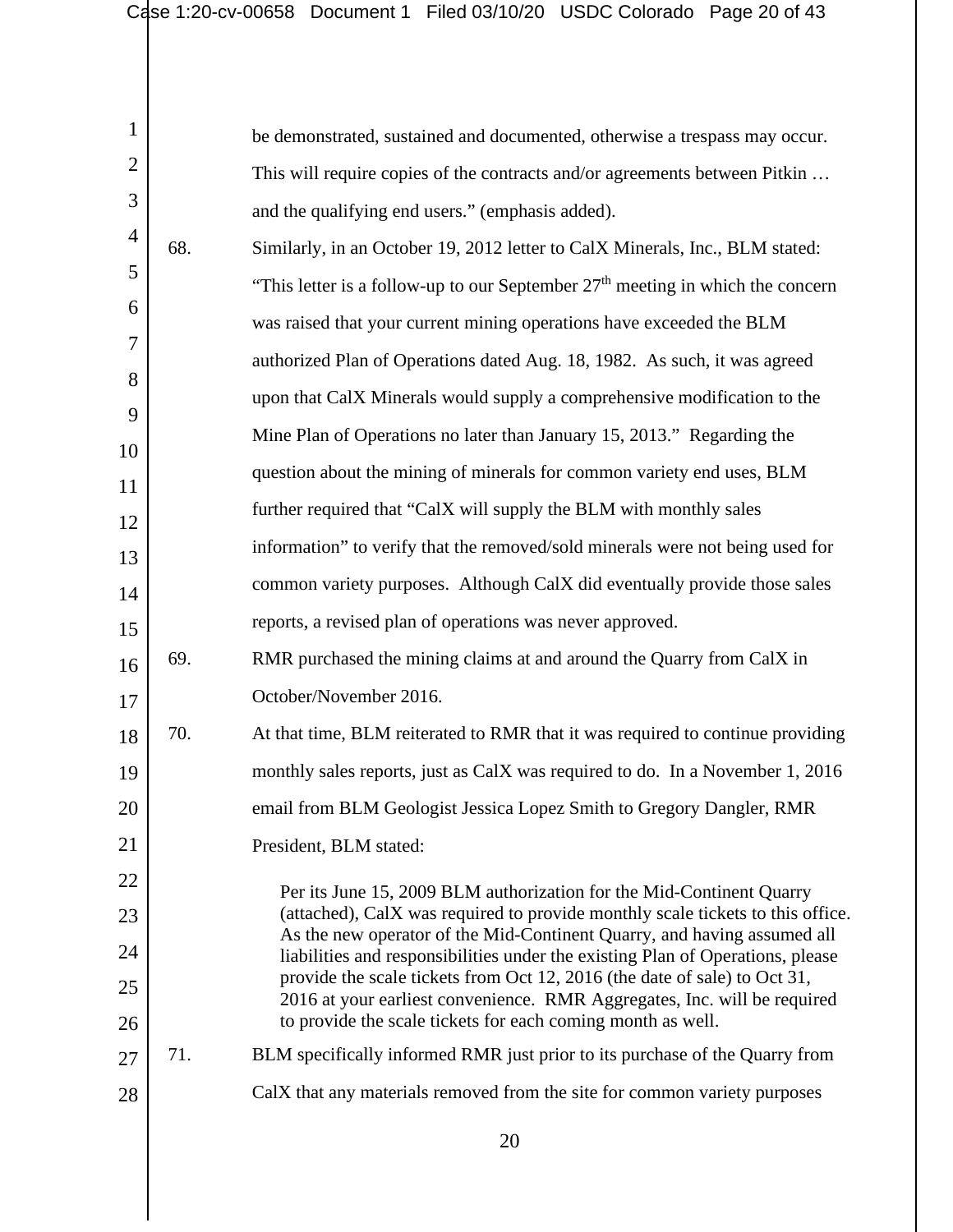| $\mathbf{1}$   |     | could not be allowed under the 1982 PoO, which was approved for only the         |
|----------------|-----|----------------------------------------------------------------------------------|
| $\overline{2}$ |     | removal of locatable minerals. BLM and RMR "discussed the potential need         |
| 3              |     | for the operation to have a Mineral Materials Contract for the                   |
| 4              |     | construction material that the quarry produces." Conversation Record             |
| 5              |     | between Jessica Lopez Pearce (BLM) and Isaac Morgan (RMR) dated                  |
| 6              |     | September 19, 2016 (emphasis added).                                             |
| 7              | 72. | A few weeks later, in a conversation between Gloria Tibbets (BLM) and            |
| 8              |     | Gregory Dangler/Isaac Morgan (RMR), then Field Manager Tibbetts verified         |
| 9              |     | that "I explained that the BLM would need to review the processes and/or final   |
| 10             |     | products to determine if they meet the requirements to be considered locatable." |
| 11<br>12       |     | Conversation Record, between Tibbetts and Dangler/Morgan dated October 4,        |
| 13             |     | 2016.                                                                            |
| 14             | 73. | BLM never made this common variety determination as it said it "would need       |
| 15             |     | to" to do in 2016. Instead, BLM has authorized/allowed RMR to excavate,          |
| 16             |     | transport, and sell the limestone rock for common variety uses, which as BLM     |
| 17             |     | previously stated are not qualifying end uses such as to be considered a         |
| 18             |     | valuable locatable mineral under the 1872 Mining Law and the 43 C.F.R. Part      |
| 19             |     | 3809 regulations – without complying with the required 43 C.F.R. Part 3600       |
| 20             |     | regulations and the governing statutes (1947/55 Acts and FLPMA).                 |
| 21             | 74. | GSCA and the larger Glenwood community first became aware of the serious         |
| 22             |     | problems at the Quarry when RMR announced its proposal in 2018 to expand         |
| 23             |     | the Quarry from its current roughly 15 permitted acres to over 440 permitted     |
| 24             |     | acres.                                                                           |
| 25             | 75. | Based on GSCA's investigations, it became clear that RMR was mining and          |
| 26             |     | selling limestone for common variety uses – and not only for the strict          |
| 27             |     | chemical/metallurgical uses that were the basis of the 1982 PoO approval.        |
| 28             |     |                                                                                  |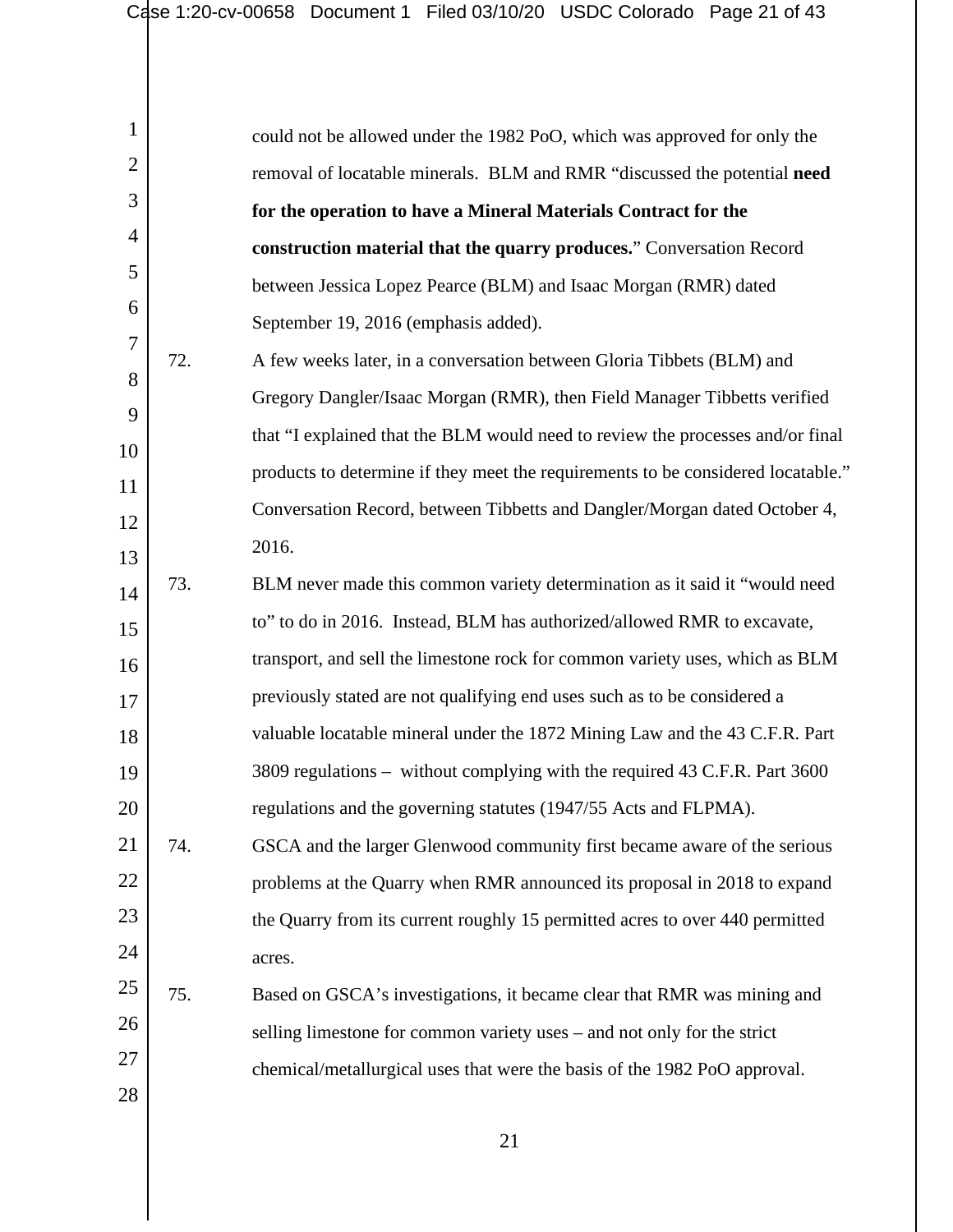| 1              | 76. | For example, in GSCA's October 11, 2018 letter to BLM, GSCA attached an                                                                                      |
|----------------|-----|--------------------------------------------------------------------------------------------------------------------------------------------------------------|
| $\overline{2}$ |     | RMR document entitled "2018 Rocky Mountain Resources - Mid Continent                                                                                         |
| 3              |     | Quarry Price Sheet," showing that RMR is producing, and selling, the                                                                                         |
| 4              |     | following materials from the site: "Road Base," "Structural Fill," "Rip Rap,"                                                                                |
| 5              |     | "Screened Rock," and various types of "Boulders."                                                                                                            |
| 6              | 77. | None of these materials qualify as locatable minerals under the 1872 Mining                                                                                  |
| 7              |     | Law, 30 U.S.C. §§ 22 et seq., the 1947 Materials Act, 30 U.S.C. §§ 601-604, or                                                                               |
| 8              |     | the 1955 Common Varieties Act, 30 U.S.C. § 611.                                                                                                              |
| 9              | 78. | "There are numerous cases involving specific examples of materials which have                                                                                |
| 10             |     | been held to be not locatable under the general mining law. Among these are                                                                                  |
| 11             |     | common or inferior limestone 'for building of levees or railroad                                                                                             |
| 12             |     | embankments or filing [sic] up low places,' Holman v. Utah, 41 L.D. 314                                                                                      |
| 13             |     | (1912); Gray Trust Co. (On rehearing) 47 L.D. 18 (1919),  common rock for                                                                                    |
| 14<br>15       |     | 'filling purposes' Solicitor's Opinion M-36295, supra; Holman v. Utah, supra."                                                                               |
| 16             |     | United States v. Bienick, 14 IBLA 290, 297 (1974), 1974 WL 12889, ** WL5                                                                                     |
| 17             |     | (emphasis added). "[W]e reiterate that among these nonlocatables are materials                                                                               |
| 18             |     | used for fill, grade, ballast and base." Id. at **WL6.                                                                                                       |
| 19             | 79. | The "road base," "fill," "rock," and "boulders" that RMR is selling on the local                                                                             |
| 20             |     | construction market are not locatable minerals under the 1872 Mining Law.                                                                                    |
| 21             |     | The production of these minerals, then, falls under the Common Varieties Act                                                                                 |
| 22             |     | and 1947 Materials Act – not the 1872 Mining Law.                                                                                                            |
| 23             | 80. | As the Interior Board of Land Appeals ("IBLA") has held:                                                                                                     |
| 24             |     | Two years after the enactment of the Multiple Use Mining Act, the Solicitor                                                                                  |
| 25             |     | addressed an inquiry whether it was permissible for holders of unpatented                                                                                    |
| 26             |     | gold placer mining claims to sell sand and gravel from the claims as a by-<br>product of gold mining operations. He answered "in the affirmative" with       |
| 27             |     | respect to valid claims located prior to the July 23, 1955, passage of the Act,<br>"assuming that the sand and gravel is a valuable mineral," but for claims |
| 28             |     | located thereafter, he stated that the claimant could "use the sand and gravel                                                                               |
|                |     |                                                                                                                                                              |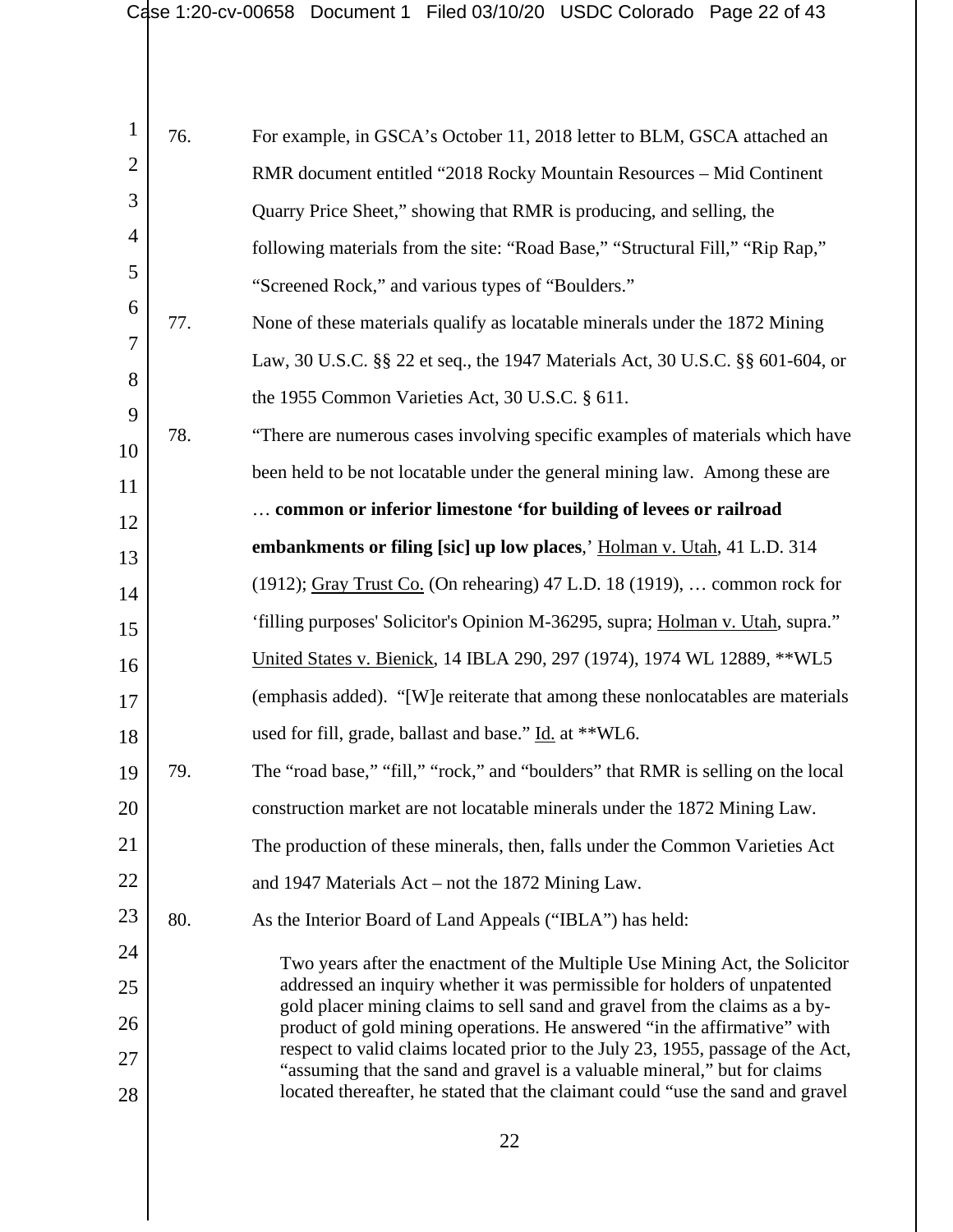|                |     | Case 1:20-cv-00658 Document 1 Filed 03/10/20 USDC Colorado Page 23 of 43                                                                            |
|----------------|-----|-----------------------------------------------------------------------------------------------------------------------------------------------------|
|                |     |                                                                                                                                                     |
| 1              |     | for any mining purpose, but he has no authority to appropriate and sell                                                                             |
| $\overline{2}$ |     | it." Solicitor's Opinion, "Disposal of Sand and Gravel from Unpatented                                                                              |
| 3              |     | Mining Claims," M-36476 (Aug. 28, 1957) at 2, 4. See 1 American Law of<br>Mining, § 21.03 [2] (2d. ed. 1996). Thus, the Solicitor distinguished     |
| 4              |     | between the rights of claimants to dispose of sand and gravel on their<br>unpatented mining claims based upon the date of the location of their     |
| 5              |     | claims. For claims located on or after July 23, 1955, he found the                                                                                  |
| 6              |     | claimants had no right under the mining law to appropriate and sell<br>sand and gravel from their claims. Disposition could only be authorized      |
| $\tau$         |     | in accordance with the Materials Act.                                                                                                               |
| 8              |     | Ronald W. Byrd, 171 IBLA 202, 207-208 (2007), 2007 WL1761028, ** WL3                                                                                |
| 9              |     | (emphasis added).                                                                                                                                   |
| 10             | 81. | In that case, because minerals that were being removed from the two mining                                                                          |
| 11             |     | claims were common variety minerals – the situation at RMR's Quarry – the                                                                           |
| 12             |     | IBLA upheld BLM's order to the company that it "cease and desist" from such                                                                         |
| 13             |     | activities. "[E]xtraction and removal of stone from those claims could take                                                                         |
| 14             |     | place, if at all, only pursuant to authorization from BLM under the mineral                                                                         |
| 15             |     | material disposal regulations in 43 CFR Part 3600. To the extent BLM's                                                                              |
| 16             |     | August 4, 2004, decision ordered Byrd to cease and desist extraction and                                                                            |
| $17\,$         |     | removal of mineral materials from the Duff and Dan L. Green claims, as an                                                                           |
| 18             |     | unauthorized use under 43 CFR 3601.72, it is affirmed." Ronald W. Byrd, at                                                                          |
| 19             |     | 208-209, **WL4 (emphasis added).                                                                                                                    |
| 20             | 82. | Here, because RMR's claims at the site post-date 1955, any removal of these                                                                         |
| 21             |     | common variety minerals, without the proper Mineral Material Sales Contract                                                                         |
| 22             |     | and approvals issued pursuant to 43 CFR Part 3600, is considered a "Mineral"                                                                        |
| 23             |     | Material Trespass" under BLM policy and applicable law. According to BLM                                                                            |
| 24             |     | Manual Handbook H-9235-1, "Mineral Material Trespass and Abatement":                                                                                |
| 25             |     | The unauthorized use or disposal of common variety mineral material                                                                                 |
| 26             |     | from a mining claim located after July 23, 1955, is a trespass regardless                                                                           |
| 27             |     | of whether there is a valid discovery of other locatable minerals, such as<br>gold.  Trespass damages should accrue from the onset of operations on |
| 28             |     | the claim(s) and liability of the parties begins from that date. Common                                                                             |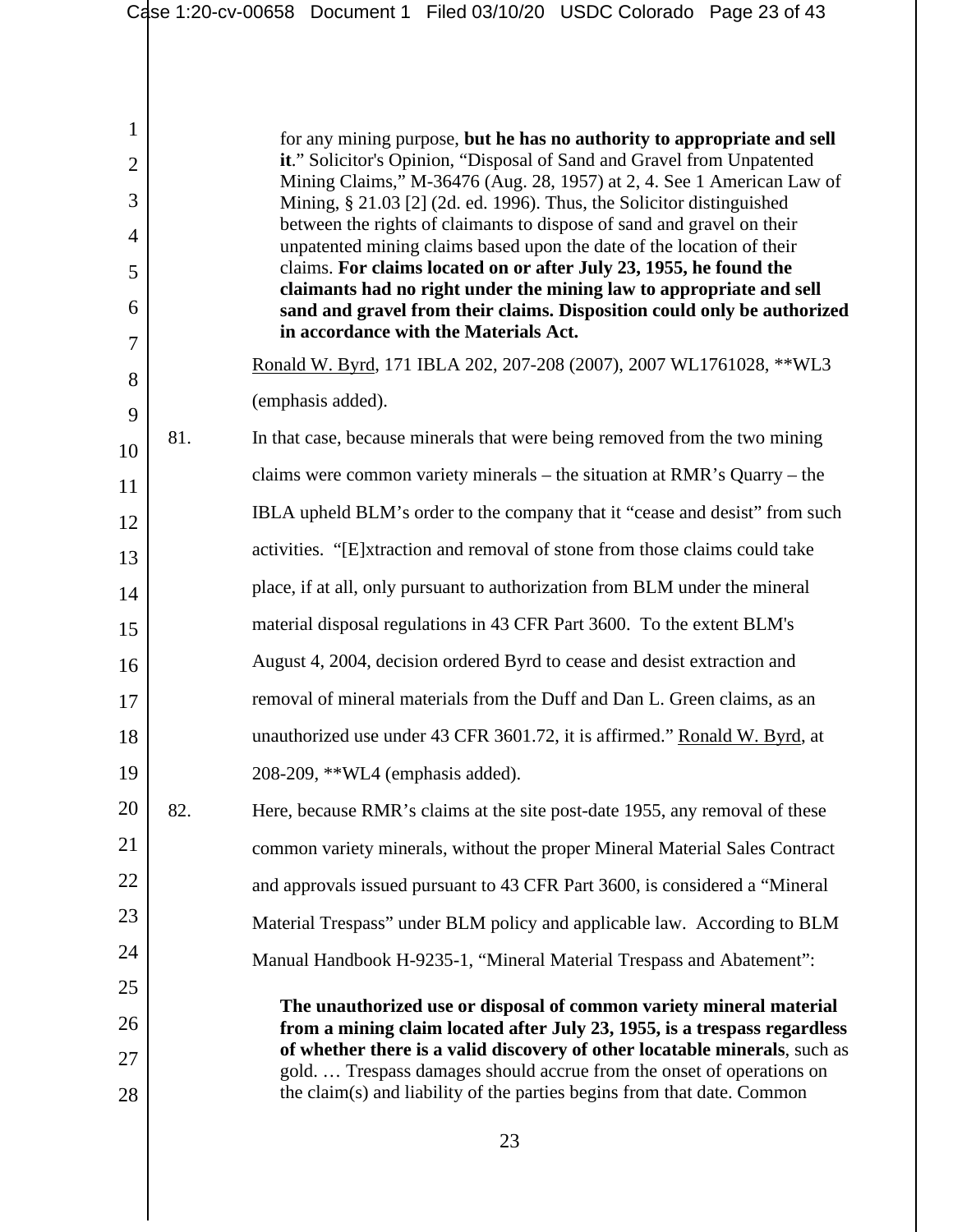|                |     | Case 1:20-cv-00658 Document 1 Filed 03/10/20 USDC Colorado Page 24 of 43                                                                             |
|----------------|-----|------------------------------------------------------------------------------------------------------------------------------------------------------|
|                |     |                                                                                                                                                      |
|                |     |                                                                                                                                                      |
| 1              |     | variety sand and gravel, which occurs with valuable minerals such as gold                                                                            |
| $\overline{2}$ |     | on unpatented placer mining claims, located on or after July 23, 1955 (P.L.                                                                          |
| 3              |     | 84-167) (30 U.S.C. 611 et seq.), may not be sold by the claimant, but may<br>be used for on site mining purposes. Solicitor's Opinion M-36467, dated |
| 4              |     | August 28, 1957, Disposal of Sand and Gravel From Unpatented Mining<br>Claims states that "The taking of sand and gravel from a mining location      |
| 5              |     | perfected after July 23, 1955, by one with knowledge of the existence and<br>date of location of the claim, is willful trespass."                    |
| 6              |     | H-9235-1, Chapter I.A.12 ("Disposal of Common Variety Mineral Material From                                                                          |
| 7              |     | Mining Claims" (emphasis added).                                                                                                                     |
| 8              |     | https://www.blm.gov/sites/blm.gov/files/uploads/Media%20Center_BLM%20P                                                                               |
| 9              |     | olicy_H-9235-1.pdf (viewed February 15, 2020)                                                                                                        |
| 10             | 83. | Under BLM Mineral Material Disposal regulations: "you must not extract,                                                                              |
| 11             |     | sever, or remove mineral materials from public lands under the jurisdiction of                                                                       |
| 12             |     | the Department of the Interior, unless BLM or another Federal agency with                                                                            |
| 13             |     | jurisdiction authorizes the removal by sale or permit. Violation of this                                                                             |
| 14             |     | prohibition constitutes unauthorized use." 43 CFR § 3601.71(a).                                                                                      |
| 15             |     | "Unauthorized users are liable for damages to the United States, and are subject                                                                     |
| 16             |     | to prosecution for such unlawful acts (see subpart 9239 of this chapter)." 43                                                                        |
| 17             |     | CFR § 3601.72.                                                                                                                                       |
| 18             | 84. | Thus, even if the RMR mining claims still contain some valuable chemical                                                                             |
| 19<br>20       |     | grade limestone (which GSCA does not admit), RMR cannot remove and sell                                                                              |
| 21             |     | the common variety minerals without receiving specific authorization under the                                                                       |
| 22             |     | Part 3600 regulations and obtaining a Mineral Materials Sale Contract from                                                                           |
| 23             |     | BLM – neither of which has occurred here.                                                                                                            |
| 24             | 85. | Since GSCA first raised the common variety issue to BLM in 2018, other                                                                               |
| 25             |     | affected entities, including the City of Glenwood Springs and Garfield County,                                                                       |
| 26             |     | have submitted additional evidence that RMR has been mining and selling                                                                              |
| 27             |     | common variety minerals from the Quarry for local construction uses.                                                                                 |
| 28             |     |                                                                                                                                                      |
|                |     |                                                                                                                                                      |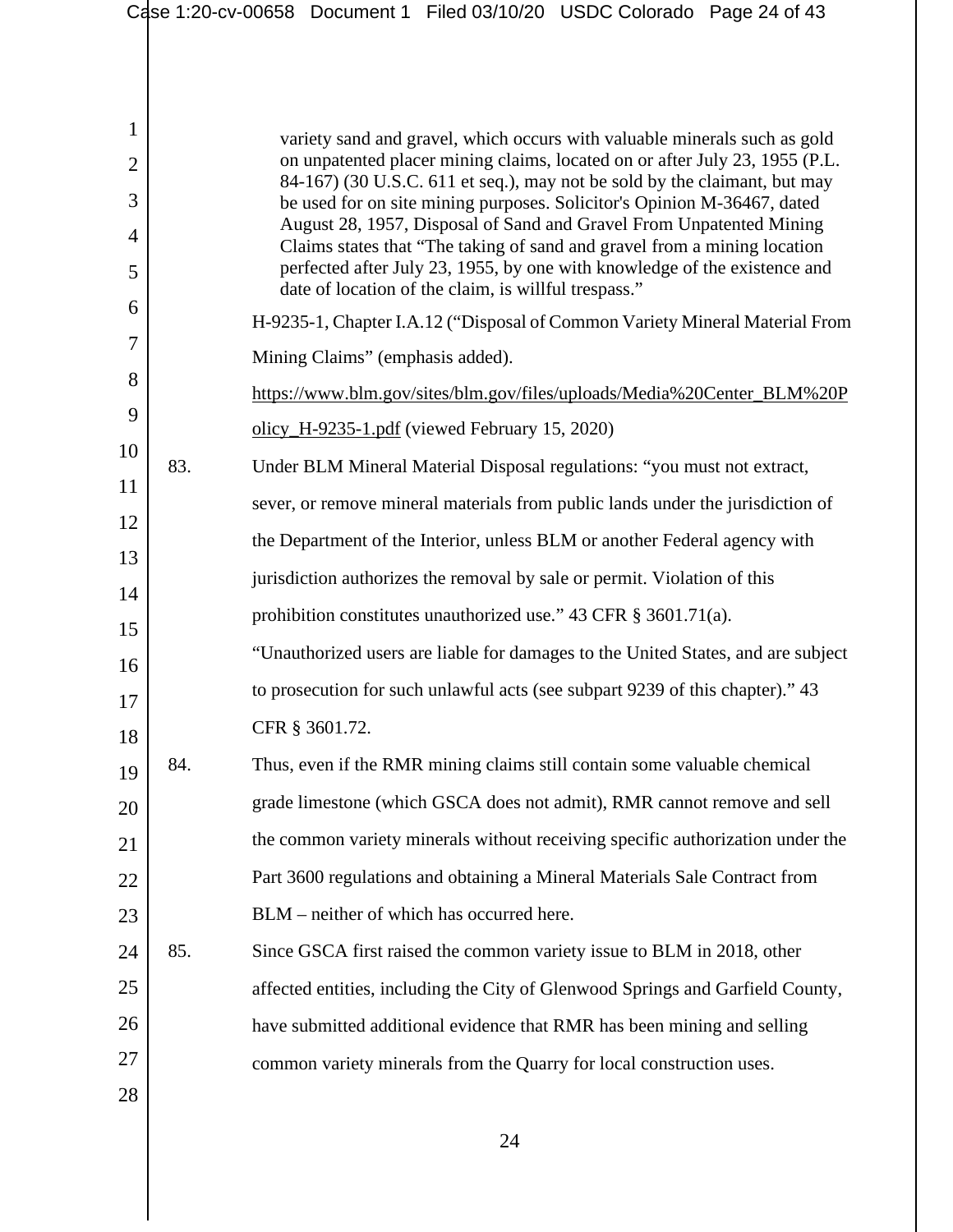| $\mathbf{1}$   | 86. | For example, on May 8, 2019, after a public hearing in which RMR presented                                                                         |
|----------------|-----|----------------------------------------------------------------------------------------------------------------------------------------------------|
| $\overline{2}$ |     | its case, Garfield County issued a Notice of Violation to RMR for violating its                                                                    |
| 3              |     | County permit, which was specifically contingent on RMR mining and                                                                                 |
| $\overline{4}$ |     | removing only valuable minerals for coal dust uses.                                                                                                |
| 5              |     | Based upon the evidence available to the Garfield County Community                                                                                 |
| 6<br>7         |     | Development Department, including evidence presented during the April<br>22, 2019 hearing, RMR's current operations are not in accordance with the |
| 8              |     | BOCC's conditions of approval for Resolution No. 82-222 and Amended<br>Resolution No. 2009-97, as follows:                                         |
| 9              |     | The size of the current operation exceeds the permitted 16.3 acres.<br>1.<br>(Resolution No. 2009- 97 (B) (1)).                                    |
| 10             |     | The operator is extracting and selling materials outside of the<br>2.<br>original approvals. (Resolution No. 2009-97 (B) $(1)$ ). The approvals    |
| 11             |     | granted via Resolution No. 82-222 and No. 2009-97 are for the                                                                                      |
| 12             |     | extraction, processing and sale of limestone dust to be used in coal<br>mines and coal fired power plants. RMR has been extracting, processing,    |
| 13             |     | and actively marketing various types of materials primarily used in<br>construction of roads and retaining walls.                                  |
| 14             |     | Notice of Violation, at 2 (emphasis added).                                                                                                        |
| 15             | 87. | Thus, the previous Quarry owners in 1982 (when the Quarry was initially                                                                            |
| 16             |     | approved by BLM) and again in 2009 agreed that its operations were limited to                                                                      |
| 17             |     | the mining of chemical/metallurgical grade limestone for use as coal dust                                                                          |
| 18             |     | suppression and other locatable mineral qualifying end uses. Now, as                                                                               |
| 19             |     | confirmed by Garfield County, RMR is mining and selling limestone for                                                                              |
| 20             |     | common variety end uses, in violation of the County permit and previous                                                                            |
| 21<br>22       |     | representations by the previous owners of the Quarry. RMR has filed a state                                                                        |
| 23             |     | court action challenging that Notice of Violation on the grounds that Garfield                                                                     |
| 24             |     | County's action is preempted by the 1872 Mining Law.                                                                                               |
| 25             | 88. | Notably, RMR does not contest the fact that it is removing and selling rock and                                                                    |
| 26             |     | stone from the Quarry for common variety construction uses. In January 2020,                                                                       |
| 27             |     | RMR stated in its court filing in its current lawsuit against Garfield County, that                                                                |
| 28             |     | it has been selling the rock from the Quarry for local construction projects.                                                                      |
|                |     |                                                                                                                                                    |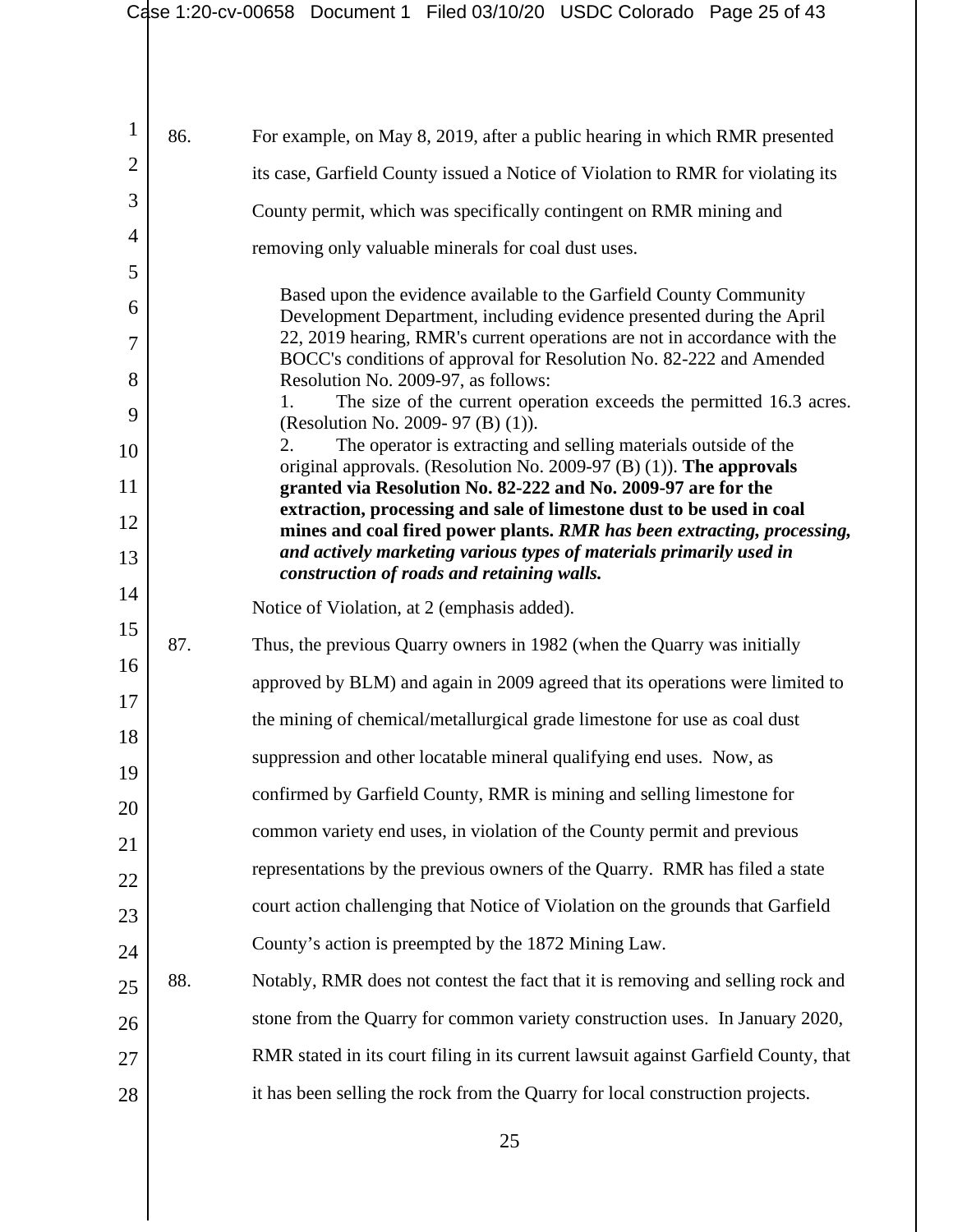| 1              |     | RMR acknowledged that "rocks purchased from RMR" have been "used in the           |
|----------------|-----|-----------------------------------------------------------------------------------|
| $\overline{2}$ |     | reconstruction of the City's Grand Avenue Bridge." RMR Response in                |
| 3              |     | Opposition to City's Motion to Intervene, Case Number: 2019CV30087, at p. 2       |
| 4              |     | (January 27, 2020). RMR boasted that the Bridge "may not have been possible       |
| 5              |     | but for the availability of material purchased from RMR by City contractors       |
| 6              |     | within 2 miles of the project site." $\underline{Id}$ . at n. 1.                  |
| 7              | 89. | RMR stated in its most recent 10-K Report to the federal Securities and           |
| 8              |     | Exchange Commission, at 1 (For the fiscal year ended March 31, 2019): "The        |
| 9              |     | operation currently serves Arch Coal, Hickman Farms, local construction           |
| 10             |     | firms, and various city and county government construction projects."             |
| 11             |     |                                                                                   |
| 12             |     | (emphasis added).                                                                 |
| 13             |     | https://www.sec.gov/Archives/edgar/data/1556179/000110465920000861/tm19           |
| 14             |     | 20806-1_10k.htm#b_003 (viewed February 16, 2020).                                 |
| 15             | 90. | In June of 2019, the Mayor of the City of Glenwood Springs reiterated the         |
| 16             |     | City's serious concerns with BLM's authorization of RMR to mine and sell          |
| 17             |     | common variety minerals without the proper regulatory oversight – especially      |
| 18             |     | in light of the clear evidence that such mining/sales were occurring. In a letter |
| 19             |     | to Defendants State Director Connell and Field Manager Sandoval, as well as       |
| 20             |     | BLM officials in Washington, D.C., the Mayor stressed that "BLM commence"         |
| 21             |     | full enforcement actions at the quarry with respect to its unauthorized use,      |
| 22             |     | extraction, and sale of common variety minerals for road, construction            |
| 23             |     | aggregate, and other unauthorized uses, in violation of RMR's Plan of             |
| 24             |     | Operations ("PoO") and federal law. The City of Glenwood Springs                  |
| 25             |     | respectfully but strongly requests again now that the Colorado BLM office         |
| 26             |     | commence that enforcement, including on the basis that RMR is extracting          |
| 27             |     | and selling common variety minerals in violation of their authorization."         |
| 28             |     | June 12, 2019 letter from Glenwood City to BLM, at 1 (emphasis in original).      |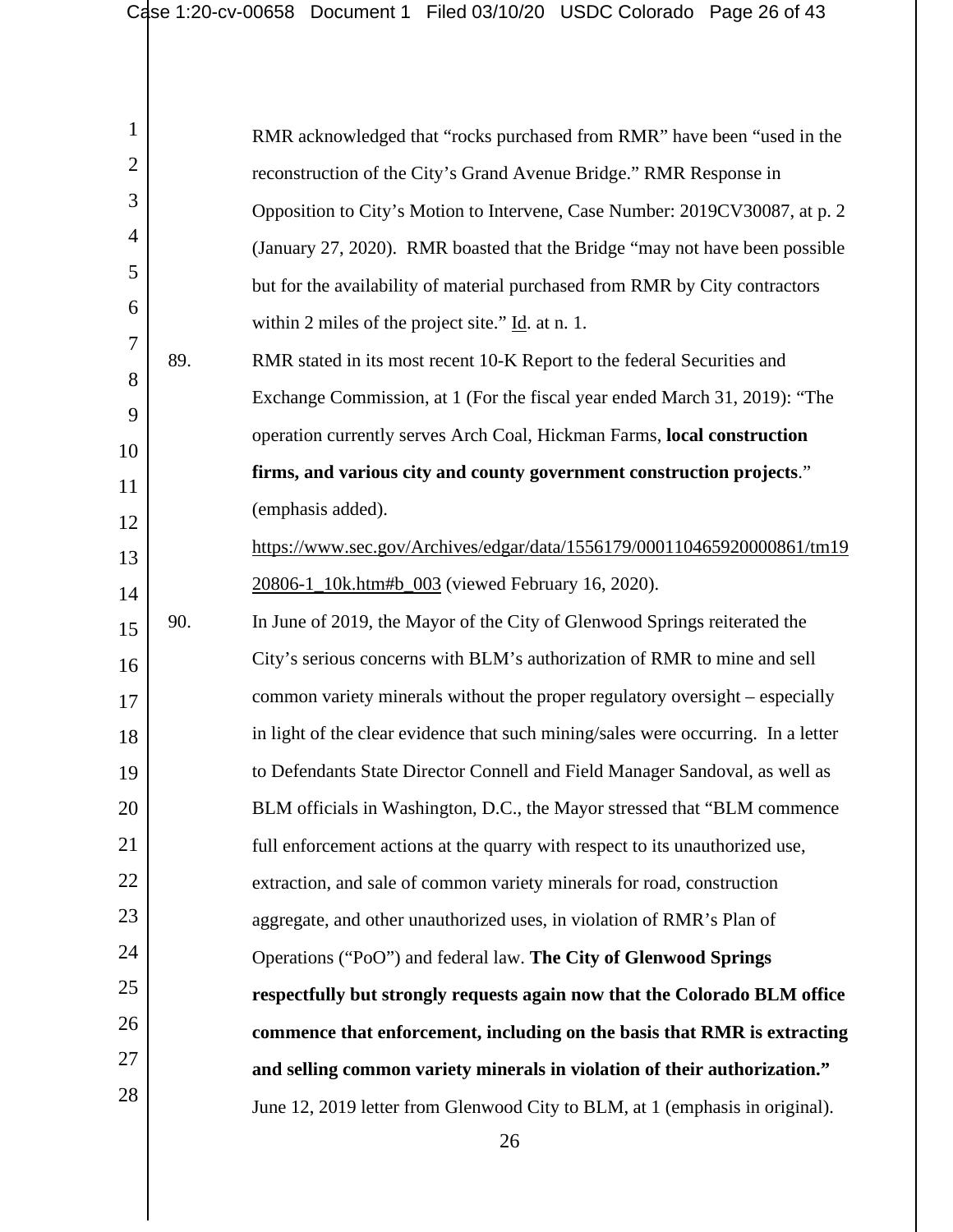|                |     | Case 1:20-cv-00658 Document 1 Filed 03/10/20 USDC Colorado Page 27 of 43                                                                         |
|----------------|-----|--------------------------------------------------------------------------------------------------------------------------------------------------|
|                |     |                                                                                                                                                  |
| $\mathbf{1}$   | 91. | In its response to GSCA's FOIA request for all documents related to the                                                                          |
| $\overline{2}$ |     | Quarry, BLM provided RMR's Sales Reports/Receipts from late 2016 to mid-                                                                         |
| 3              |     | 2018, showing the number of sales, truck loads, and tonnages of the minerals                                                                     |
| 4              |     | removed and sold from the site.                                                                                                                  |
| 5              | 92. | Based on RMR's Sales Reports/Receipts submitted to BLM, in just one month,                                                                       |
| 6              |     | October 2017, RMR made over 350 separate invoices to a single local                                                                              |
| 7              |     | construction company, for "Roadbase" and "Backfill" (in addition to deliveries                                                                   |
| 8              |     | to other local construction firms). Based on the Sales Report for that month,                                                                    |
| 9<br>10        |     | RMR sold a total of 6,133 tons of product, which consisted of:                                                                                   |
| 11             |     | o 3,306 tons of Roadbase Class 6                                                                                                                 |
| 12             |     | o 1,426 tons of PLS Bulk and PLS Bagged<br>o 797 tons of Backfill Class 1                                                                        |
| 13             |     | o 368 tons of 3/8" minus and 3/4" minus product (gravel)                                                                                         |
| 14             |     | o 182 tons of 8"x3" Screened Limestone and 3"x1" Screened Limestone<br>o 36 tons of boulders<br>o 16 tons of chicken grit and 1/8" minus product |
| 15             | 93. | Based on those Reports from 2016-18, GSCA prepared the following chart,                                                                          |
| 16             |     | showing the decreasing level of limestone sold for qualifying end uses (GSCA                                                                     |
| 17             |     | assumes, but does not admit, that sales to the coal industry are for uses                                                                        |
| 18             |     | requiring the chemical/metallurgical grade limestone, as BLM has provided no                                                                     |
| 19             |     | verification of such uses), compared to the increasing level of sales for common                                                                 |
| 20             |     | variety construction uses.                                                                                                                       |
| 21             |     |                                                                                                                                                  |
| 22             |     |                                                                                                                                                  |
| 23             |     |                                                                                                                                                  |
| 24             |     |                                                                                                                                                  |
| 25             |     |                                                                                                                                                  |
| 26<br>27       |     |                                                                                                                                                  |
| 28             |     |                                                                                                                                                  |
|                |     |                                                                                                                                                  |
|                |     | 27                                                                                                                                               |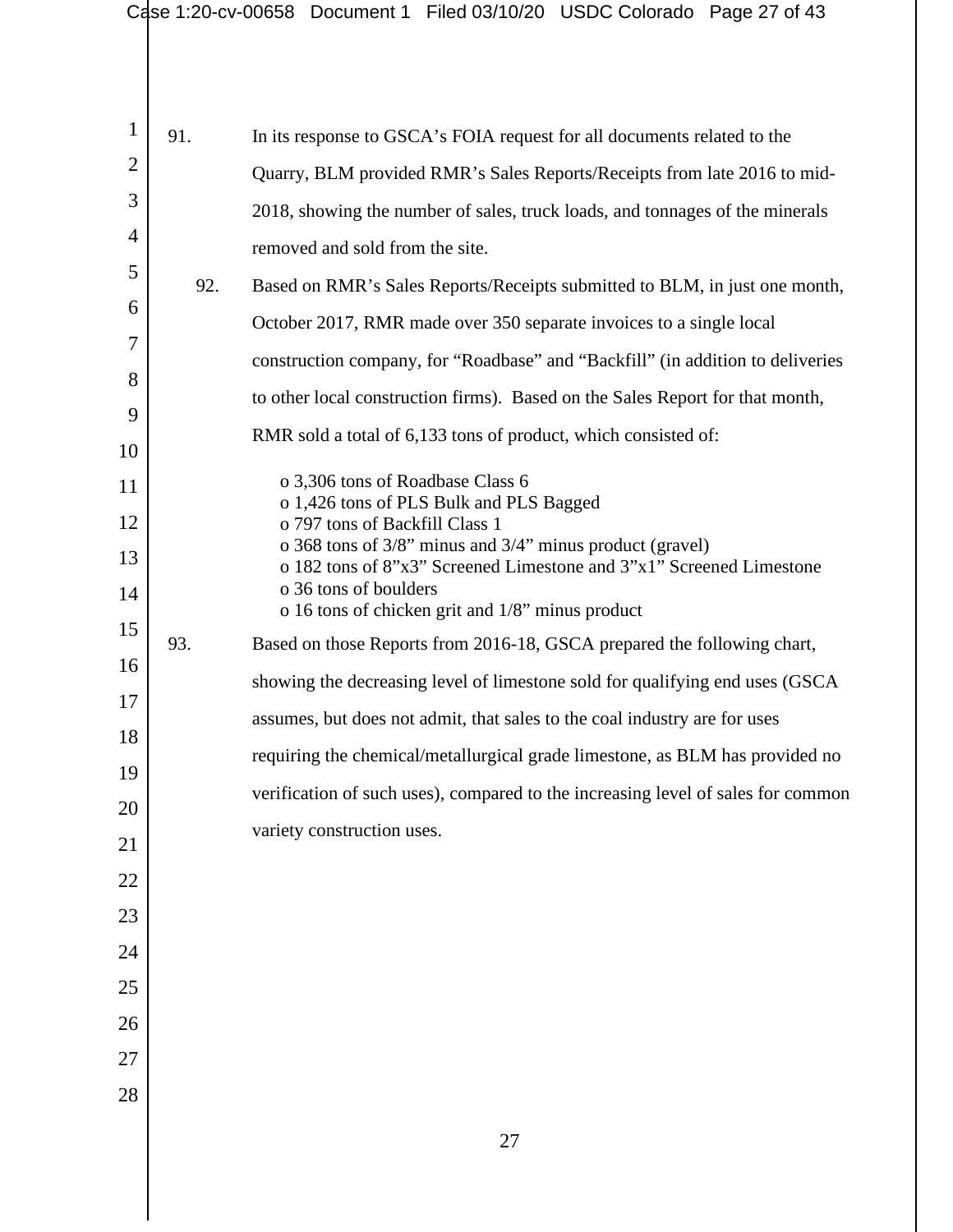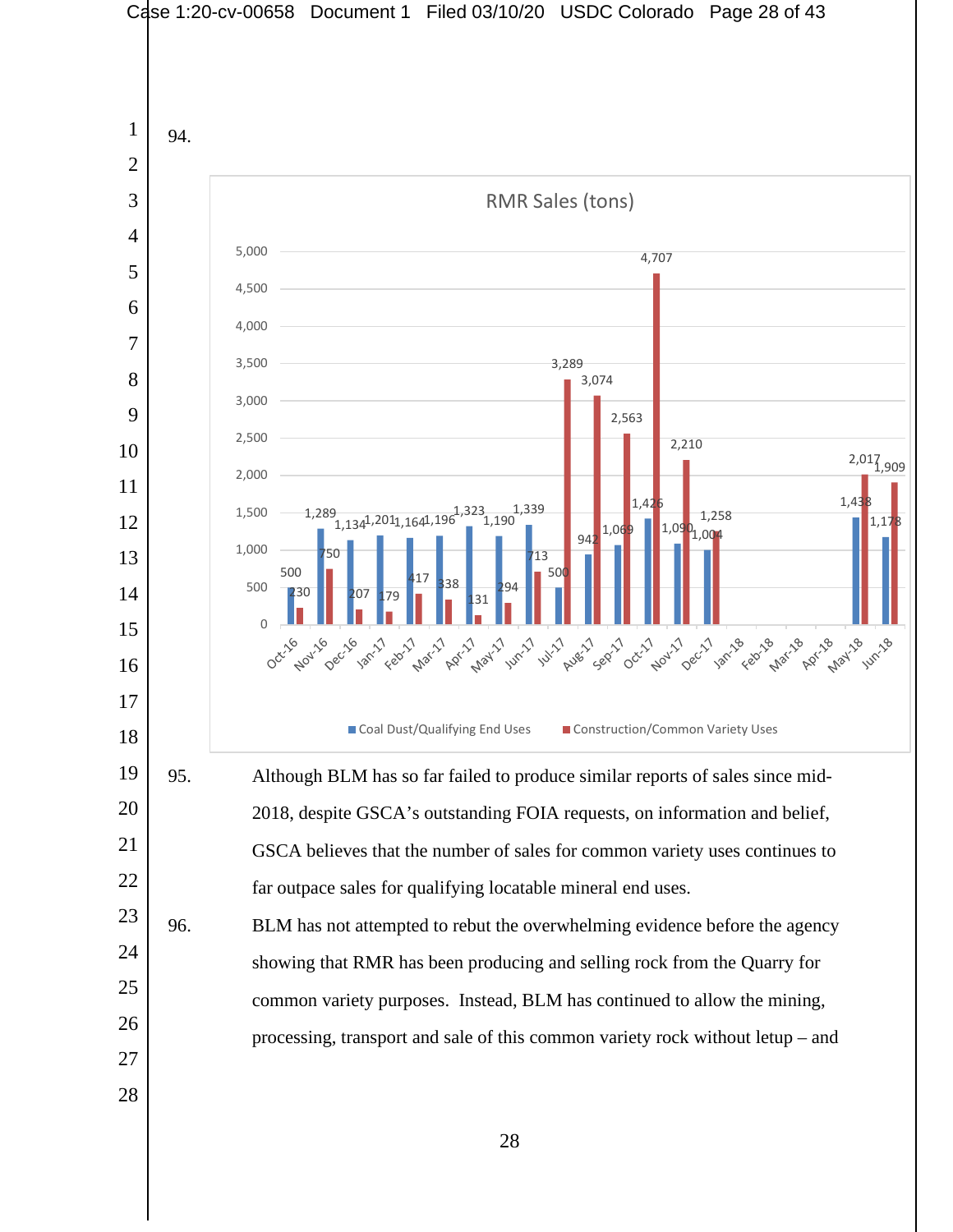|                |     | Case 1:20-cv-00658 Document 1 Filed 03/10/20 USDC Colorado Page 29 of 43                                                                                   |
|----------------|-----|------------------------------------------------------------------------------------------------------------------------------------------------------------|
|                |     |                                                                                                                                                            |
|                |     |                                                                                                                                                            |
| $\mathbf{1}$   |     | all pursuant to the 1982 PoO approval which did not authorize the removal or                                                                               |
| $\overline{2}$ |     | sale of limestone for non-qualifying common variety uses.                                                                                                  |
| 3              | 97. | Based on RMR Sales Reports, it is also very possible that RMR's mining                                                                                     |
| 4              |     | claims covering the Quarry are no longer valid under the 1872 Mining Law,                                                                                  |
| 5              |     | which would also require BLM to suspend operations. Under the Mining Law,                                                                                  |
| 6              |     | a claimant cannot rely on sales of common variety minerals to support a finding                                                                            |
| 7              |     | that the claim contains the requisite discovery of a valuable mineral deposit                                                                              |
| 8              |     | (i.e., that the valuable and locatable minerals from the claim can be removed                                                                              |
| 9              |     | and marketed at a sufficient profit under the above-noted prudent-person and                                                                               |
| 10             |     | marketability claim validity tests outlined in Copar Pumice, 603 F.3d at 785).                                                                             |
| 11             |     | According to the Interior Department:                                                                                                                      |
| 12             |     |                                                                                                                                                            |
| 13             |     | It is improper to rely upon revenues from common variety sales to conclude<br>that a potentially locatable material can be mined and marketed at a profit. |
| 14             |     | When there is more than one market for the mineral from a claim, and the<br>sales in one or more of those markets would be considered sales for            |
| 15             |     | common variety uses, that fact must be taken into consideration when                                                                                       |
| 16             |     | determining whether there is a discovery of a locatable mineral. The<br>uncommon (locatable) mineral must support the mining operation on its              |
| 17             |     | own, and the sale of other minerals (or products) may not be considered<br>when predicting profitability.                                                  |
| 18<br>19       |     | United States v. Kelly Armstrong, 184 IBLA 180, 225 (2013), 2013 WL                                                                                        |
| 20             |     | 6631451, **37.                                                                                                                                             |
| 21             | 98. | Despite this, BLM continues to act as if all of RMR's claims are still valid and                                                                           |
| 22             |     | all mineral extraction qualifies under the 1872 Mining Law. BLM has not                                                                                    |
| 23             |     | determined whether RMR's mining claims covering current Quarry operations                                                                                  |
| 24             |     | are valid under the 1872 Mining Law.                                                                                                                       |
| 25             | 99. | BLM refuses to apply the proper regulatory review of the current operations.                                                                               |
| 26             |     | "Even though a claimant may have made a discovery on a claim, the claimant                                                                                 |
| 27             |     | runs the risk of losing the discovery if the mineral deposit is exhausted or if                                                                            |
| 28             |     | there is a material change in market conditions rendering it unreasonable to                                                                               |
|                |     |                                                                                                                                                            |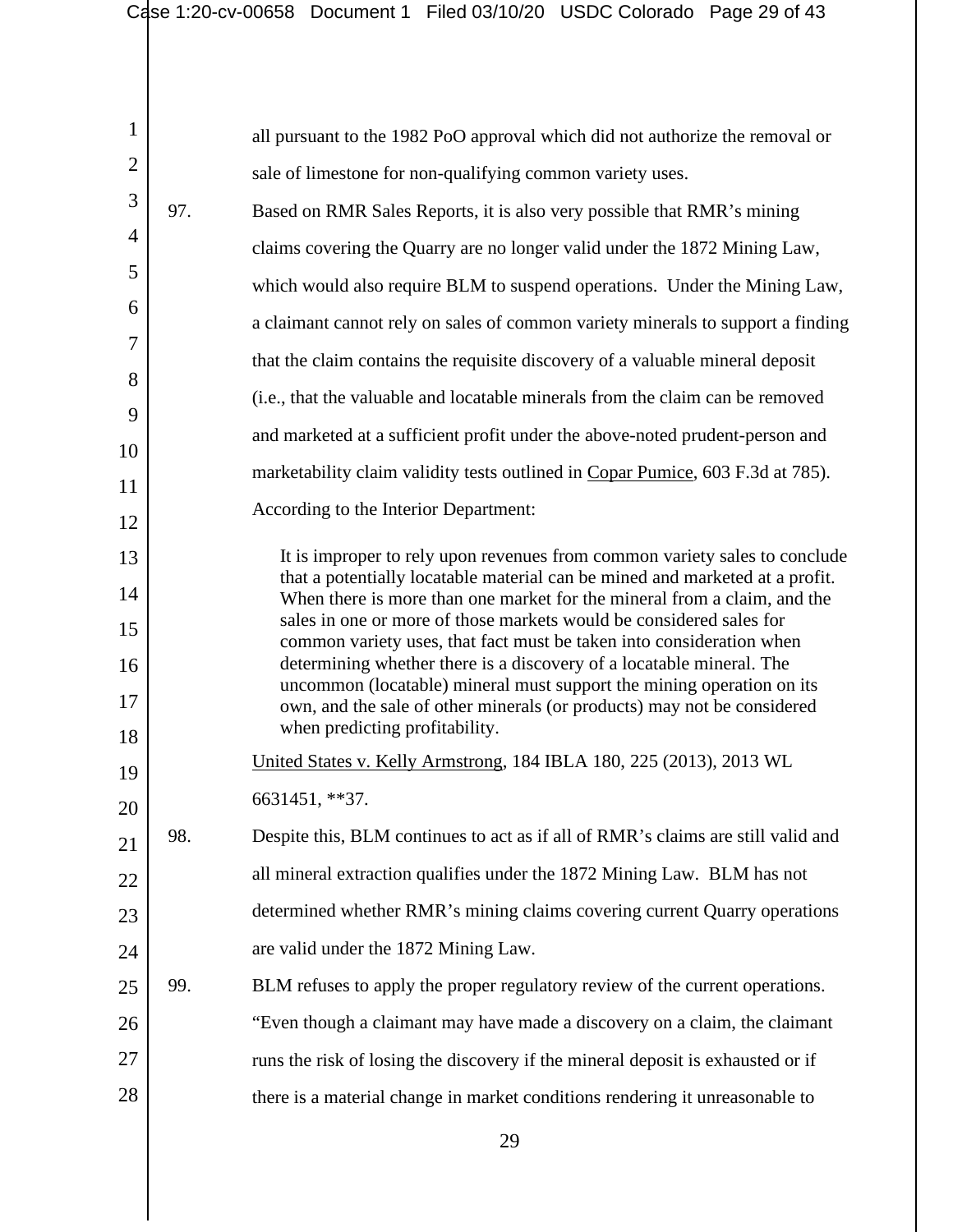| 1              |      | expect that the mineral can be mined at a profit. The loss of the discovery,                                                                              |
|----------------|------|-----------------------------------------------------------------------------------------------------------------------------------------------------------|
| $\overline{2}$ |      | either through exhaustion of the minerals, changes in economic conditions, or                                                                             |
| 3              |      | other circumstances, negates the locatability of the mineral. E.g., Mulkern v.                                                                            |
| $\overline{4}$ |      | Hammitt, 326 F.2d 896, 898 (9th Cir. 1964); U.S. v. Multiple Use, Inc., 120                                                                               |
| 5              |      | IBLA at 81." Armstrong 184 IBLA at 196, WL 661451, **13.                                                                                                  |
| 6              | 100. | As RMR recently stated in its financial reporting, even combining all of the                                                                              |
| 7              |      | sales from the purportedly locatable minerals sold to the coal industry, along                                                                            |
| 8<br>9         |      | with its sales of minerals for common variety uses, the Quarry is not profitable:                                                                         |
| 10             |      | We anticipate that we will incur increased operating expenses prior to                                                                                    |
| 11             |      | realizing significant revenues. We therefore expect to incur significant<br>losses into the foreseeable future. We recognize that, if we are unable to    |
| 12             |      | generate significant revenues from the sale of our products in the future, we                                                                             |
| 13             |      | will not be able to earn profits or continue operations. There is no history<br>upon which to base any assumption as to the likelihood that we will prove |
| 14             |      | successful, and we can provide no assurance that we will generate any<br>revenues or ever achieve profitability.                                          |
| 15             |      | RMR most recent 10-K filing to the federal Securities and Exchange                                                                                        |
| 16             |      | Commission, at 6.                                                                                                                                         |
| 17             |      | https://www.sec.gov/Archives/edgar/data/1556179/000110465920000861/tm19                                                                                   |
| 18             |      | 20806-1_10k.htm#b_003 (viewed February 16, 2020).                                                                                                         |
| 19             | 101. | Yet, the fact that RMR may be relying on future limestone sales from its                                                                                  |
| 20             |      | proposed expansion to support claim validity is irrelevant as to whether the                                                                              |
| 21             |      | current operation satisfies the test for valid claims under the Mining Law, or                                                                            |
| 22             |      | whether BLM can postpone its required reviews of the mining and sale of                                                                                   |
| 23             |      | common varieties under the Part 3600 regulations, the 1947 and 1955 Acts, and                                                                             |
| 24             |      | FLPMA.                                                                                                                                                    |
| 25             | 102. | Based on the evidence regarding the large tonnage volumes and truck trips                                                                                 |
| 26             |      | associated with RMR's common variety mineral mining/sales, if RMR was                                                                                     |
| 27             |      | allowed to only mine, transport, and sell valuable locatable minerals, the                                                                                |
| 28             |      |                                                                                                                                                           |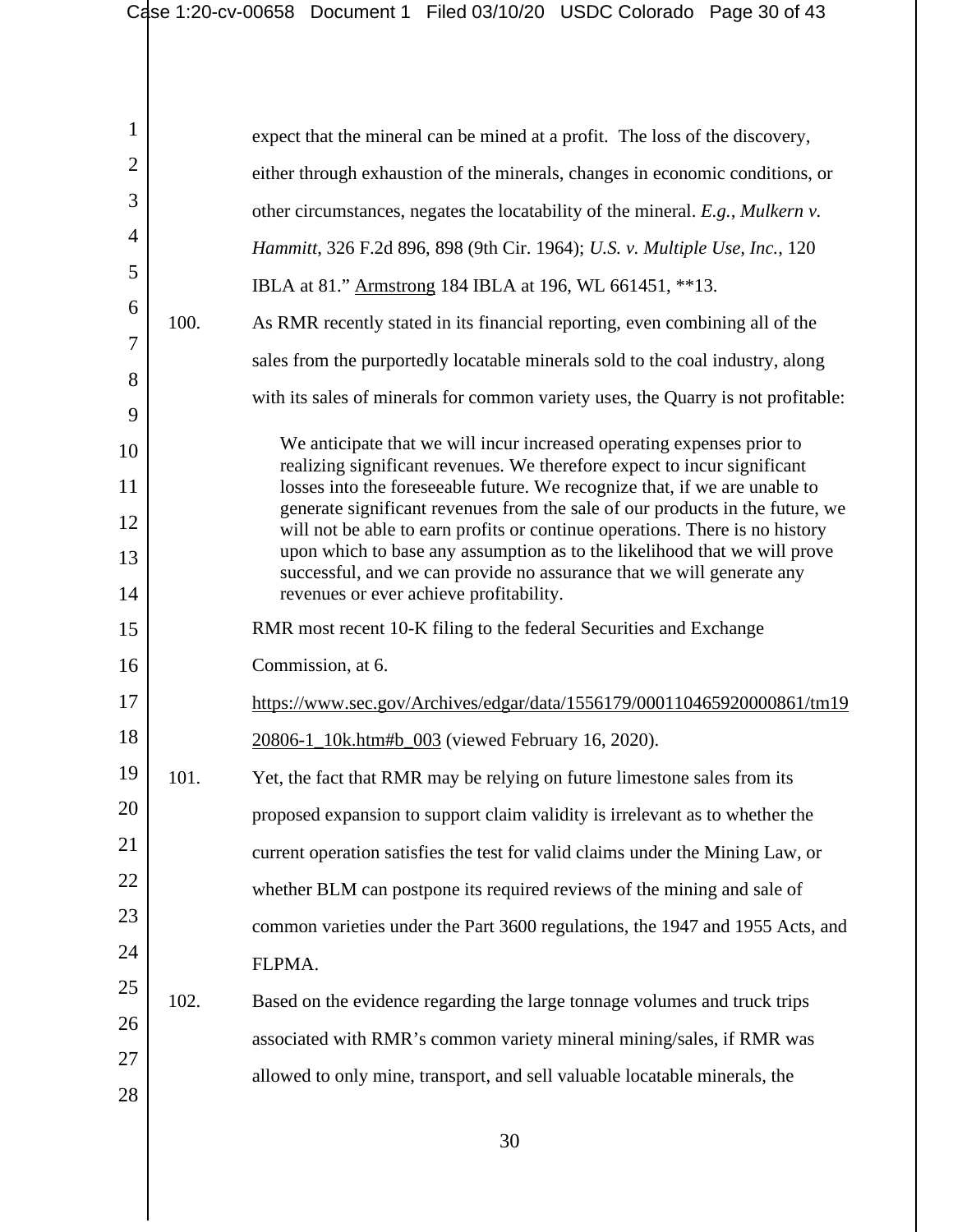2

3

4  $\leq$ 

| current level of mining, including the use of local and residential streets to |
|--------------------------------------------------------------------------------|
| transport the minerals, would be dramatically lower, with the associated       |
| reduced environmental, health, and safety impacts to GSCA members and          |
| Glenwood Springs residents.                                                    |

| ◡              | 103. | BLM has stated that it has begun to investigate the common varieties issue and   |
|----------------|------|----------------------------------------------------------------------------------|
| 6              |      | will prepare a Determination of Common Variety (DCV), all the while still        |
| $\overline{7}$ |      | authorizing common variety minerals to be mined and sold unabated. In a          |
| 8              |      | March 21, 2019 letter to RMR President Gregory Dangler, Defendant BLM            |
| $\mathbf{Q}$   |      | Field Manager Larry Sandoval stated that BLM will "allow operations that are     |
| 10             |      | currently authorized to continue." This is despite the fact that, based on BLM's |
| 11             |      |                                                                                  |
| 12             |      | own documents showing years of common variety mineral production and sale,       |
| 13             |      | such mining/sale was not legitimately "currently authorized," as the current     |
| 14             |      | Plan of Operations, approved in 1982 did not in any way "authorize" the          |
| 15             |      | mining and sale of common variety minerals.                                      |

- 16 17 18 19 104. In the March 21, 2019 letter to RMR (and a subsequent BLM to RMR letter dated July 10, 2019 (discussed below)), BLM authorized continued mining, subject only to RMR and BLM establishing an escrow account to purportedly cover the sale of these minerals.
- 20 21 22 23 24 25 26 105. In response to GSCA's February 5, 2020 letter to BLM questioning the legality of the establishment of the escrow account and BLM's authorization of the continued mining/sale of common varieties, Field Manager Larry Sandoval stated: "BLM did in fact require RMR to establish and pay into an escrow account, which was executed, and payments submitted going back to RMR's November 2018 plan modification submission to expand the Mid-Continent Quarry."

## 27 28 106. To date, BLM has failed to provide the documents associated with the DCV and escrow account as requested by GSCA's FOIA requests.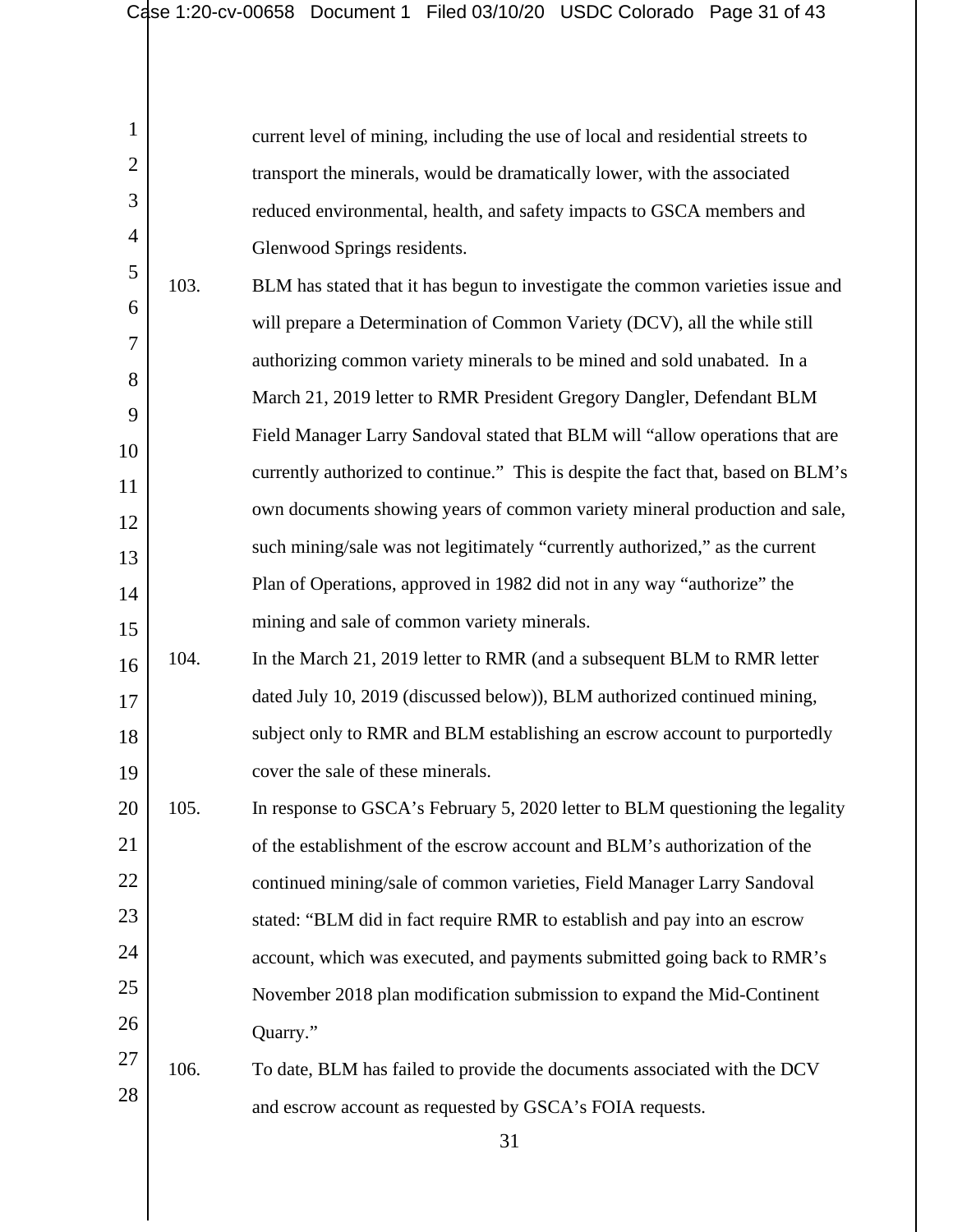|                |      | Case 1:20-cv-00658 Document 1 Filed 03/10/20 USDC Colorado Page 32 of 43                                                                              |
|----------------|------|-------------------------------------------------------------------------------------------------------------------------------------------------------|
|                |      |                                                                                                                                                       |
| $\mathbf{1}$   | 107. | BLM relies on its 43 C.F.R. Part 3809 locatable mineral regulations to establish                                                                      |
| $\overline{2}$ |      | the escrow account. These regulations state that:                                                                                                     |
| 3              |      | On mining claims located on or after July 23, 1955, you must not initiate                                                                             |
| $\overline{4}$ |      | operations for minerals that may be "common variety" minerals, as defined                                                                             |
| 5              |      | in Sec. 3711.1(b) of this title, until BLM has prepared a mineral<br>examination report, except as provided in paragraph (b) of this section.         |
| 6              |      | (b) Interim authorization. Until the mineral examination report described in                                                                          |
| 7              |      | paragraph (a) of this section is prepared, BLM will allow notice-level<br>operations or approve a plan of operations for the disputed mining claim    |
| 8              |      | for.                                                                                                                                                  |
| 9              |      | (3) Operations to remove possible common variety minerals if you establish                                                                            |
| 10             |      | an escrow account in a form acceptable to BLM. You must make regular<br>payments to the escrow account for the appraised value of possible common     |
| 11<br>12       |      | variety minerals removed under a payment schedule approved by BLM. The<br>funds in the escrow account must not be disbursed to the operator or to the |
| 13             |      | U.S. Treasury until a final determination of whether the mineral is a                                                                                 |
| 14             |      | common variety and therefore salable under part 3600 of this title.<br>43 C.F.R. § 3809.101.                                                          |
| 15             | 108. |                                                                                                                                                       |
| 16             |      | Thus, according to BLM, as long as it requires an escrow account for the sold                                                                         |
| 17             |      | common variety minerals, RMR is free to continue mining and transporting                                                                              |
| 18             |      | those minerals under the original PoO approval.                                                                                                       |
| 19             | 109. | At the outset, this escrow account provision only applies, if at all, to when BLM                                                                     |
| 20             |      | "approve[s] a plan of operations," §3809.101(b). The ability to establish an                                                                          |
| 21             |      | escrow account for a new mining plan does not apply to the situation here –                                                                           |
| 22             |      | where BLM is authorizing the mining of common variety minerals under a                                                                                |
| 23             |      | long-ago approved PoO (here from 1982/89) when that PoO approval was                                                                                  |
| 24             |      | limited to mining only minerals that were locatable under the 1872 Mining                                                                             |
| 25             |      | Law.                                                                                                                                                  |
| 26             | 110. | In any event, BLM's reliance on this regulation, as applied to the situation in                                                                       |
| 27             |      | this case, violates FLPMA, the 1947 Materials Act, and the 1955 Common                                                                                |
| 28             |      | Varieties Act.                                                                                                                                        |
|                |      | 32                                                                                                                                                    |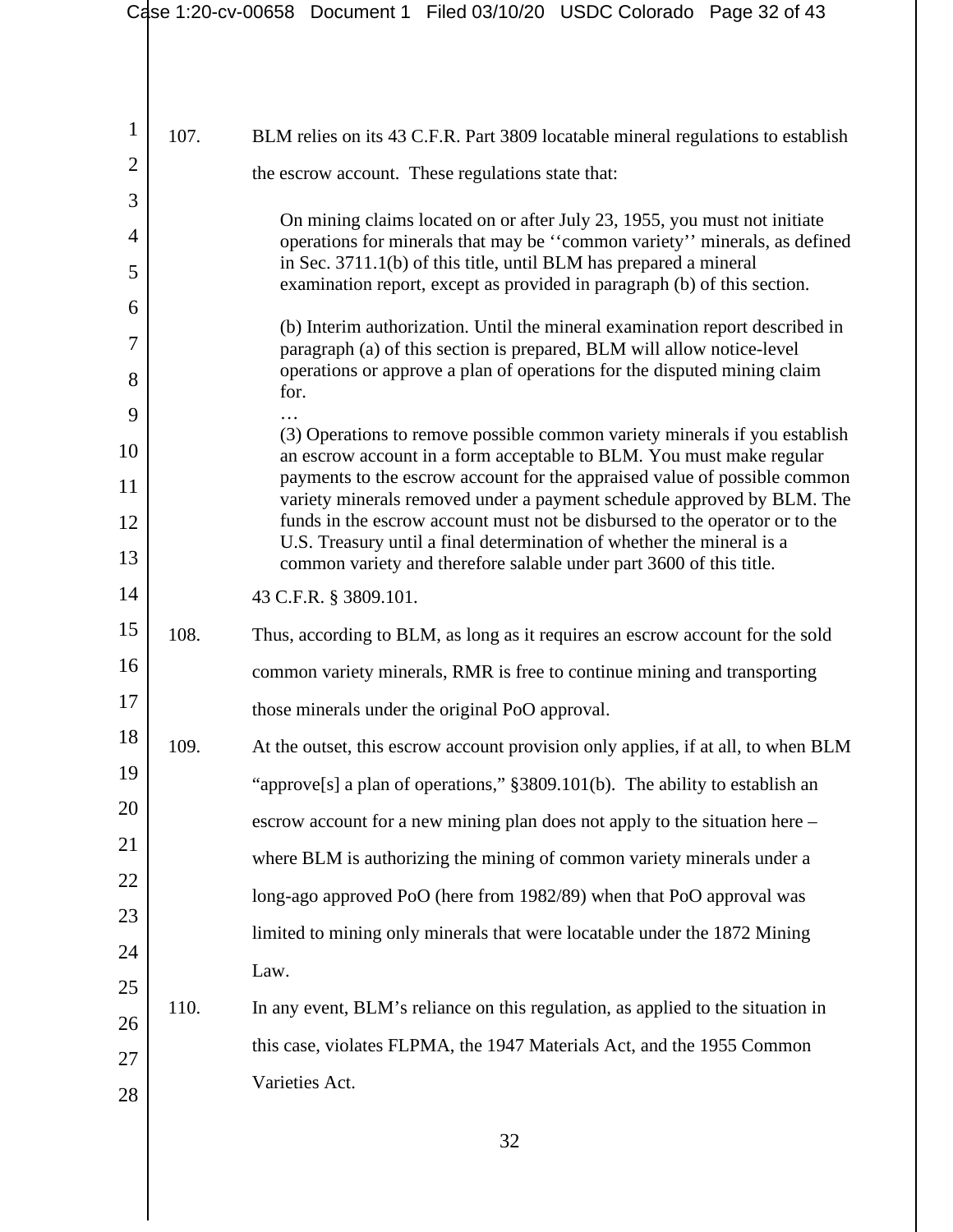| $\mathbf{1}$   | 111. | The fact that RMR will pay into an escrow account while the mining and sale of   |
|----------------|------|----------------------------------------------------------------------------------|
| $\overline{2}$ |      | common variety rock and stone continues, while potentially providing some        |
| 3              |      | future benefit to the public treasury, does not mean that BLM is complying with  |
| 4              |      | its duties to protect the public interest and public lands and resources under   |
| 5              |      | FLPMA, the 1947 Materials Act, and the 1955 Common Varieties Act.                |
| 6              | 112. | As noted above, BLM previously informed RMR of the "need for the operation       |
| $\overline{7}$ |      | to have a Mineral Materials Contract for the construction material that the      |
| 8              |      | quarry produces." Conversation Record between Jessica Lopez Pearce (BLM)         |
| 9              |      | and Isaac Morgan (RMR) dated September 19, 2016.                                 |
| 10             | 113. | Despite this commitment to verify that any sale of "construction material that   |
| 11             |      | the quarry produces" could only occur under a Mineral Materials Contract, the    |
| 12             |      | BLM failed to meet this legal requirement, as BLM has never subjected the        |
| 13             |      | mining, removal, transport and sale of the common variety minerals to the        |
| 14             |      |                                                                                  |
| 15             |      | proper review under 43 C.F.R. Part 3600 (the common variety regulations), the    |
| 16             |      | 1947 and 1955 Acts, or the multiple use and environmental protection             |
| 17             |      | requirements of FLPMA.                                                           |
| 18             | 114. | BLM's decisions authorizing RMR to continue mining and selling common            |
| 19             |      | variety mineral materials also ignore the significant differences between BLM    |
| 20             |      | regulation of valuable locatable minerals versus common variety minerals.        |
| 21             | 115. | BLM's actions and omissions in not applying the 43 C.F.R. Part 3600              |
| 22             |      | regulations means that BLM is failing to protect the "public interest" and other |
| 23             |      | requirements mandated by these regulations. "No disposal is authorized by the    |
| 24             |      | statute where it would be 'detrimental to the public interest.' 30 U.S.C. § 601  |
| 25             |      | (2000); 43 CFR 3601.6(a)." Ronald W. Byrd, 171 IBLA 202, 208 (2007), 2007        |
| 26             |      | WL1761028, *4.                                                                   |
| 27             | 116. | Because RMR "must not extract, sever, or remove mineral materials from           |
| 28             |      | public lands," and because such extraction/removal is an "unauthorized use" of   |
|                |      |                                                                                  |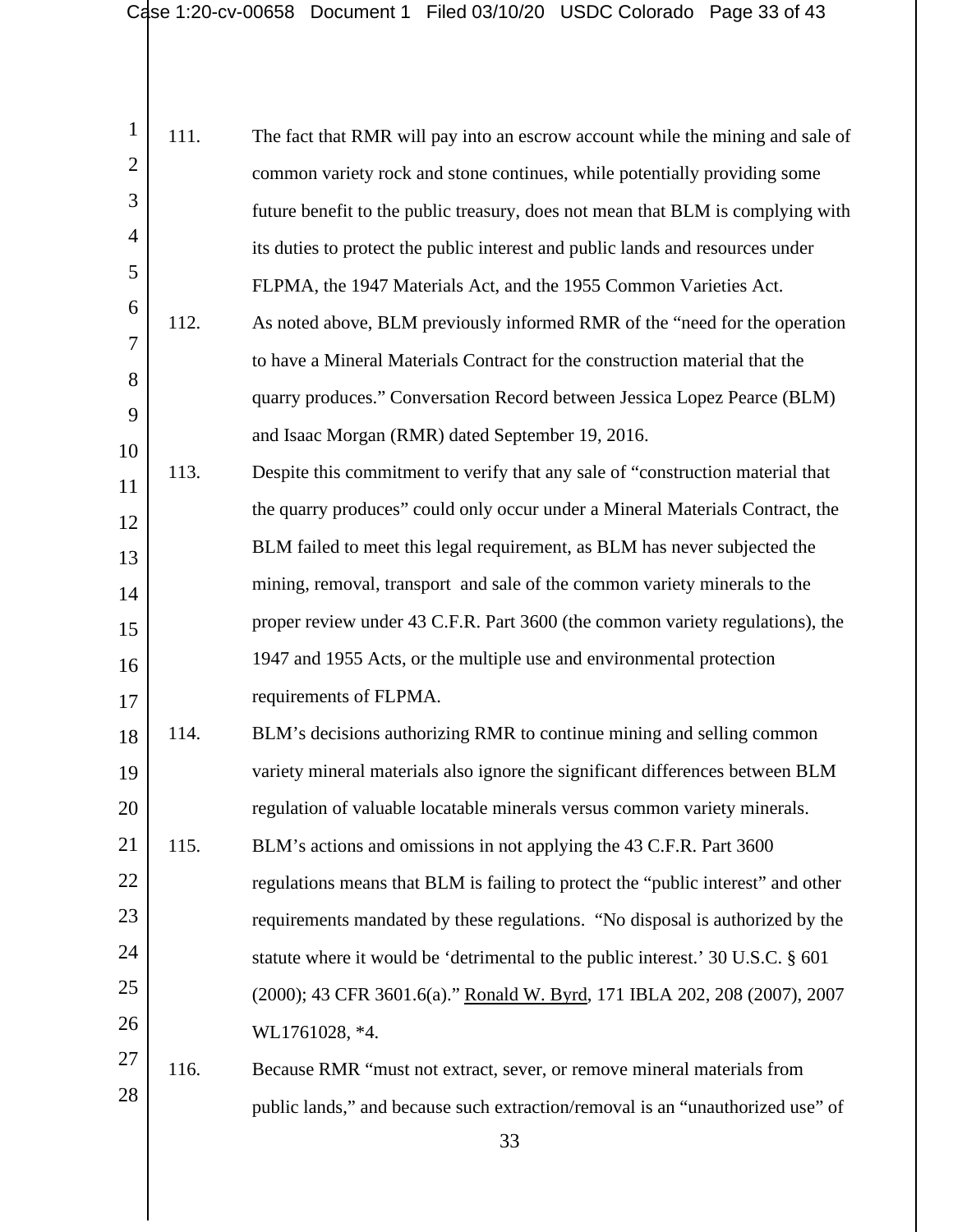|                     |      | Case 1:20-cv-00658 Document 1 Filed 03/10/20 USDC Colorado Page 34 of 43               |
|---------------------|------|----------------------------------------------------------------------------------------|
|                     |      |                                                                                        |
| 1<br>$\overline{2}$ |      | public lands, 43 C.F.R. § 3601.71(a), BLM cannot allow such activities to<br>continue. |
| 3                   | 117. | In authorizing RMR to continue mining/selling common variety minerals from             |
| 4                   |      | the Quarry as long as RMR pays into an escrow account, BLM never undertook             |
| 5                   |      | the required "public interest," "multiple use," and other environmental, public        |
| 6                   |      | health and safety, and other analysis and determinations required by the 1947          |
| 7                   |      | and 1955 Acts, FLPMA and BLM's Part 3600 Mineral Material/Common                       |
| 8                   |      | Variety requirements.                                                                  |
| 9                   | 118. | In addition, the establishment of the escrow account was done without any              |
| 10                  |      | public review or input, and as such the public has no idea as to the legal             |
| 11                  |      |                                                                                        |
| 12                  |      | sufficiency of RMR's payments.                                                         |
| 13                  | 119. | Due to BLM's failure to adequately respond to GSCA's FOIA requests for the             |
| 14                  |      | relevant documents, including BLM's decision to approve the escrow account,            |
| 15                  |      | GSCA is unable at this time to produce that decision document. Nevertheless,           |
| 16                  |      | that decision document is one of the final agency actions challenged in this case      |
| 17                  |      | and GSCA will reference that specific document, and any other BLM decision             |
| 18                  |      | documents, once they are produced to GSCA and this Court (as part of the               |
| 19                  |      | administrative record).                                                                |
| 20                  | 120. | BLM has authorized RMR to continue mining under the 1982 PoO, which was                |
| 21                  |      | approved pursuant to the condition that the Quarry would only mine and                 |
| 22                  |      | produce valuable locatable minerals under the 1872 Mining Law and the Part             |
| 23                  |      | 3809 regulations. Yet BLM's review of the 1982 PoO application never                   |
| 24                  |      | considered its obligations under 1947 and 1955 Acts, FLPMA, and the Part               |
| 25                  |      | 3600 regulations.                                                                      |
| 26                  | 121. | Further, even if an escrow account could conceivably be established as the             |
| 27                  |      | remedy for unauthorized mining under an existing operation, BLM refused to             |
| 28                  |      | apply the proper beginning date for the payment of monies into the account.            |
|                     |      | 34                                                                                     |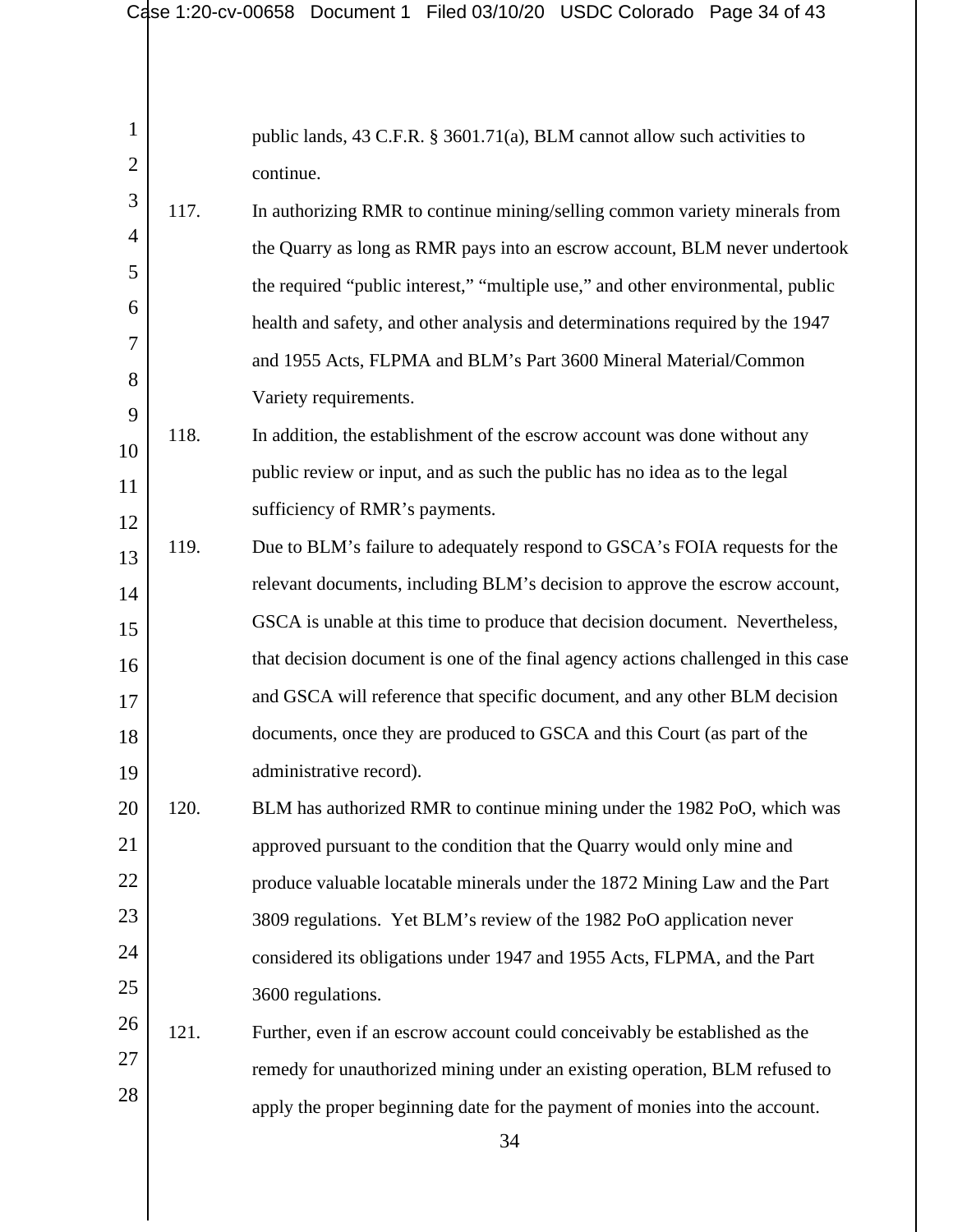<span id="page-34-0"></span>

| 1  |      | This represents a significant financial windfall to RMR, which allows it to                                                                                                   |
|----|------|-------------------------------------------------------------------------------------------------------------------------------------------------------------------------------|
| 2  |      | continue mining at its chosen rate – with the associated adverse impacts to                                                                                                   |
| 3  |      | GSCA members and Glenwood Springs residents.                                                                                                                                  |
| 4  | 122. | Initially, BLM informed RMR that the beginning date for the calculation of the                                                                                                |
| 5  |      | amount to be deposited in the escrow account was based on RMR's acquisition                                                                                                   |
| 6  |      | of the Quarry in 2016:                                                                                                                                                        |
| 7  |      |                                                                                                                                                                               |
| 8  |      | In accordance with 43 CFR 3809.101(b)(3), while the DCV<br>[Determination of Common Variety Mineral Examination] is in progress                                               |
| 9  |      | and until it is determined whether the minerals are of a common or<br>uncommon variety, the BLM may continue processing your Plan and                                         |
| 10 |      | allow operations that are currently authorized to continue, provided                                                                                                          |
| 11 |      | that you first establish an escrow account in a form acceptable to BLM<br>and make payments for the in-place value of the materials removed. Per                              |
| 12 |      | your March 5, 2019 discussion and agreement with Northwest District<br>Manager Andrew Archuleta, payments to the escrow account shall be                                      |
| 13 |      | retroactive to RMR's acquisition of the Mid-Continent Quarry in<br>October 2016.                                                                                              |
| 14 |      | March 21, 2019 letter from Larry Sandoval, BLM Field Manager, to Gregory                                                                                                      |
| 15 |      | Dangler, RMR President, at 2. <sup>1</sup>                                                                                                                                    |
| 16 | 123. | Then, after RMR met with BLM State Director Connell in June of 2019, BLM                                                                                                      |
| 17 |      | abruptly reversed course and pushed the starting date for the escrow account                                                                                                  |
| 18 |      |                                                                                                                                                                               |
| 19 |      | forward to November 2018:                                                                                                                                                     |
| 20 |      | One key next step for the BLM is to affirm the date that RMR would be<br>required to retroactively pay into the account, as you have questioned the                           |
| 21 |      | need to go back to RMR's acquisition date when they and their predecessors                                                                                                    |
| 22 |      | <sup>1</sup> In addition, based on this BLM statement to RMR, continued operations that resulted in                                                                           |
| 23 |      | sales of materials for common variety uses would only be authorized "provided that you<br>first establish an escrow account in a form acceptable to BLM and make payments for |
| 24 |      | the in-place value of the materials removed." It does not appear that this was the case,                                                                                      |
| 25 |      | as RMR continued to produce, after March 21, 2019, these types of minerals prior to<br>the establishment of the escrow account. As noted below, however, due to BLM's         |
| 26 |      | failure under FOIA to produce any detailed documents regarding when the escrow<br>account was established, its amount, etc., GSCA is unable to ascertain the specific         |
| 27 |      | timing of these events. As noted herein, however, it appears that the escrow account<br>was not established at least by the time when BLM changed its position regarding the  |
| 28 |      | start date for the account (See BLM July 10, 2019 letter to RMR).                                                                                                             |
|    |      | 35                                                                                                                                                                            |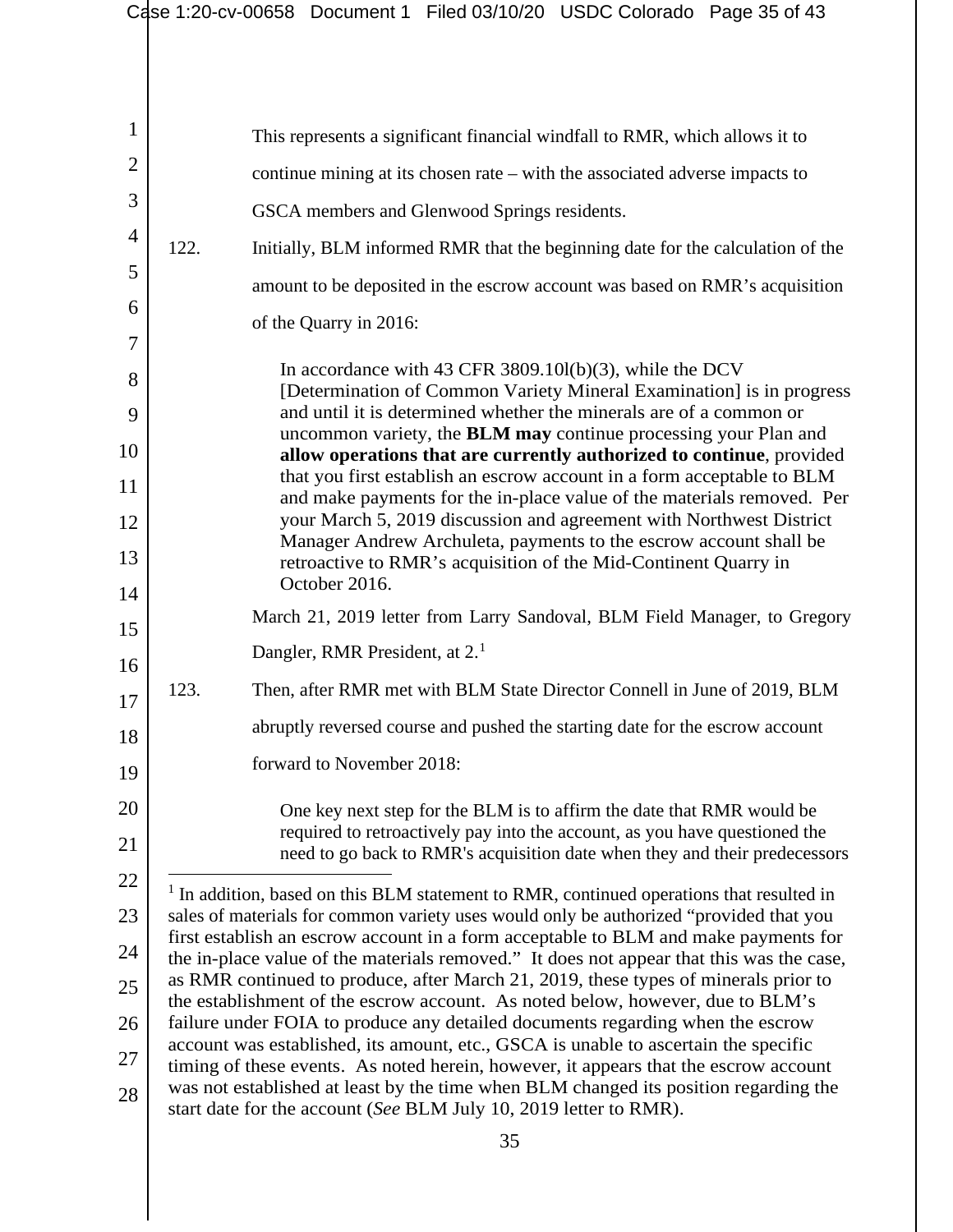|                |      | Case 1:20-cv-00658 Document 1 Filed 03/10/20 USDC Colorado Page 36 of 43                                                                            |
|----------------|------|-----------------------------------------------------------------------------------------------------------------------------------------------------|
|                |      |                                                                                                                                                     |
|                |      |                                                                                                                                                     |
| $\mathbf{1}$   |      | were presumed to be operating under locatable status and RMR's Plan to                                                                              |
| $\overline{2}$ |      | expand is what triggered the latest DCV. While this is being sorted out, as<br>agreed to during our July 2 meeting, it is important for RMR to move |
| 3              |      | forward with submitting a draft Escrow Agreement and payment going back                                                                             |
| 4              |      | to the November 2018 Plan of Operations submission.<br>July 10, 2019 letter from Larry Sandoval/BLM to Gregory Dangler/RMR, at 2.                   |
| 5              | 124. | By making this switch, BLM authorized all of RMR's sale of common variety                                                                           |
| 6              |      | minerals from October 2016 to November 2018 to escape any payment                                                                                   |
| 7              |      | whatsoever, as should have been required under 43 C.F.R. Part 3600 and                                                                              |
| 8              |      |                                                                                                                                                     |
| 9              |      | BLM's previous position.                                                                                                                            |
| 10             | 125. | As stated in BLM's Mineral Trespass Handbook noted above, H-9235-1,                                                                                 |
| 11             |      | "Trespass damages should accrue from the onset of operations on the claim(s)                                                                        |
| 12             |      | and liability of the parties begins from that date." In addition, "Unauthorized                                                                     |
| 13             |      | users are liable for damages to the United States, and are subject to prosecution                                                                   |
| 14             |      | for such unlawful acts (see subpart 9239 of this chapter)." 43 CFR § 3601.72.                                                                       |
| 15             | 126. | According to BLM, it decided to push back the start of the escrow account                                                                           |
| 16             |      | payment period based on its view that RMR and its predecessors "were                                                                                |
| 17             |      | presumed to be operating under locatable status," and that it was RMR's                                                                             |
| 18             |      | submittal of the current expansion Plan of Operation in 2018 that "triggered the                                                                    |
| 19             |      | latest DCV." July 10, 2019 letter at 2. But the fact that RMR "presumed" that it                                                                    |
| 20             |      | was mining and selling only locatable minerals since 2016 does not mean that                                                                        |
| 21             |      | BLM can simply accede to that belief and allow RMR to avoid the need to                                                                             |
| 22             |      | submit a Mineral Materials Sales Contract proposal to BLM. BLM's role as                                                                            |
| 23             |      | public trustee requires it to base its decision on the evidence, not on a mineral                                                                   |
| 24             |      | claimant's wishes.                                                                                                                                  |
| 25             | 127. | This is especially troubling based on the evidence before the BLM showing                                                                           |
| 26             |      | without a doubt that RMR has been selling its Quarry products for common                                                                            |
| 27             |      | variety construction material uses. As noted above, RMR itself admitted that it                                                                     |
| 28             |      |                                                                                                                                                     |
|                |      | 36                                                                                                                                                  |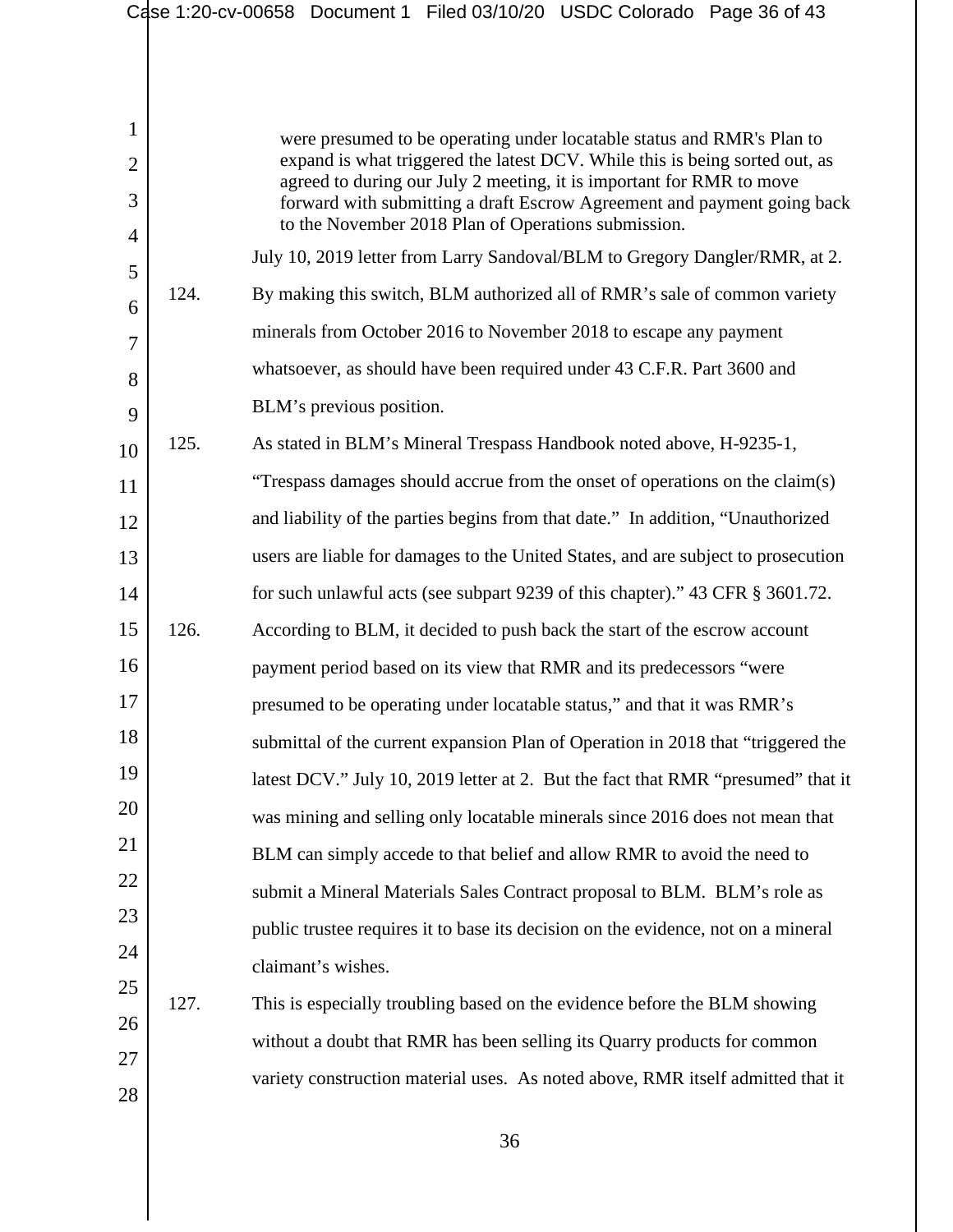| $\mathbf{1}$   |      | was selling materials from the Quarry for common variety mineral construction   |
|----------------|------|---------------------------------------------------------------------------------|
| $\overline{2}$ |      | projects such as the Glenwood Bridge Project which was ongoing in 2016.         |
| 3              |      | RMR also states on its website: "RMR produces a variety of limestone products   |
| $\overline{4}$ |      | that are used in everything from underground mine safety, to stream restoration |
| 5              |      | and local infrastructure projects. In fact, RMR was a significant material      |
| 6              |      | supplier on the Grand Avenue Bridge project, which was just completed in        |
| $\overline{7}$ |      | 2017." https://glenwoodrocks.org/about-us/ (viewed February 5, 2020).           |
| 8              | 128. | Thus, as a factual and legal matter, BLM's position, that it was not aware that |
| 9              |      | RMR was selling rocks for common variety end uses such as for road base, rip-   |
| 10             |      | rap, and other construction uses, is directly contradicted by BLM's own         |
| 11             |      | admissions and documents.                                                       |
| 12             | 129. | As noted above, in response to GSCA's initial FOIA request in 2018, BLM         |
| 13             |      | produced spreadsheets for "RMR Scale Ticket Registers" for each month going     |
| 14<br>15       |      | back to RMR's purchase of the site in October 2016 (through mid-2018).          |
| 16             |      | BLM's evidence shows that RMR was selling, at increased frequencies and         |
| 17             |      | amounts, products labeled "roadbase," "rip rap," "boulders" and other materials |
| 18             |      | to various construction companies in the area – including those working on the  |
| 19             |      | bridge and other local construction projects.                                   |
| 20             | 130. | Thus, BLM's excuse for not requiring Mineral Material Sales Contracts for all   |
| 21             |      | of these minerals removed from public land – that it was "presumed" that all    |
| 22             |      | materials removed and sold from the Quarry were locatable minerals and that     |
| 23             |      | the first time the need for a common variety determination was "triggered" was  |
| 24             |      | when RMR submitted its expansion Plan of Operations – contradicts the facts     |
| 25             |      | and is arbitrary and capricious. As a result, BLM cannot legally authorize      |
| 26             |      | continued removal of these materials without a Mineral Materials Sales          |
| 27             |      | Contract and compliance with the Part 3600 regulations.                         |
| 28             |      |                                                                                 |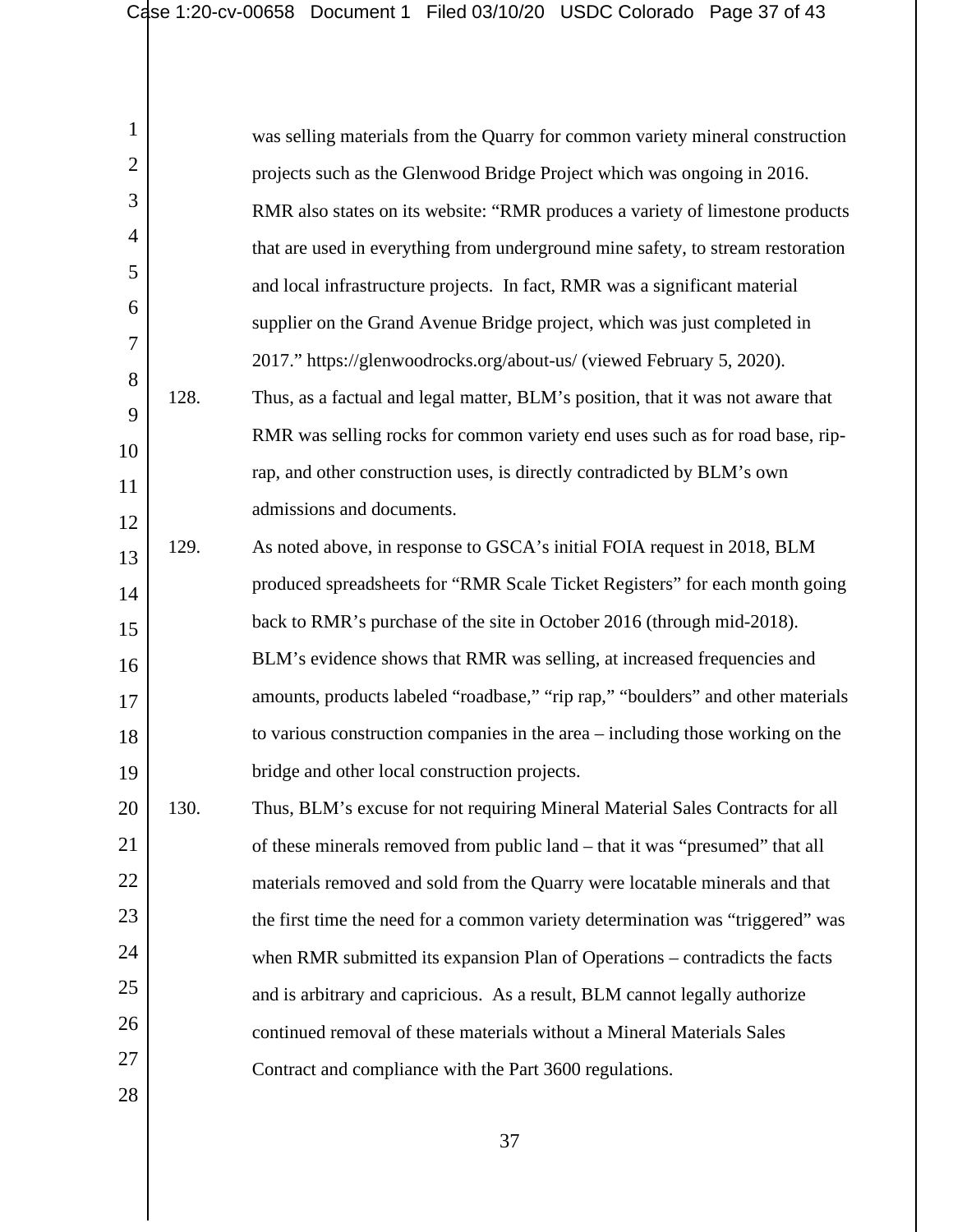<span id="page-37-0"></span>

| 1              | 131. | Further, BLM decided that its Determination of Common Variety (DCV) for                                              |
|----------------|------|----------------------------------------------------------------------------------------------------------------------|
| $\overline{2}$ |      | the Quarry is part of its review of RMR's large expansion proposal. In BLM's                                         |
| 3              |      | July 10, 2019, letter to RMR, BLM stated that it intended to begin the DCV                                           |
| 4              |      | after RMR submitted an initial payment to cover the cost of the DCV and that                                         |
| 5              |      | "[t]imely submission of these funds is particularly important with mineral                                           |
| 6              |      | examiners set to begin their mapping phase in mid-July." <sup>2</sup>                                                |
| 7              | 132. | Yet, the "mapping" of RMR's expansion of the Quarry onto other mining                                                |
| 8              |      | claims is irrelevant as regards whether the currently mined/sold minerals are                                        |
| 9              |      | common varieties and irrelevant to BLM's illegal authorization of the                                                |
| 10             |      | continued removal and sale of common variety minerals by the current                                                 |
| 11             |      | operations.                                                                                                          |
| 12             | 133. | BLM's current obligations under the 1947 and 1955 Acts, FLPMA, and their                                             |
| 13             |      | implementing regulations cannot be postponed until some time in the future, all                                      |
| 14             |      | the while authorizing RMR to mine and remove common variety minerals.                                                |
| 15             |      |                                                                                                                      |
| 16             | 134. | BLM's March 21, 2019 letter to RMR, BLM's July 10, 2019 letter to RMR,                                               |
| 17             |      | and BLM's decision to establish and approve the escrow account agreement,                                            |
| 18             |      | constitute final agency actions under the APA.                                                                       |
| 19             | 135. | To date, BLM has yet to submit the expansion proposal to public "scoping"                                            |
| 20             |      | review under the National Environmental Policy Act (NEPA). As BLM has                                                |
| 21             |      | committed to preparing an Environmental Impact Statement (EIS) for the                                               |
| 22             |      | expansion, any review of that proposal will not likely be completed for at least                                     |
| 23             |      | another year or two, at least.                                                                                       |
| 24             | 136. | BLM has authorized RMR to continue its operations unabated, despite BLM                                              |
| 25             |      | acknowledging that RMR is in violation of its Plan of Operations. In addition                                        |
| 26             |      |                                                                                                                      |
| 27             |      | $2$ As noted herein, in November 2019, GSCA submitted a Freedom of Information Act                                   |
| 28             |      | request for the documents associated with the escrow account and DCV, but to date BLM<br>has failed to produce them. |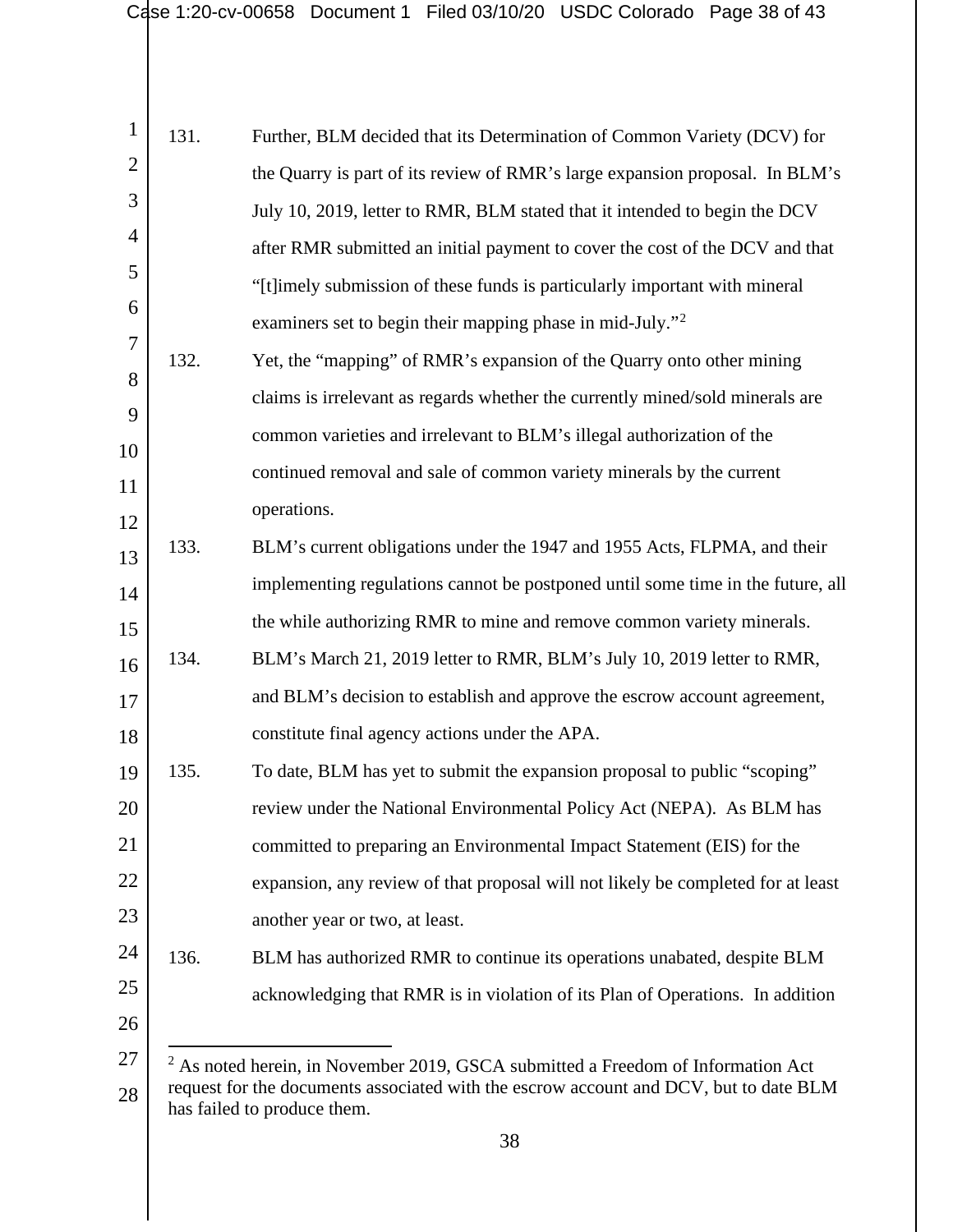| 1              |      | to the unauthorized removal and sale of common variety materials, operations   |
|----------------|------|--------------------------------------------------------------------------------|
| $\overline{2}$ |      | at the site have violated the provisions of the current 1982/89 PoO. BLM's     |
| 3              |      | recent Minerals Inspection Reports of the RMR operations, in 2016 and 2018,    |
| $\overline{4}$ |      | detail numerous unauthorized operations that require immediate BLM action.     |
| 5              |      | These include: (1) unauthorized exploratory drilling; (2) unauthorized mine    |
| 6              |      | bench development; (3) failure to have an approved surface drainage plan       |
| 7              |      | (storm water management plan); and (4) unauthorized acreage disturbance in     |
| 8              |      | exceedance of the 1982/89 PoO. As BLM stated to RMR President Gregory          |
| 9              |      | Dangler in an October 25, 2018 letter: "As you know, the current operations at |
| 10             |      | the Quarry do not comply with the current approved Plan of Operations for the  |
| 11             |      | Quarry." Unauthorized operations are not allowed under FLPMA.                  |
| 12             | 137. | In addition, RMR's predecessor constructed/installed a rock dust               |
| 13<br>14       |      | milling/processing plant at the site in 2009 to process some of the extracted  |
| 15             |      | minerals, yet never received the proper occupancy and construction             |
| 16             |      | authorization from BLM for this facility, nor has BLM ever conducted any       |
| 17             |      | public review of this modification to its approval of the 1982/89 Plan of      |
| 18             |      | Operations. In a recent PowerPoint presentation from BLM staff to State        |
| 19             |      | Director Connell (obtained via GSCA's FOIA request), on a slide entitled       |
| 20             |      | "Non-Compliance Issues," BLM stated that there were "Three areas of non-       |
| 21             |      | compliance, all originating with previous owners: Pit expansion with State     |
| 22             |      | authorization but not BLM authorization, Unauthorized construction of mill     |
| 23             |      | building [and] Incomplete Plan of Operations." Mid-Continent Quarry            |
| 24             |      | Briefing, August 17, 2018. In notes included in that PowerPoint slide, BLM     |
| 25             |      | stated that: "BLM informed RMR of non-compliance issues before they            |
| 26             |      | purchased the quarry."                                                         |
| 27             | 138. | In its new Plan of Operations application to BLM for the massive expansion     |
| 28             |      | proposal (available on BLM's website), RMR acknowledges that BLM               |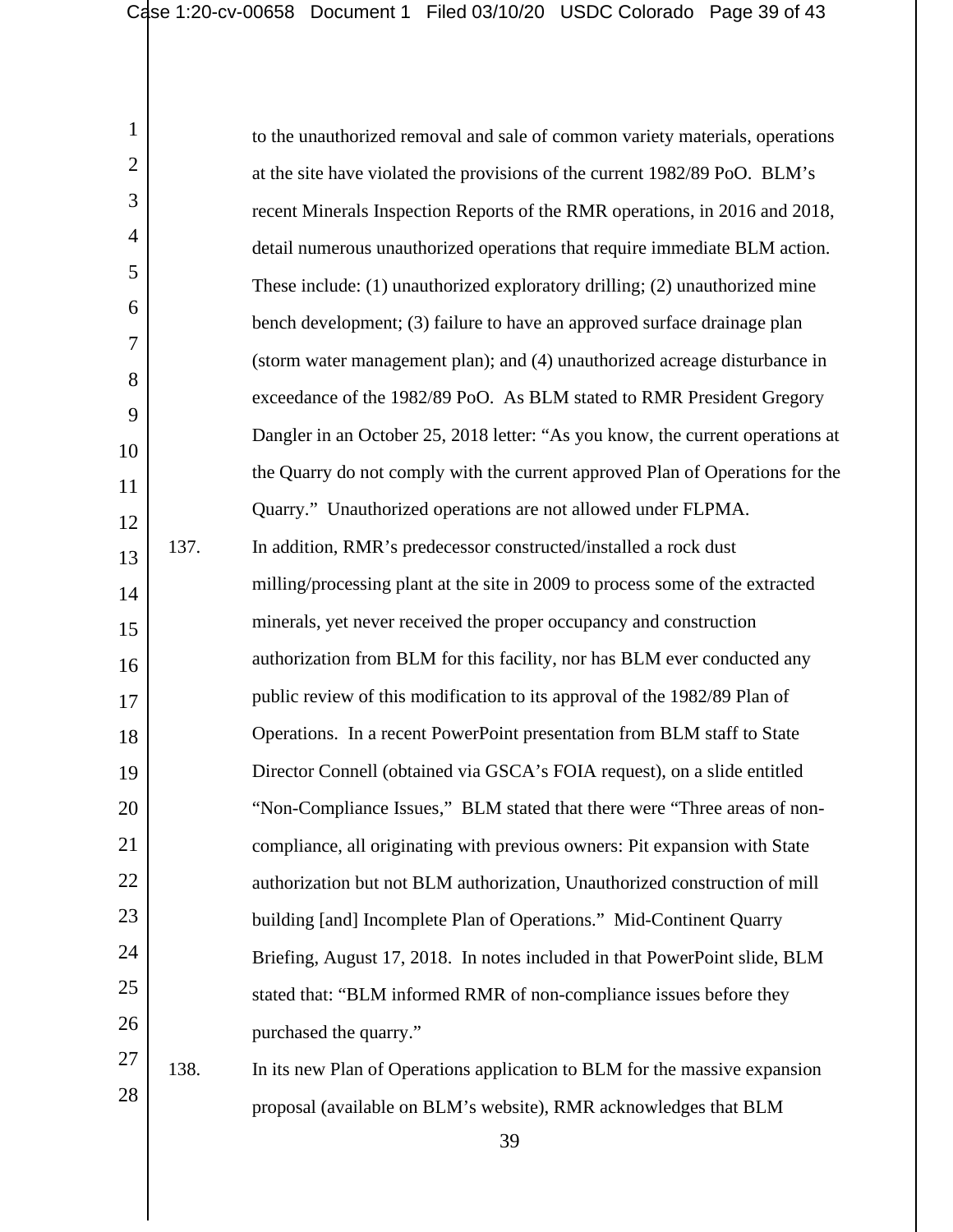| 1        |      | questioned RMR's continued failure to have the proper occupancy permission              |
|----------|------|-----------------------------------------------------------------------------------------|
| 2        |      | for the processing plant: "Mill facility approved under 43 CFR 3809 on June             |
| 3        |      | 15, 2009 does not have 43 CFR 3715 occupancy authorization."                            |
| 4        |      | https://www.blm.gov/sites/blm.gov/files/Mid-                                            |
| 5        |      | Continent%20Quarry%20Plan%20of%20Operations%20190710%20posting.pd                       |
| 6        |      | $\underline{f}$ (viewed February 21, 2020). Instead of complying with the BLM occupancy |
| 7        |      | regulations, RMR proposes to receive the proper approval when BLM reviews               |
| 8        |      | the mine expansion in the future: "As a part of this plan modification, RMR is          |
| 9        |      | requesting occupancy authorization for the mill facility."                              |
| 10<br>11 | 139. | Despite these findings in 2016 and 2018, BLM has taken no substantive action            |
| 12       |      | to correct or stop these unauthorized activities. At most, according to the 2018        |
| 13       |      | Inspection Report, BLM states that: "Any upcoming Plan of Operations"                   |
| 14       |      | modification must include an update to the mining plan and mine bench                   |
| 15       |      | design." 2018 Report at 2. See also previous paragraph where RMR proposes               |
| 16       |      | to receive occupancy approval for the 2009 construction of the processing plant         |
| 17       |      | sometime in the future when BLM approves the mine expansion.                            |
| 18       | 140. | In BLM's July 10, 2019 letter to RMR, BLM stated that the current PoO non-              |
| 19       |      | compliance issues "will be addressed in the NEPA that considers your proposed           |
| 20       |      | expansion."                                                                             |
| 21       | 141. | Thus, instead of suspending operations not in conformance with the approved             |
| 22       |      | PoO or that lack all required authorizations, and taking appropriate enforcement        |
| 23       |      | actions, BLM is allowing these actions to continue – apparently deferring any           |
| 24       |      | action until a revised PoO is approved at some unknown point in the future.             |
| 25       |      |                                                                                         |
| 26       |      |                                                                                         |
| 27       |      |                                                                                         |
| 28       |      |                                                                                         |
|          |      | 40                                                                                      |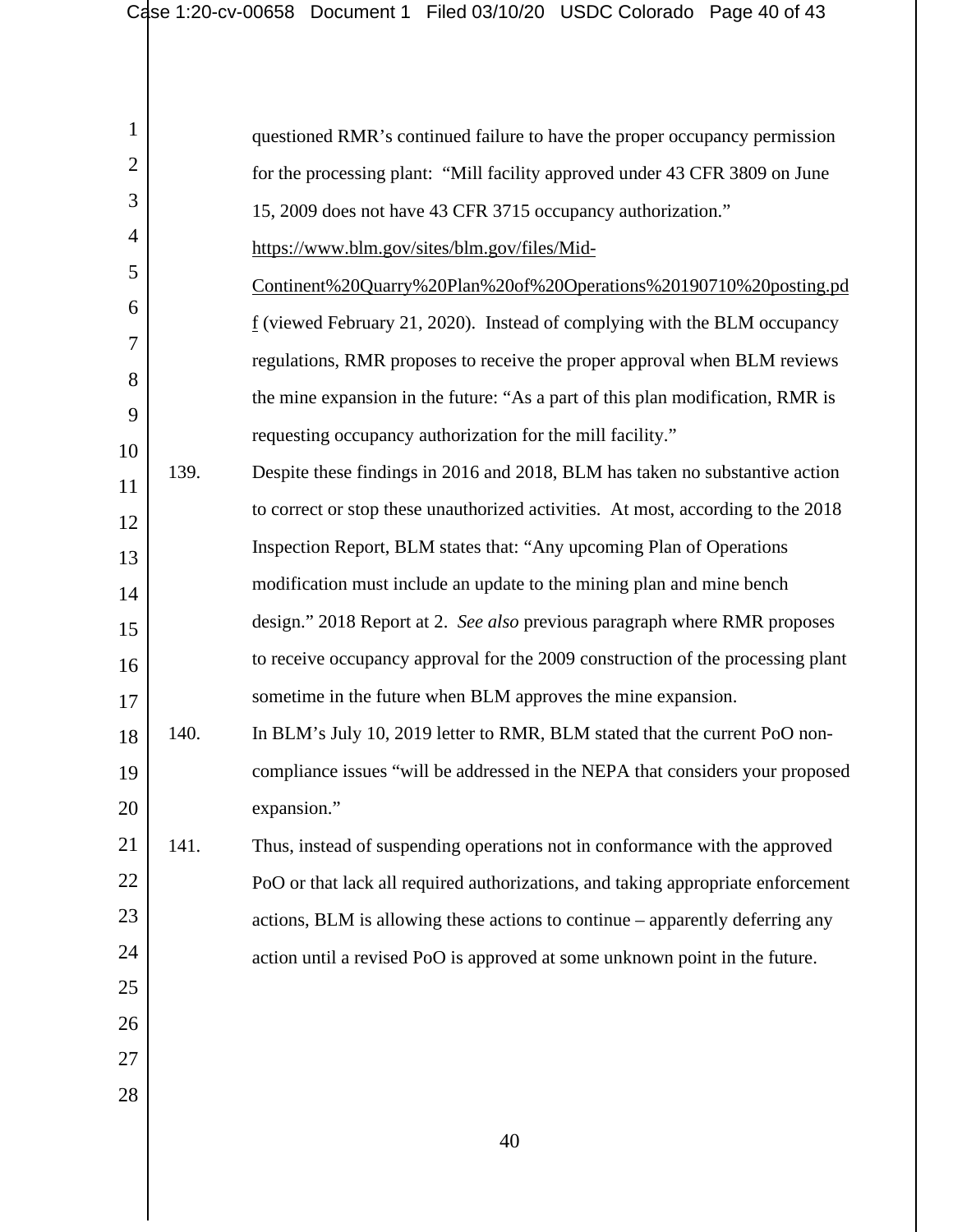|                |      | Case 1:20-cv-00658 Document 1 Filed 03/10/20 USDC Colorado Page 41 of 43           |
|----------------|------|------------------------------------------------------------------------------------|
|                |      |                                                                                    |
|                |      |                                                                                    |
| $\mathbf{1}$   |      | <b>FIRST CAUSE OF ACTION</b>                                                       |
| $\overline{2}$ |      | Violation of FLPMA, the 1947 Materials Act, the 1955 Common Varieties Act, and     |
| 3              |      | their implementing regulations.                                                    |
| 4              | 142. |                                                                                    |
| 5              |      | The allegations in the previous paragraphs are reasserted as if fully stated       |
| 6              |      | herein.                                                                            |
| $\overline{7}$ | 143. | BLM's actions and decisions authorizing RMR to continue the mining,                |
| 8              |      | removal, transport, and sale of common variety minerals from the Quarry            |
| 9              |      | without requiring a Mineral Materials Sales Contract, without subjecting such      |
| 10             |      | mining/removal/transport/sale to the proper applicable statutory and regulatory    |
| 11             |      | requirements under the FLPMA, the 1947 Materials Act, the 1955 Common              |
| 12             |      | Varieties Act, and their implementing regulations, and without applying the        |
| 13             |      | proper applicable requirements to protect the public interest, public lands,       |
| 14             |      | health and safety, and the environment in violation of these laws and their        |
| 15             |      | implementing regulations, are arbitrary, capricious, an abuse of discretion, not   |
| 16             |      | in accordance with law, without observance of procedure required by law, and       |
| 17             |      | in excess of statutory jurisdiction, authority, or limitations, within the meaning |
| 18             |      | of the judicial review provisions of the APA. 5 U.S.C. § 706(2).                   |
| 19             |      |                                                                                    |
| 20             |      | <b>SECOND CAUSE OF ACTION</b>                                                      |
| 21             |      | Violation of FLPMA, the 1947 Materials Act, the 1955 Common Varieties Act, and     |
| 22             |      | their implementing regulations.                                                    |
| 23             | 144. | The allegations in the previous paragraphs are reasserted as if fully stated       |
| 24             |      | herein.                                                                            |
| 25             | 145. | BLM's failure to act and omissions allowing RMR to continue the mining,            |
| 26             |      | removal, transport, and sale of common variety minerals from the Quarry            |
| 27             |      | without requiring a Mineral Materials Sales Contract, without subjecting such      |
| 28             |      | mining/removal/transport/sale to the proper applicable statutory and regulatory    |
|                |      | 41                                                                                 |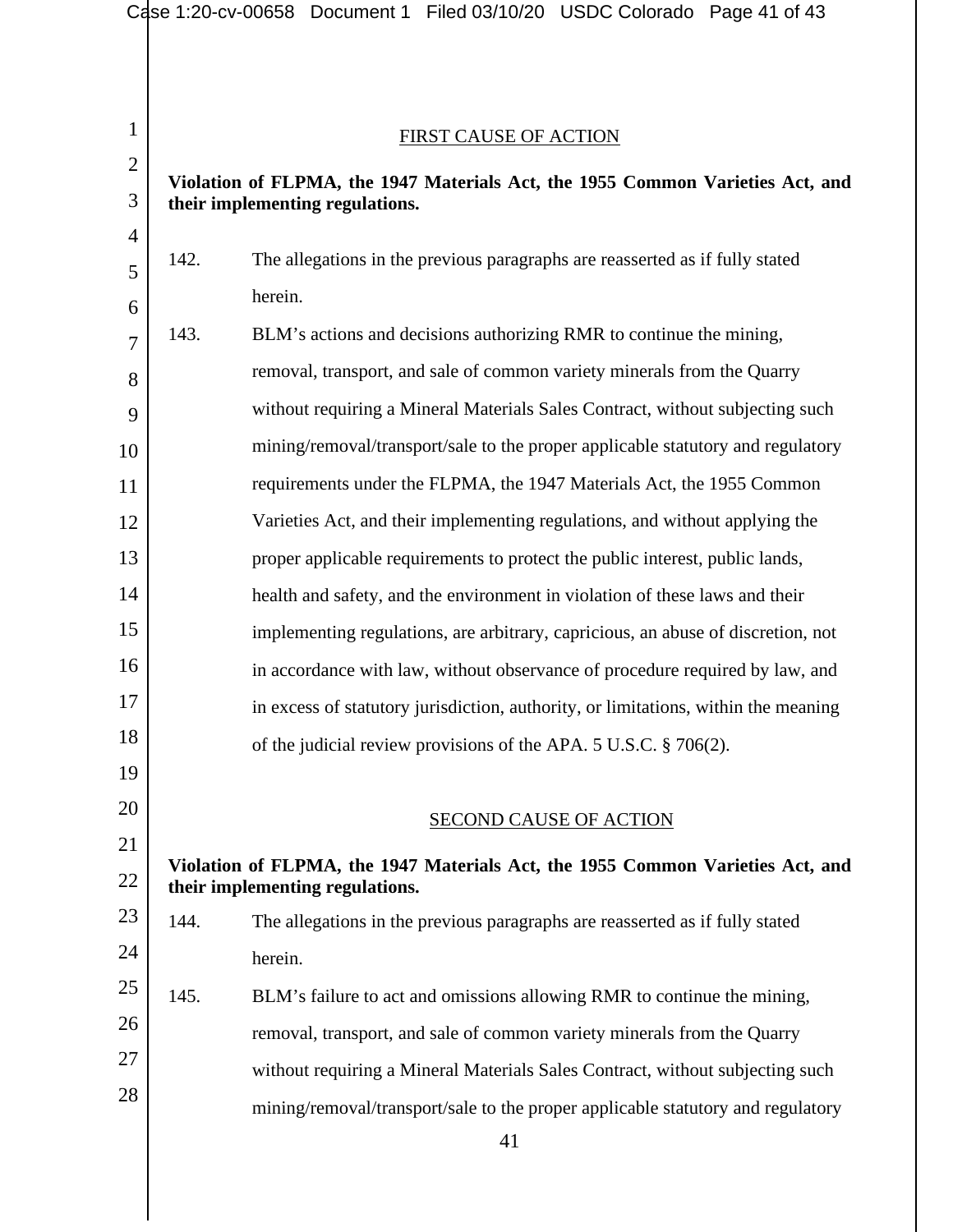| 1              |                 | requirements under the FLPMA, the 1947 Materials Act, the 1955 Common                |
|----------------|-----------------|--------------------------------------------------------------------------------------|
| $\overline{2}$ |                 | Varieties Act, and their implementing regulations, and without applying the          |
| 3              |                 | proper applicable requirements to protect the public interest, public lands,         |
| 4              |                 | health and safety, and the environment in violation of these laws and their          |
| 5              |                 | implementing regulations, constitutes agency action that has been unlawfully         |
| 6              |                 | withheld and unreasonably delayed. 5 U.S.C. § 706(1).                                |
| 7              |                 |                                                                                      |
| 8              |                 | <b>REQUEST FOR RELIEF</b>                                                            |
| 9              |                 | <b>WHEREFORE, Plaintiffs pray this court:</b>                                        |
| 10             | A.              | Enter an order declaring that BLM's actions, omissions, and decisions                |
| 11             |                 | allowing/authorizing RMR to continue the mining, removal, transport, and sale of     |
| 12             |                 | common variety minerals from the Quarry without requiring a Mineral Materials        |
| 13<br>14       |                 | Sales Contract, without subjecting such mining/removal/transport/sale to the proper  |
| 15             |                 | applicable regulations and the proper applicable requirements to protect the public  |
| 16             |                 | interest, health and safety, and the environment, violates the FLPMA, the 1947       |
| 17             |                 | Materials Act, the 1955 Common Varieties Act, their implementing regulations,        |
| 18             |                 | and the APA.                                                                         |
| 19             | <b>B.</b>       | Pursuant to the APA, Set Aside and Vacate BLM's actions and decisions that           |
| 20             |                 | allowed/authorized RMR to continue the mining, removal, transport, and sale of       |
| 21             |                 | common variety minerals from the Quarry.                                             |
| 22             | $\mathcal{C}$ . | Issue an immediate and permanent injunction prohibiting Defendants, their agents,    |
| 23             |                 | servants, employees, and all others acting in concert with them, or subject to their |
| 24             |                 | authority or control, from allowing or authorizing RMR to continue the mining,       |
| 25             |                 | removal, transport, and sale of common variety minerals from the Quarry pending      |
| 26             |                 |                                                                                      |
| 27             |                 | full compliance with the requirements of federal law;                                |
| $28\,$         |                 |                                                                                      |
|                |                 |                                                                                      |